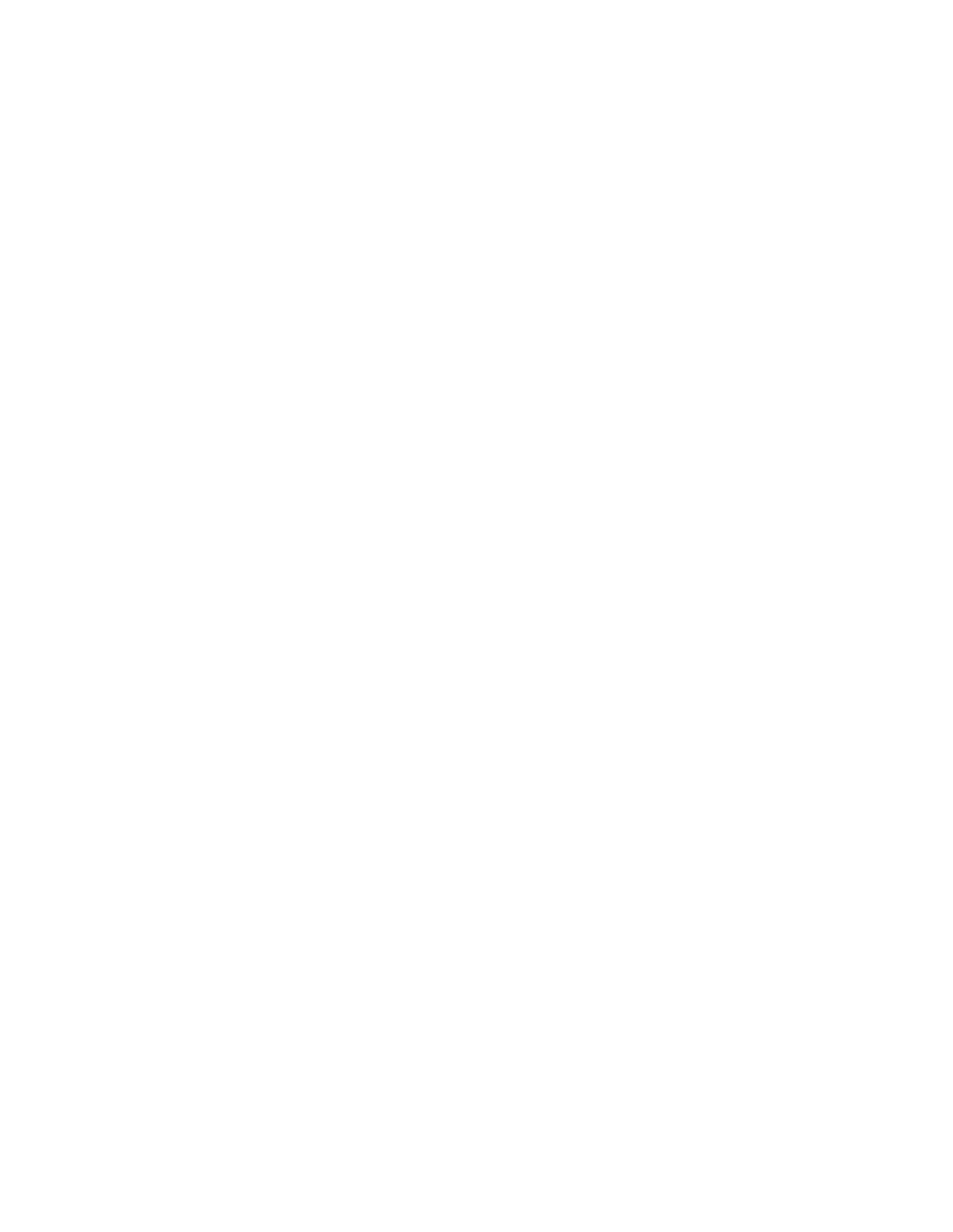## **TABLE OF CONTENTS**

| 1.0 |            |       |                                                                 |  |  |  |  |  |
|-----|------------|-------|-----------------------------------------------------------------|--|--|--|--|--|
|     | 1.1<br>1.2 |       |                                                                 |  |  |  |  |  |
| 2.0 |            |       |                                                                 |  |  |  |  |  |
| 3.0 |            |       |                                                                 |  |  |  |  |  |
|     | 3.1        |       | Project Aboriginal Consultation Scope: Environmental Assessment |  |  |  |  |  |
|     | 3.2        |       |                                                                 |  |  |  |  |  |
|     | 3.3        |       | Proposed SHAR Aboriginal Consultation Scope: EAO and OGC7       |  |  |  |  |  |
| 4.0 |            |       |                                                                 |  |  |  |  |  |
| 5.0 |            |       | PROPOSED SHAR FIELD PROGRAMS AND RELATED PERMITS  11            |  |  |  |  |  |
| 6.0 |            |       |                                                                 |  |  |  |  |  |
|     | 6.1        |       |                                                                 |  |  |  |  |  |
|     | 6.2        |       |                                                                 |  |  |  |  |  |
| 7.0 |            |       |                                                                 |  |  |  |  |  |
|     | 7.1        |       |                                                                 |  |  |  |  |  |
|     |            | 7.1.1 |                                                                 |  |  |  |  |  |
|     |            | 7.1.2 |                                                                 |  |  |  |  |  |
|     |            | 7.1.3 |                                                                 |  |  |  |  |  |
|     |            | 7.1.4 |                                                                 |  |  |  |  |  |
|     | 7.2        |       |                                                                 |  |  |  |  |  |
|     |            | 7.2.1 |                                                                 |  |  |  |  |  |
|     |            | 7.2.2 |                                                                 |  |  |  |  |  |
|     |            | 7.2.3 |                                                                 |  |  |  |  |  |
|     |            | 7.2.4 |                                                                 |  |  |  |  |  |
|     |            | 7.2.5 |                                                                 |  |  |  |  |  |
|     | 7.3        |       |                                                                 |  |  |  |  |  |
|     |            | 7.3.1 |                                                                 |  |  |  |  |  |
|     |            | 7.3.2 |                                                                 |  |  |  |  |  |
|     |            | 7.3.3 |                                                                 |  |  |  |  |  |
|     |            | 7.3.4 |                                                                 |  |  |  |  |  |
|     | 7.4        |       |                                                                 |  |  |  |  |  |
|     |            | 7.4.1 |                                                                 |  |  |  |  |  |
|     | 7.4.2      |       |                                                                 |  |  |  |  |  |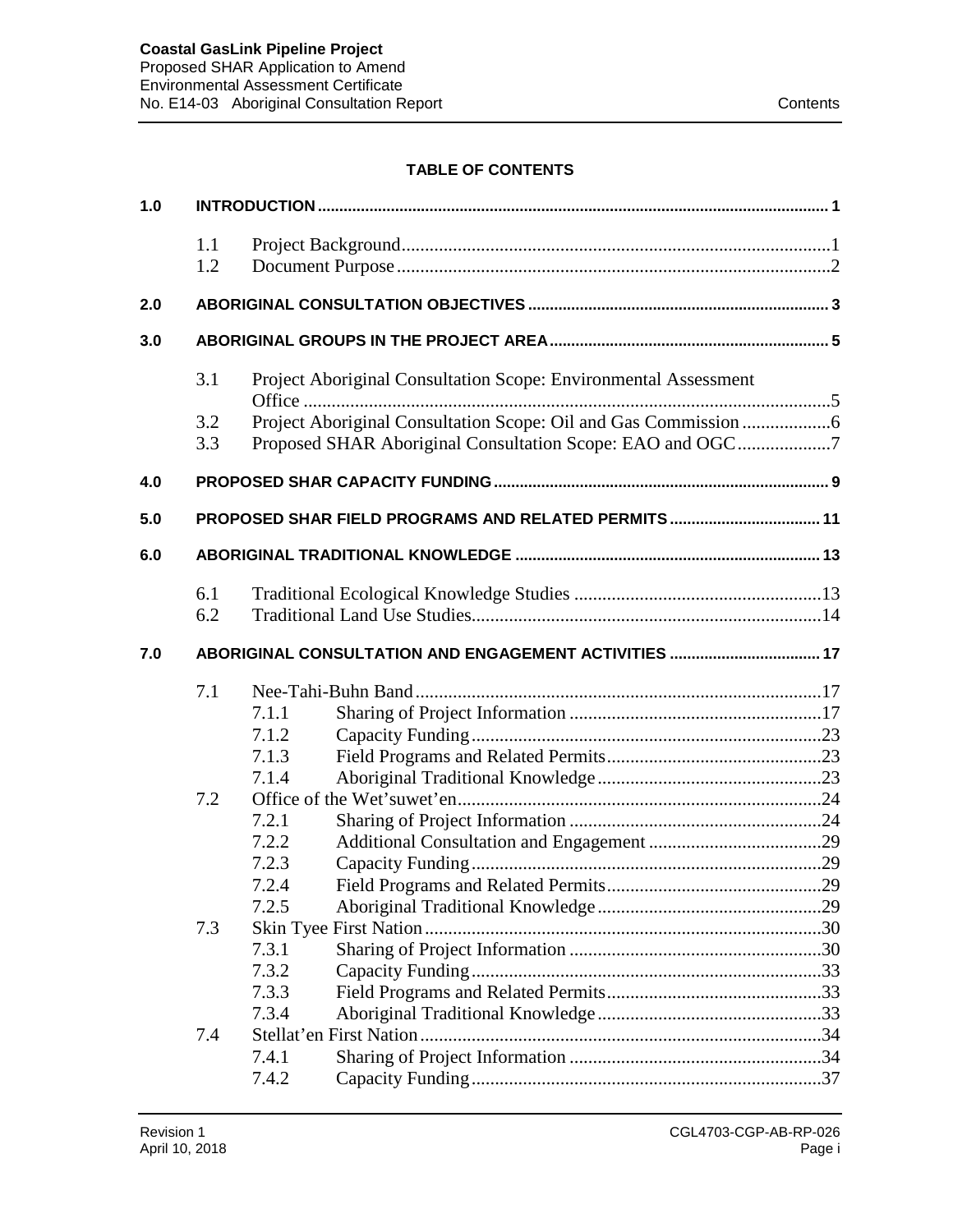|     |     | 7.4.3 |  |
|-----|-----|-------|--|
|     |     | 7.4.4 |  |
|     | 7.5 |       |  |
|     |     | 7.5.1 |  |
|     |     | 7.5.2 |  |
|     |     | 7.5.3 |  |
|     |     | 7.5.4 |  |
| 8.0 |     |       |  |
| 9.0 |     |       |  |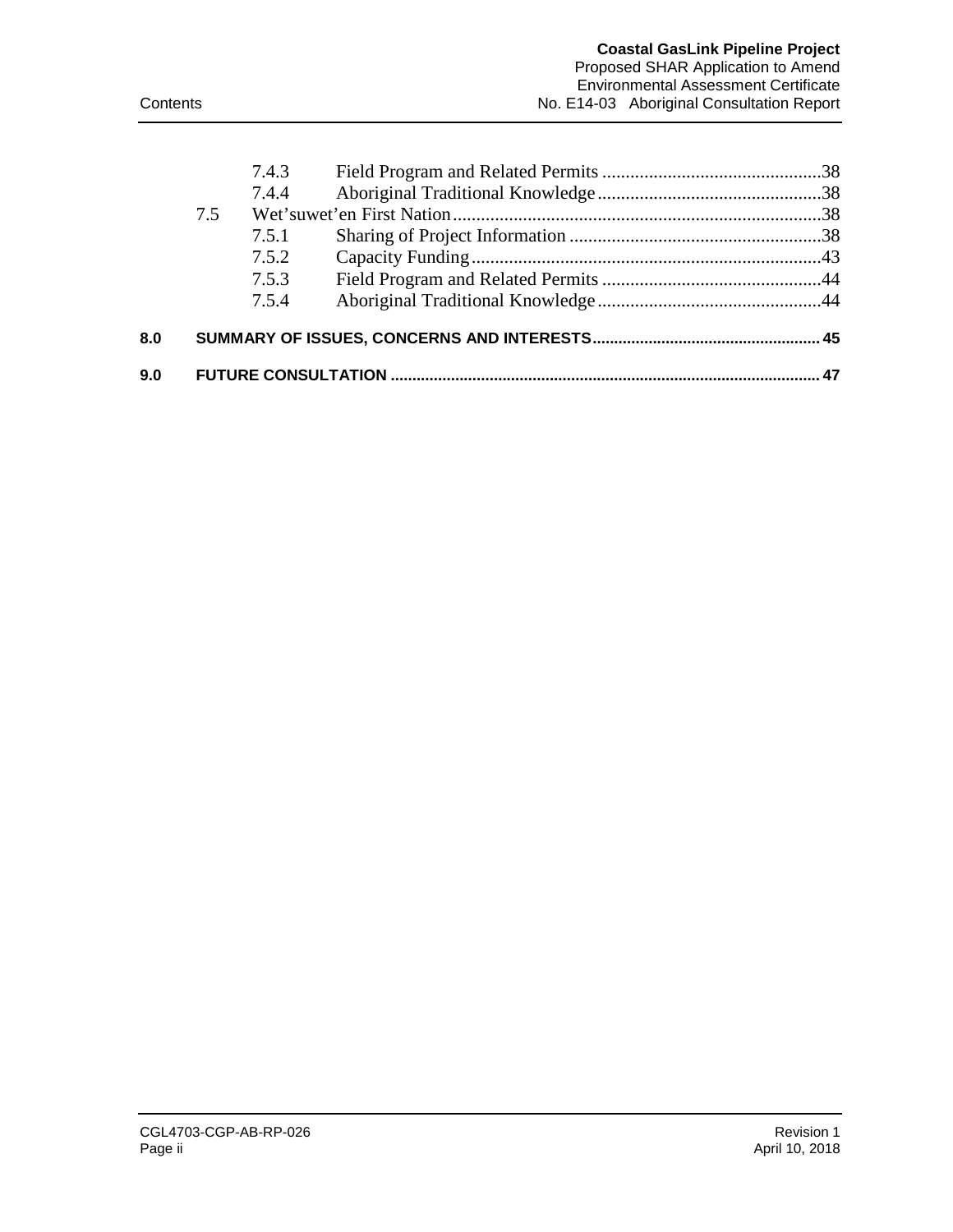## **LIST OF TABLES**

| Table 5-1: Summary of Permits Issued to Coastal GasLink for Field Programs 11 |  |
|-------------------------------------------------------------------------------|--|
|                                                                               |  |
|                                                                               |  |
|                                                                               |  |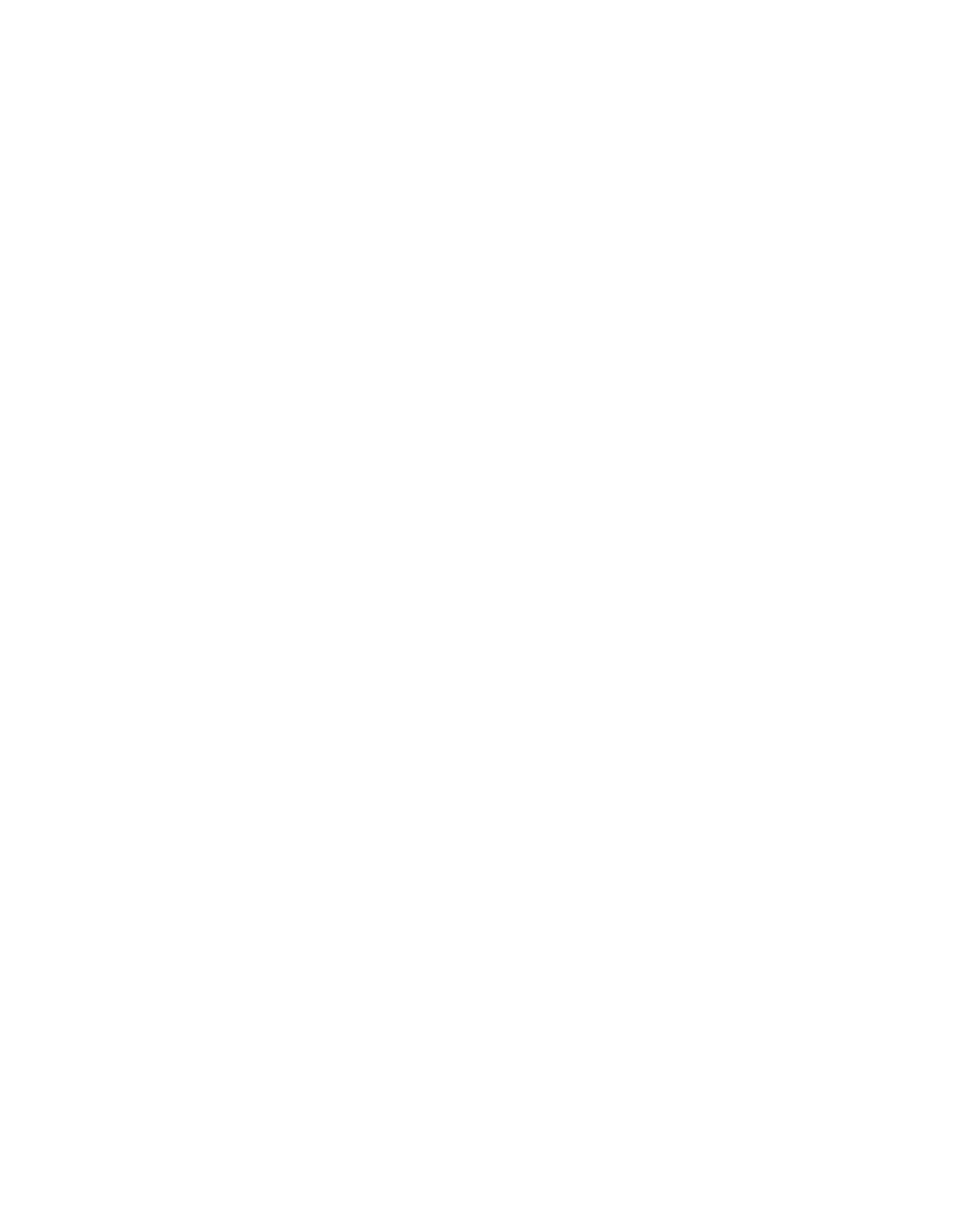#### **1.0 INTRODUCTION**

#### **1.1 PROJECT BACKGROUND**

- On March 11, 2014, Coastal GasLink Pipeline Ltd. (Coastal GasLink) submitted an Application for an Environmental Assessment Certificate (EAC) to the British Columbia (BC) Environmental Assessment Office (EAO) for the Coastal GasLink Pipeline Project (Project). On October 23, 2014, Coastal GasLink received an EAC (No. E14-03) for the Project.
- The EAC for the Project is located on the BC EAO website at: [http://a100.gov.bc.ca/appsdata/epic/html/deploy/epic\\_project\\_doc\\_list\\_392\\_a\\_waa.ht](http://a100.gov.bc.ca/appsdata/epic/html/deploy/epic_project_doc_list_392_a_waa.html)
- [ml](http://a100.gov.bc.ca/appsdata/epic/html/deploy/epic_project_doc_list_392_a_waa.html)

 Coastal GasLink developed an Aboriginal Consultation Plan, which was approved by the BC Environmental Assessment Office (EAO) in April 2013. In accordance with the Section 11 Order issued to Coastal GasLink, Aboriginal Consultation Reports were submitted to the EAO in May 2013, April 2014 and July 2014.

 In late 2014, Coastal GasLink facilitated an opportunity for information sharing and intergenerational transfer of traditional and cultural knowledge for specific areas along the Certified Pipeline Corridor. Approximately 80 Wet'suwet'en people identifying as members of all 13 House groups participated. Office of the Wet'suwet'en was invited but did not attend. During this time, Coastal GasLink was informed of a culturally important site in the eastern portion of Wet'suwet'en territory. Participants expressed concern that construction and operation of a portion of the Certified Pipeline Corridor in the vicinity of the cultural site could disrupt important traditional and cultural activities.

- Coastal GasLink and the Wet'suwet'en Hereditary Chiefs held a follow-up meeting in April 2015 where an alternate route option was discussed in further detail. Coastal GasLink sought to validate and confirm the participants' interest in an alternate route option before proceeding with further engineering and environmental studies. Subsequent discussions about potential SHAR routing has been ongoing with Wet'suwet'en hereditary and elected leaders, elders and community members since
- Coastal GasLink was made aware of concerns.
- The proposed South of Houston Alternate Route (proposed SHAR) has been identified as an alternate route option to minimize potential adverse effects on traditional and cultural use of a portion of the Certified Pipeline Corridor. Coastal GasLink is requesting an amendment to its EAC in accordance with Section 19 of the BC *Environmental Assessment Act*.
-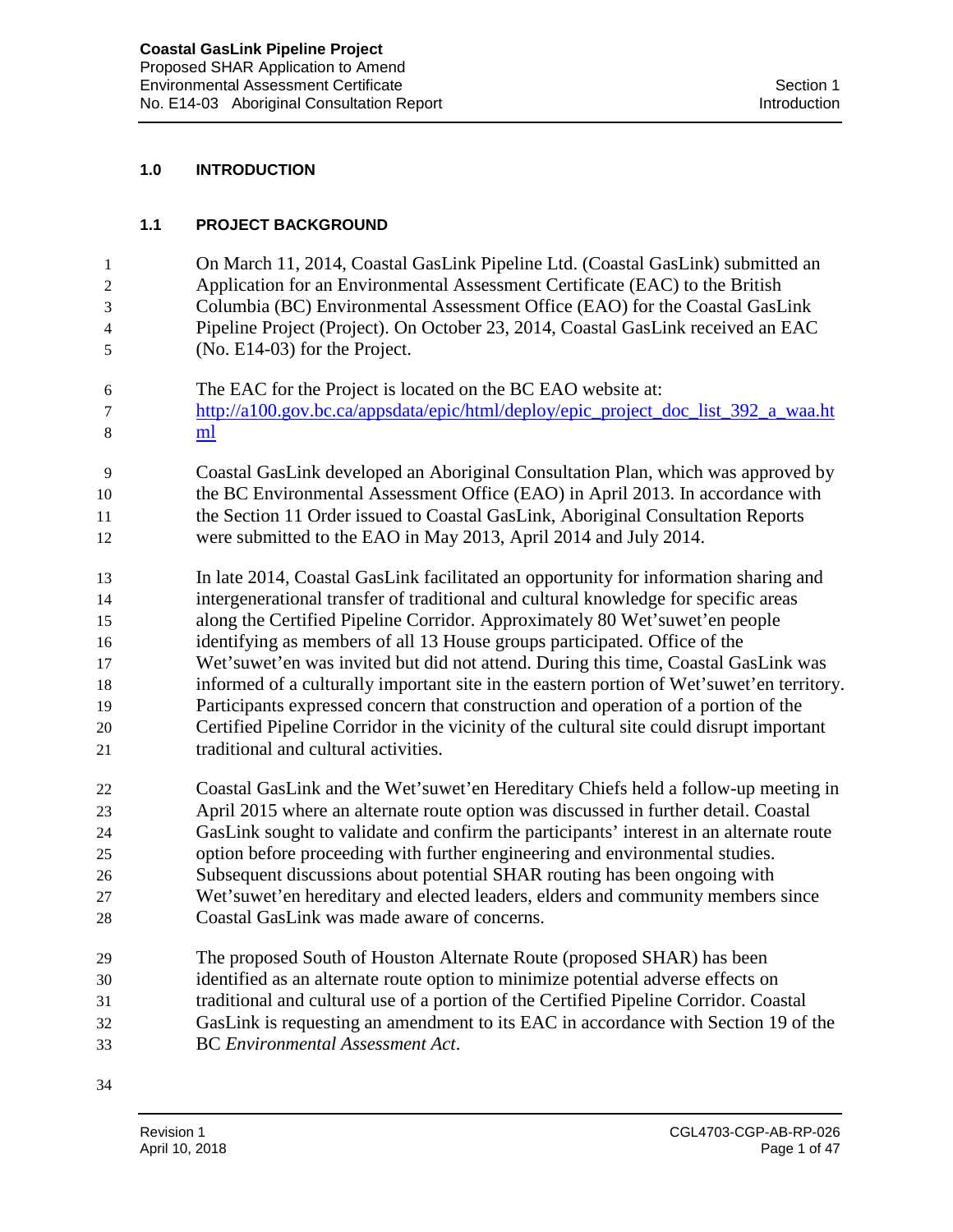The requested amendment would add the proposed SHAR to the existing Certified Pipeline Corridor, and one of the two potential route options for that portion of the Certified Pipeline Corridor would be chosen for construction. Either of the route options are technically feasible and could be constructed in compliance with the EAC and the Project's Environmental Management Plan and associated resource management and contingency plans, programs and reports. The Amendment Application outlines the rationale for the proposed SHAR and provides a summary of relevant baseline information and an assessment of potential adverse effects associated with the proposed SHAR, where appropriate.

- The management plans for the Project have been revised as a result of ongoing
- consultation with regulatory agencies and Aboriginal groups, and ongoing
- construction planning. On April 29, 2016, the BC EAO confirmed its approval of the
- Project's Environmental Management Plan (EMP) and associated resource
- management and contingency plans, programs and reports.

## **1.2 DOCUMENT PURPOSE**

- This Aboriginal Consultation Report has been prepared to support the EAC
- Amendment Application and to amend the *Oil and Gas Activities Act* Section 25
- Permit for Pipeline Section 6 (OGC No. 9708370) and Pipeline Section 7 (OGC No.
- 9708371) issued by the OGC. The intent of the Aboriginal Consultation Report is to
- provide information on the consultation and engagement activities that have taken
- place with Aboriginal groups from May 19, 2016 to March 16, 2018, regarding the
- proposed SHAR. Coastal GasLink is conducting its consultation and engagement activities to support regulatory review and related decisions for the amendment
- applications concerning the proposed SHAR.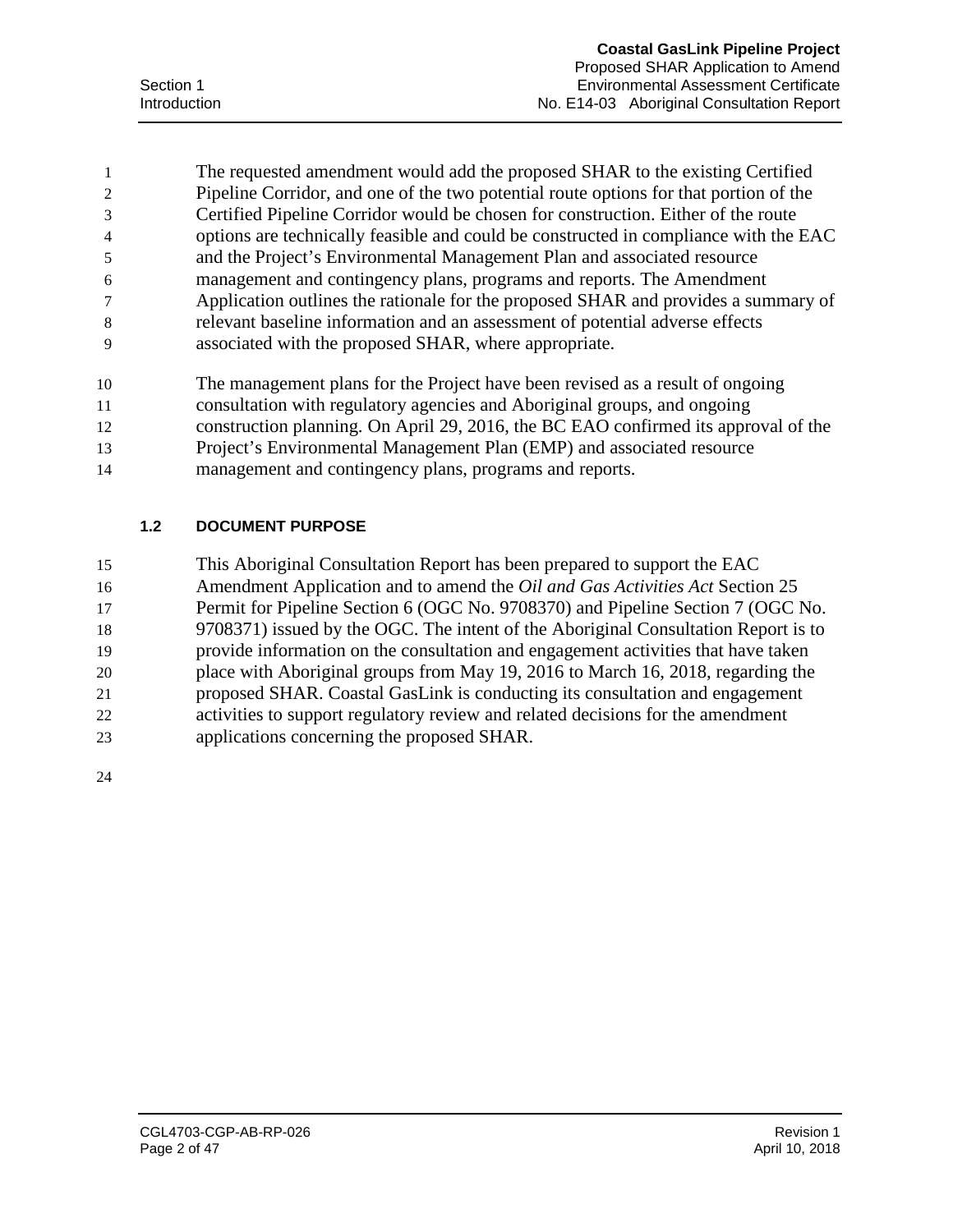#### **2.0 ABORIGINAL CONSULTATION OBJECTIVES**

|          | Aboriginal consultation and engagement for the Project is guided by the Aboriginal                                                                            |  |  |  |  |  |
|----------|---------------------------------------------------------------------------------------------------------------------------------------------------------------|--|--|--|--|--|
| 2        | Consultation Plan, approved by the EAO, and by TransCanada's principles, policies                                                                             |  |  |  |  |  |
| 3        | and programs. The objectives of Coastal GasLink's Aboriginal consultation and                                                                                 |  |  |  |  |  |
| 4        | engagement initiatives are to:                                                                                                                                |  |  |  |  |  |
| 5        | build and maintain positive long-term relationships with Aboriginal groups<br>$\bullet$                                                                       |  |  |  |  |  |
| 6        | potentially affected by the Project                                                                                                                           |  |  |  |  |  |
| 7        | develop timely, transparent and accurate information to allow for informed,<br>$\bullet$                                                                      |  |  |  |  |  |
| 8        | effective and meaningful consultation with communities                                                                                                        |  |  |  |  |  |
| 9        | identify acceptable community consultation protocols and practices<br>$\bullet$                                                                               |  |  |  |  |  |
| 10<br>11 | ensure that Aboriginal community input and concerns are gathered, understood<br>$\bullet$<br>and integrated into Project design and execution, as appropriate |  |  |  |  |  |
| 12       | ensure that Aboriginal groups are aware of how their participation has influenced<br>$\bullet$                                                                |  |  |  |  |  |
| 13       | the environmental assessment and Project planning                                                                                                             |  |  |  |  |  |
| 14       | support the participation (e.g., capacity funding and information sharing) of<br>$\bullet$                                                                    |  |  |  |  |  |
| 15       | Aboriginal groups in regulatory processes                                                                                                                     |  |  |  |  |  |
| 16       | ensure that concerns and issues with respect to potential effects related to<br>$\bullet$                                                                     |  |  |  |  |  |
| 17       | Aboriginal groups are identified and addressed, to the extent practical                                                                                       |  |  |  |  |  |
|          |                                                                                                                                                               |  |  |  |  |  |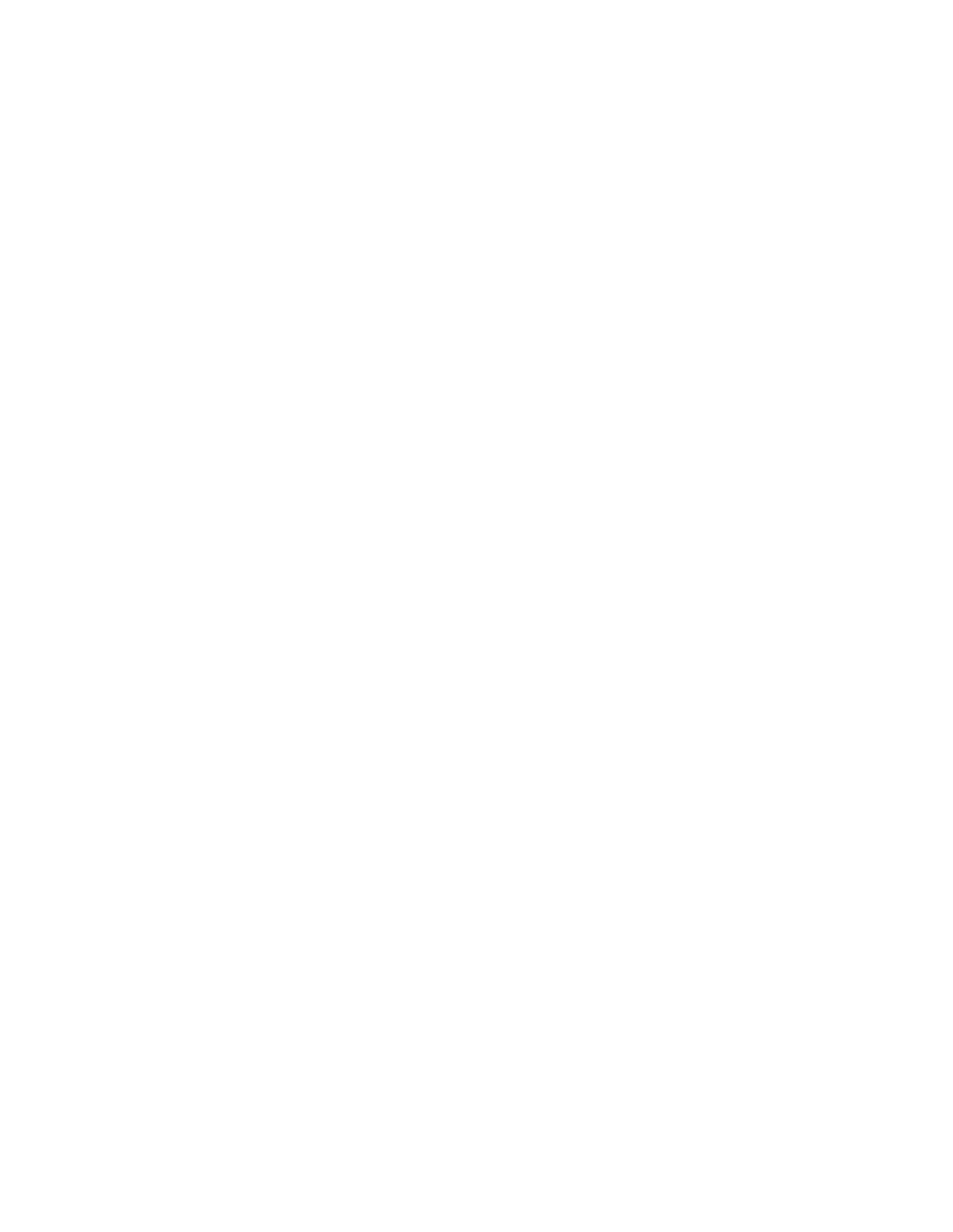#### **3.0 ABORIGINAL GROUPS IN THE PROJECT AREA**

#### **3.1 PROJECT ABORIGINAL CONSULTATION SCOPE: ENVIRONMENTAL ASSESSMENT OFFICE**

 On March 8, 2013, the EAO issued the Section 11 Order for the Project, identifying Aboriginal groups to be consulted by Coastal GasLink. On February 21, 2014, the EAO issued a Section 13 Order amending the Section 11 Order to include Blueberry River First Nations and Doig River First Nation on Schedule B, and Gitga'at First Nation on Schedule C. On May 13, 2014, the EAO issued a Section 13 Order amending the Section 11 Order to include Cheslatta Carrier Nation on Schedule C.

- The list of Aboriginal groups in Schedule B of the Order is as follows:
- 8 Blueberry River First Nations
- Dark House
- 10 Doig River First Nation
- Haisla Nation
- Kitselas First Nation
- Lheidli-T'enneh First Nation
- McLeod Lake Indian Band
- Nadleh Whut'en First Nation
- Nak'azdli Band
- Nee-Tahi-Buhn Band
- Office of the Hereditary Chiefs of the Wet'suwet'en (Office of the Wet'suwet'en)
- Saik'uz First Nation
- Saulteau First Nations
- Skin Tyee Nation (Skin Tyee First Nation)
- Stellat'en First Nation
- Ts'il Kaz Koh First Nation (Burns Lake Band)
- West Moberly First Nations
- Wet'suwet'en First Nation
- Yekooche First Nation
- The list of Aboriginal groups in Schedule C of the Order is as follows: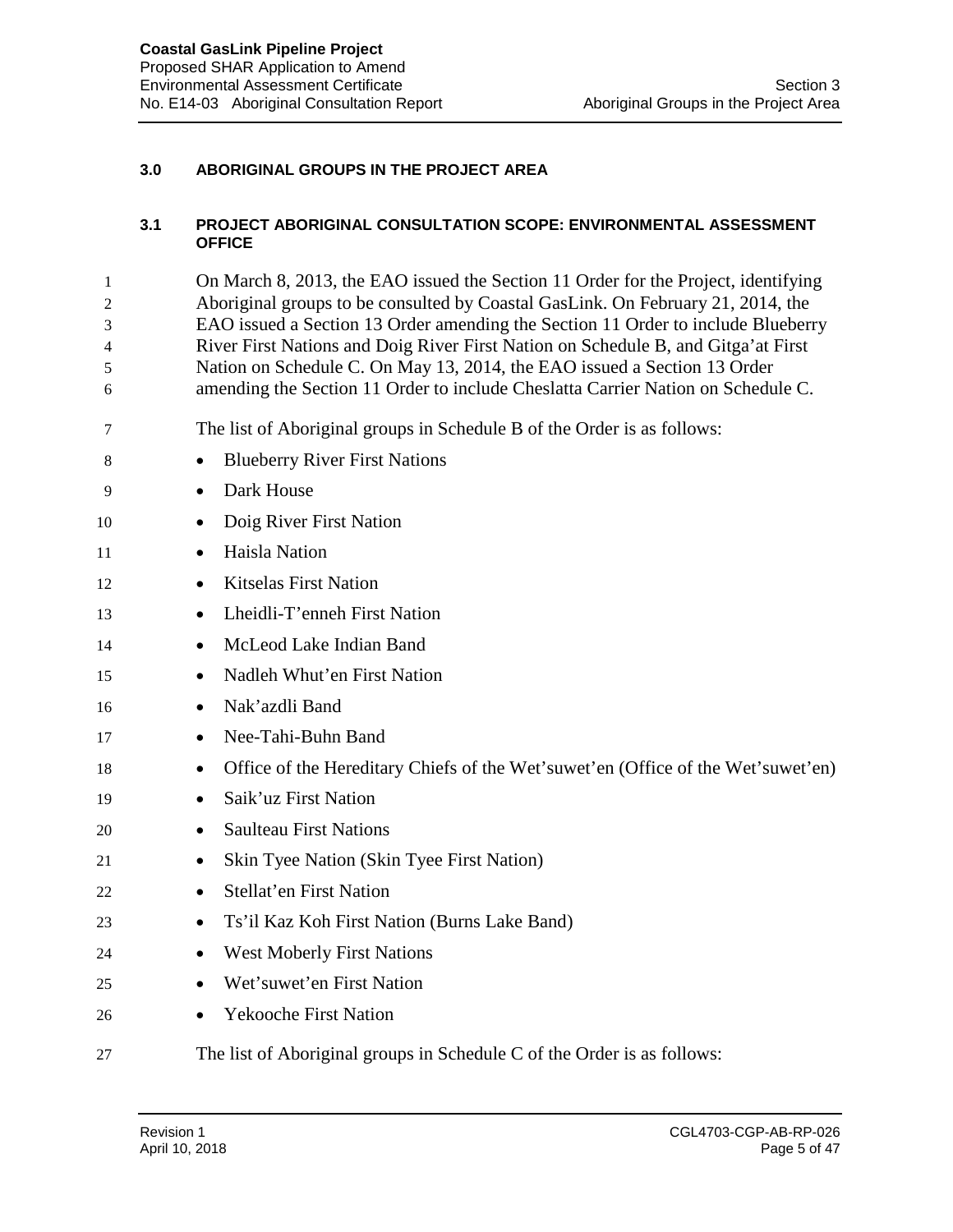| 1        |     | Carrier Sekani Tribal Council<br>$\bullet$                                               |
|----------|-----|------------------------------------------------------------------------------------------|
| 2        |     | <b>Cheslatta Carrier Nation</b><br>$\bullet$                                             |
| 3        |     | Fort Nelson First Nation                                                                 |
| 4        |     | Gitga'at First Nation                                                                    |
| 5        |     | Halfway River First Nation                                                               |
| 6        |     | Lake Babine First Nation<br>$\bullet$                                                    |
| 7        |     | Lax Kw'alaams Indian Band<br>$\bullet$                                                   |
| 8        |     | Metlakatla First Nation                                                                  |
| 9        |     | <b>Nazko First Nation</b>                                                                |
| 10       |     | <b>Prophet River First Nation</b>                                                        |
| 11       |     | Tl'azt'en Nation<br>$\bullet$                                                            |
| 12       |     | <b>Treaty 8 Tribal Association</b>                                                       |
|          | 3.2 | PROJECT ABORIGINAL CONSULTATION SCOPE: OIL AND GAS COMMISSION                            |
| 13<br>14 |     | The OGC has identified the following Aboriginal groups to be engaged for the<br>Project: |
| 15       |     | <b>Blueberry River First Nations</b>                                                     |
| 16       |     | Dark House                                                                               |
| 17       |     | Haisla Nation<br>$\bullet$                                                               |
| 18       |     | <b>Kitselas First Nation</b><br>٠                                                        |
| 19       |     | Lheidli-T'enneh First Nation                                                             |
| 20       |     | McLeod Lake Indian Band                                                                  |
| 21       |     | Nadleh Whut'en First Nation                                                              |
| 22       |     | Nak'azdli Band                                                                           |
| 23       |     | Nee-Tahi-Buhn Band<br>$\bullet$                                                          |
| 24       |     | Office of the Hereditary Chiefs of the Wet'suwet'en (Office of the Wet'suwet'en)         |
| 25       |     | Saik'uz First Nation                                                                     |
| 26       |     | <b>Saulteau First Nations</b>                                                            |
| 27       |     | Skin Tyee Nation (Skin Tyee First Nation)                                                |
| 28       |     | Stellat'en First Nation<br>$\bullet$                                                     |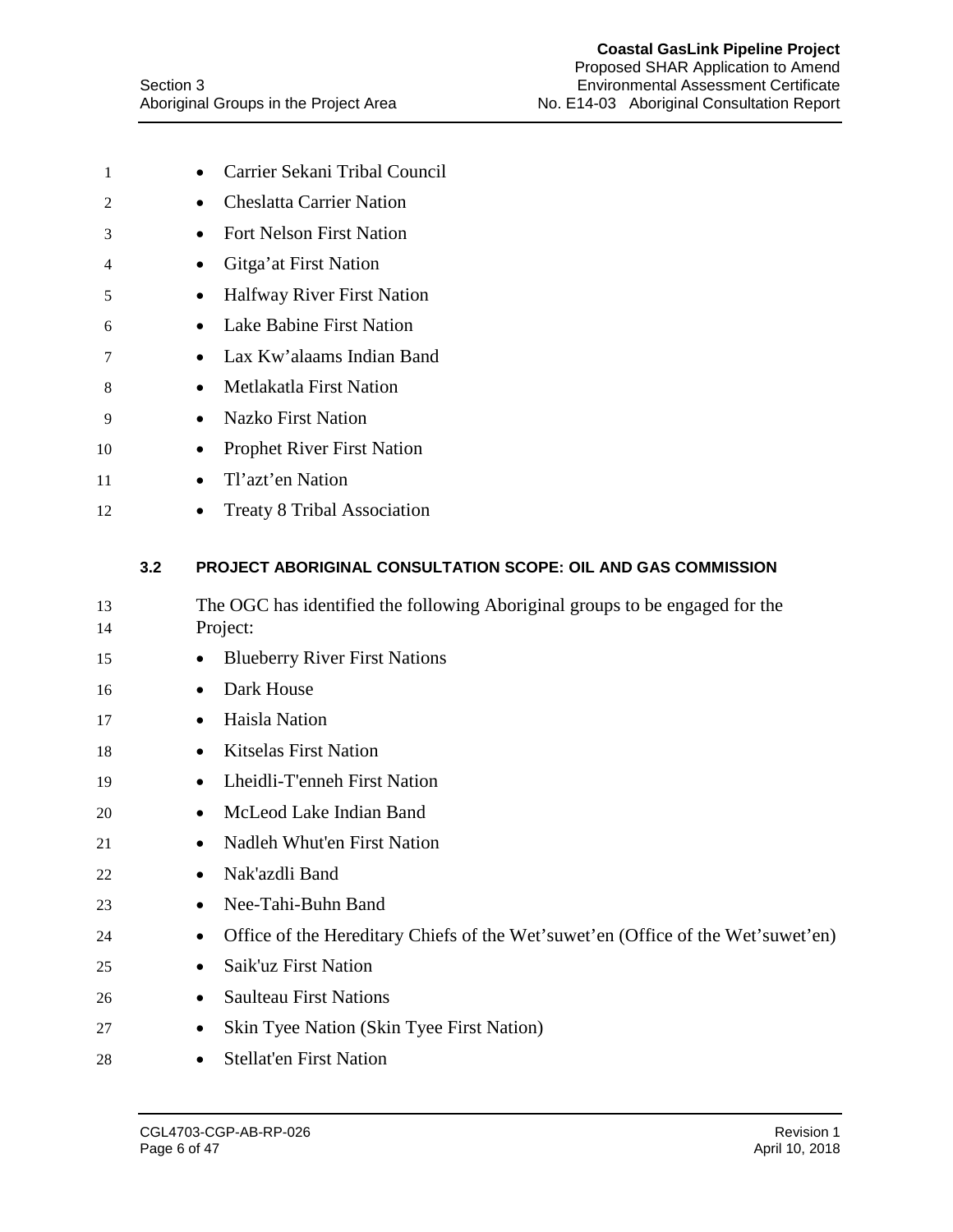- Ts'il Kaz Koh First Nation (Burns Lake Band)
- West Moberly First Nations
- Wet'suwet'en First Nation
- The OGC has also identified the following Aboriginal groups to be provided with notifications regarding the Project:
- Blueberry River First Nation
- Carrier Sekani Tribal Council
- Cheslatta Carrier Nation
- Moricetown Indian Band
- Yekooche First Nation

## **3.3 PROPOSED SHAR ABORIGINAL CONSULTATION SCOPE: EAO AND OGC**

- Consistent with Coastal GasLink's approved Aboriginal Consultation Plan, Coastal GasLink is consulting and engaging with the following Aboriginal groups whose traditional territory or interests are potentially affected by the proposed SHAR:
- Nee-Tahi-Buhn Band
- Office of the Hereditary Chiefs of the Wet'suwet'en (Office of the Wet'suwet'en)
- Skin Tyee Nation (Skin Tyee First Nation)
- Stellat'en First Nation
- Wet'suwet'en First Nation

 In addition to consulting with these five Aboriginal groups, Coastal GasLink has had discussions and meetings concerning the proposed SHAR with potentially affected Wet'suwet'en House Chiefs and Aboriginal community members. All Aboriginal groups identified by the OGC and the EAO Section 11 Order, including Carrier Sekani Tribal Council, Hagwilget Village Council, Moricetown Indian Band and Yekooche First Nation, were notified of amendment applications for the proposed SHAR.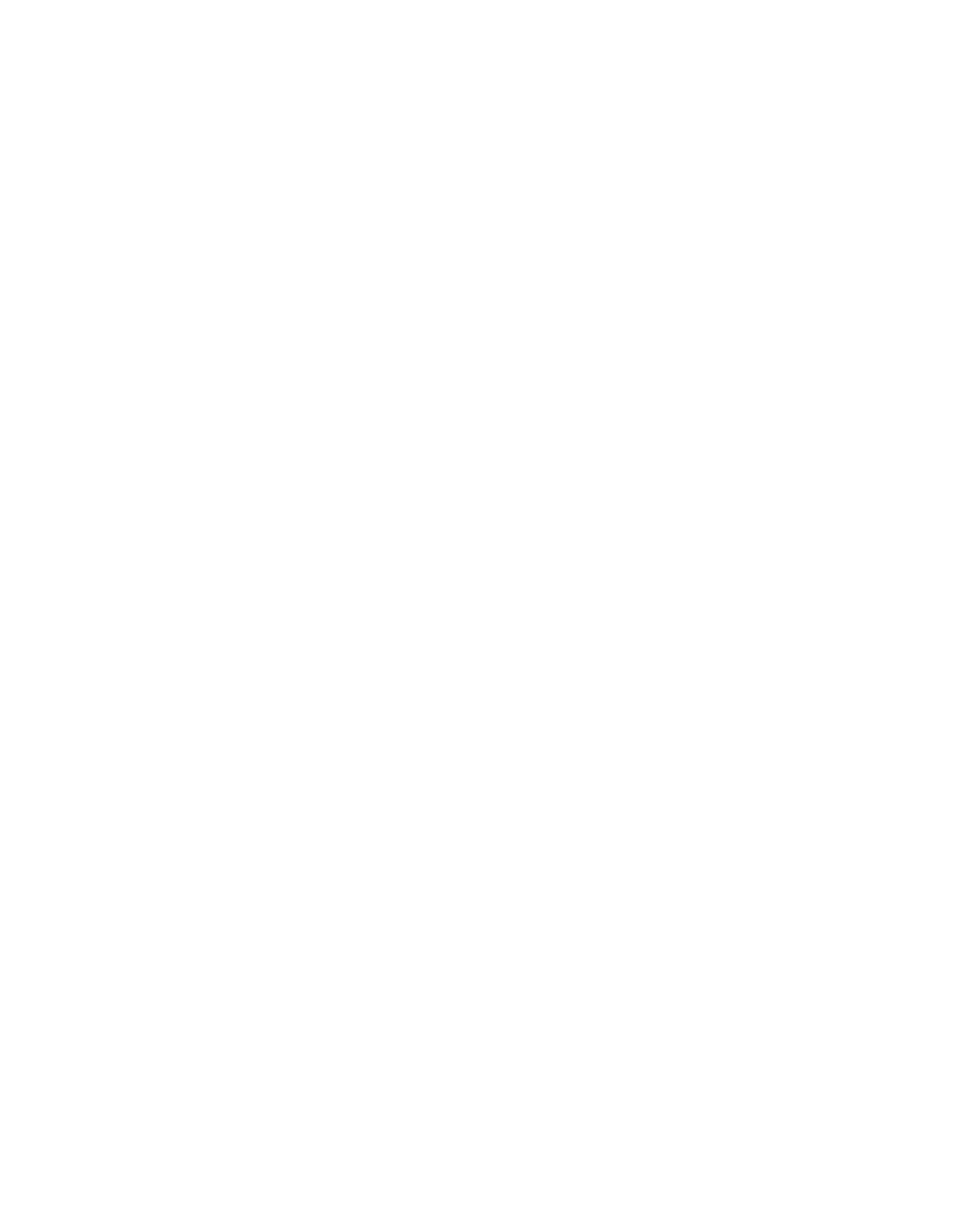#### **4.0 PROPOSED SHAR CAPACITY FUNDING**

| 1 | Through agreements with Aboriginal groups, Coastal GasLink has provided capacity    |
|---|-------------------------------------------------------------------------------------|
| 2 | funding to support participation in the regulatory process and review of regulatory |
| 3 | documents concerning the Project. In addition to the funding provided previously,   |
| 4 | Coastal GasLink has offered additional funds to the potentially affected Aboriginal |
| 5 | groups to facilitate review of the amendment applications to the EAO and OGC for    |
| 6 | the proposed SHAR. To date, three capacity funding agreements relating to the       |
|   | proposed SHAR have been finalized with Skin Tyee First Nation, Stellat'en First     |
| 8 | Nation and Wet'suwet'en First Nation.                                               |
|   |                                                                                     |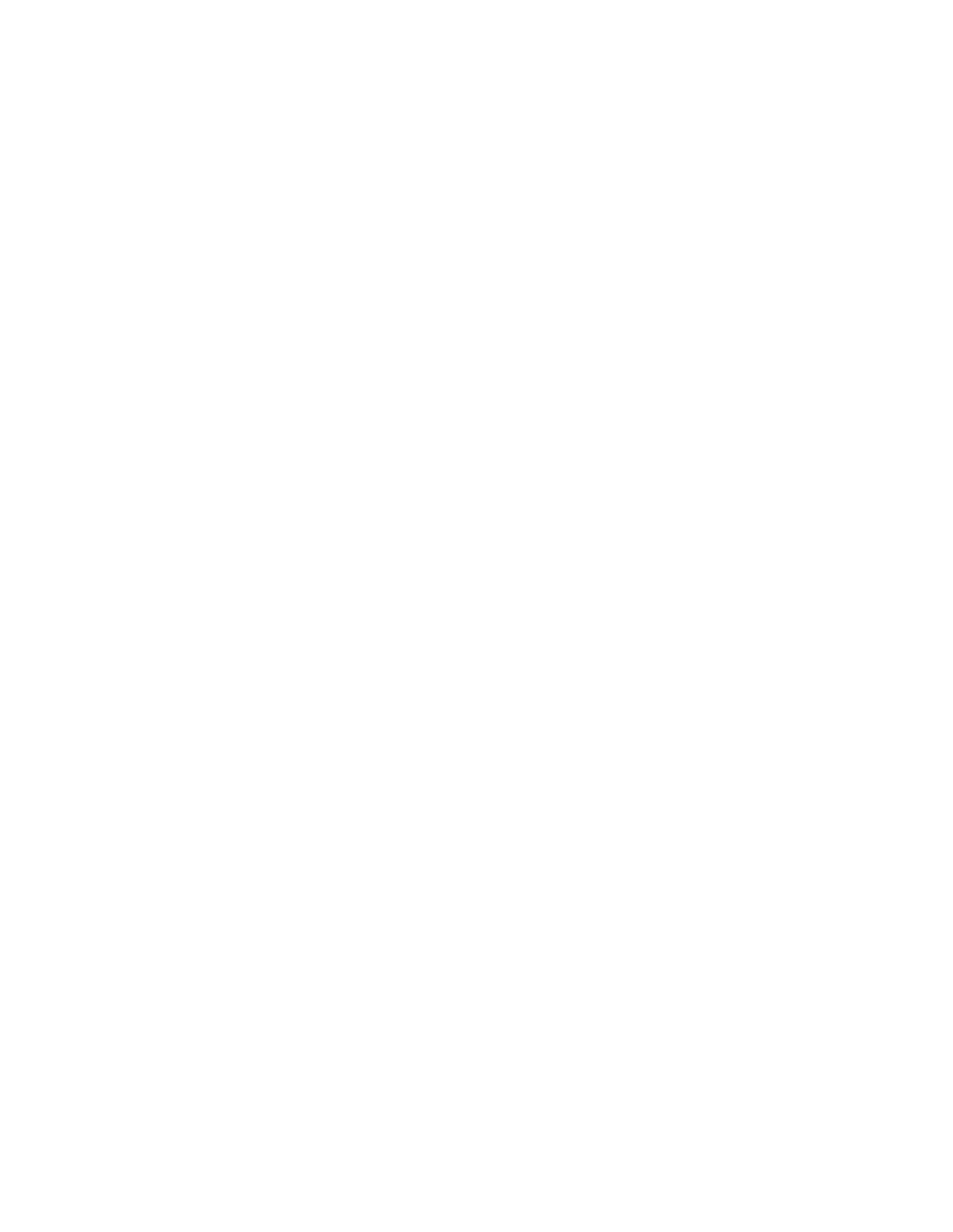## **5.0 PROPOSED SHAR FIELD PROGRAMS AND RELATED PERMITS**

 In preparation for the 2016 field program, Coastal GasLink identified required investigative permits and other approvals for biophysical data collection work associated with the proposed SHAR. As a follow-up to the field program information package shared with Aboriginal groups in May 2016, Coastal GasLink provided information on the types of permit applications it had submitted to provincial and federal regulatory agencies to support environmental and engineering field programs, as summarized in Table 5-1. Coastal GasLink provided notification by email to the identified Aboriginal groups that may have an interest in these permits before submitting the permit applications. The permit engagement process provided Aboriginal groups with opportunities to provide comments and questions to Coastal GasLink regarding the field program and related permits.

| <b>Field Program</b>             | <b>Regulatory</b><br>Agency | <b>Permits</b>                                                              |  |
|----------------------------------|-----------------------------|-----------------------------------------------------------------------------|--|
| Archaeology                      | <b>BC MFLNRO</b>            | Heritage Inspection Permit                                                  |  |
| Wildlife                         | <b>BC MFLNRO</b>            | Wildlife Act Permit for aerial raptor surveys                               |  |
| <b>Aquatic Studies</b>           | <b>BC MFLNRO</b>            | Application to Collect Fish for Scientific Purposes                         |  |
|                                  | <b>DFO</b>                  | <b>Scientific Fish Collection Permit</b>                                    |  |
| <b>Engineering Field Program</b> | <b>OGC</b>                  | Land Use Policy - permissions for conducting backpack<br>drilling along ROW |  |

| Table 5-1: Summary of Permits Issued to Coastal GasLink for Field Programs |  |
|----------------------------------------------------------------------------|--|
|----------------------------------------------------------------------------|--|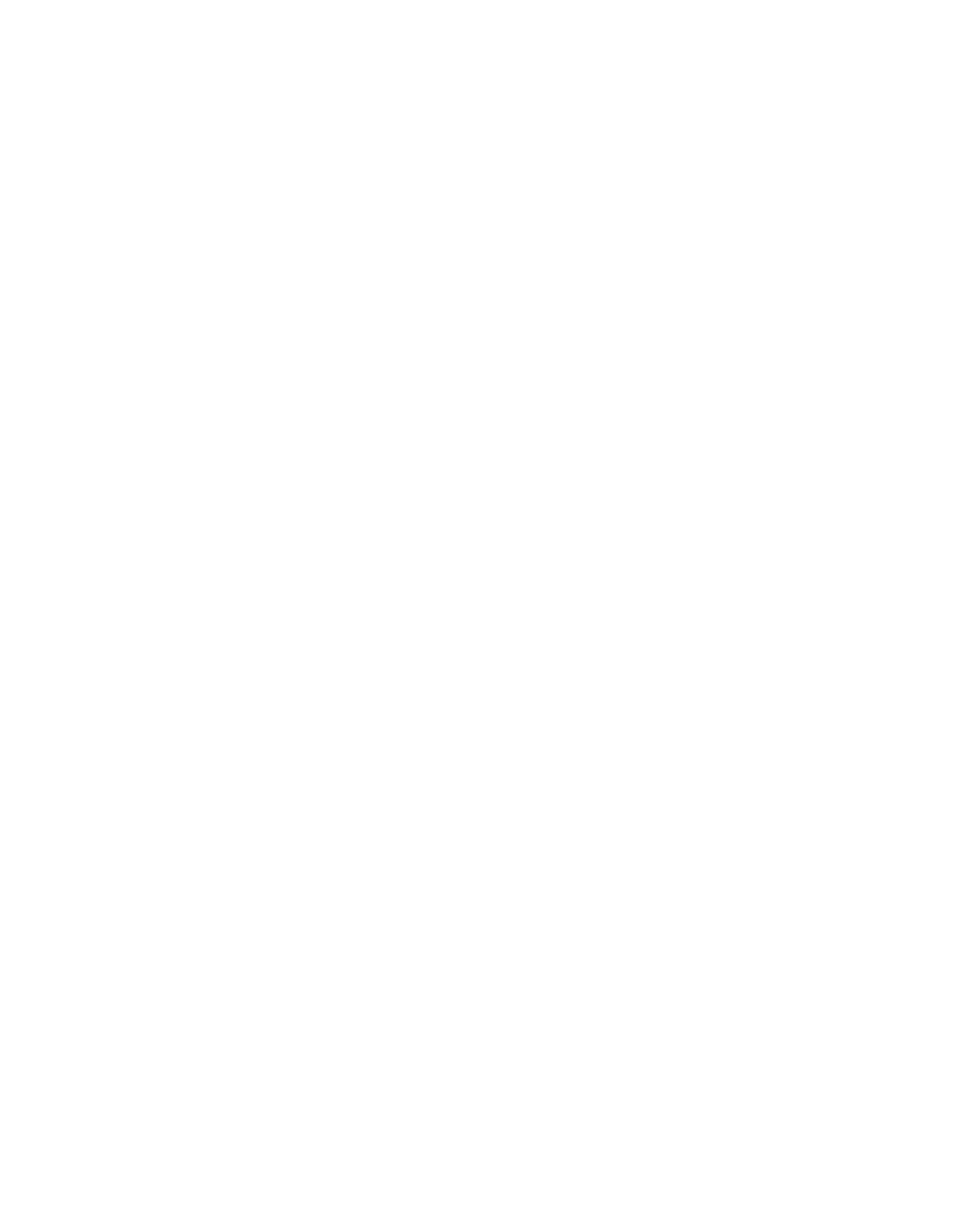#### **6.0 ABORIGINAL TRADITIONAL KNOWLEDGE**

#### **6.1 TRADITIONAL ECOLOGICAL KNOWLEDGE STUDIES**

 Collection of Traditional Ecological Knowledge (TEK) information during the biophysical field programs has contributed to understanding the potential adverse effects of the Project, and has informed the EAO and OGC permit applications, as well as the proposed SHAR amendment applications. TEK information was collected through community participation in the following biophysical field programs for the proposed SHAR:

- 7 wildlife
- 8 aquatics
- 9 wetlands
- 10 vegetation
- 11 archaeology studies

 In 2016, CH2M Hill Energy Limited (CH2M) and a local third-party Aboriginal contractor facilitated the participation in biophysical field studies of Aboriginal groups and Wet'suwet'en community members potentially affected by the proposed SHAR. Field study types, timing and locations of work to be conducted was shared with the Aboriginal groups. Coastal GasLink's 2016 field programs included over 7,800 hours of participation by local Aboriginal people.

18 Coastal GasLink extended the invitation to participate in the biophysical field 19 programs and to provide TEK information to the potentially affected Aboriginal 20 groups.

21 The time, effort, commitment and participation by Aboriginal groups and

- 22 Wet'suwet'en community members was an important part of the success of the 2016 23 biophysical field program. The SHAR 2016 Field Summary memo, summarizing 24 TEK results, was sent to participating Aboriginal groups and the Aboriginal third-
- 25 party contractor on August 15, 2016 for review. A summary of field program 26 participation by the Aboriginal groups potentially affected by the proposed SHAR is 27 provided in Table 6-1.

| Table 6-1: 2016 SHAR Field Program Participation Summary Table |  |  |  |
|----------------------------------------------------------------|--|--|--|
|----------------------------------------------------------------|--|--|--|

|                               |                     | <b>Biophysical Field Studies</b> | <b>TEK Results Review</b> | <b>Days of Participation</b><br>in the Field |  |
|-------------------------------|---------------------|----------------------------------|---------------------------|----------------------------------------------|--|
| <b>Aboriginal Group</b>       | <b>Participated</b> | <b>Provided TEK</b>              | <b>Memo Provided</b>      |                                              |  |
| Nee-Tahi-Buhn Band            | Yes                 | Yes                              | August 15, 2016           | 42                                           |  |
| Office of the Wet'suwet'en    | Yes*                | No                               | **October 3, 2017         | 42                                           |  |
| <b>Skin Tyee First Nation</b> | Yes                 | Yes                              | August 15, 2016           | 42                                           |  |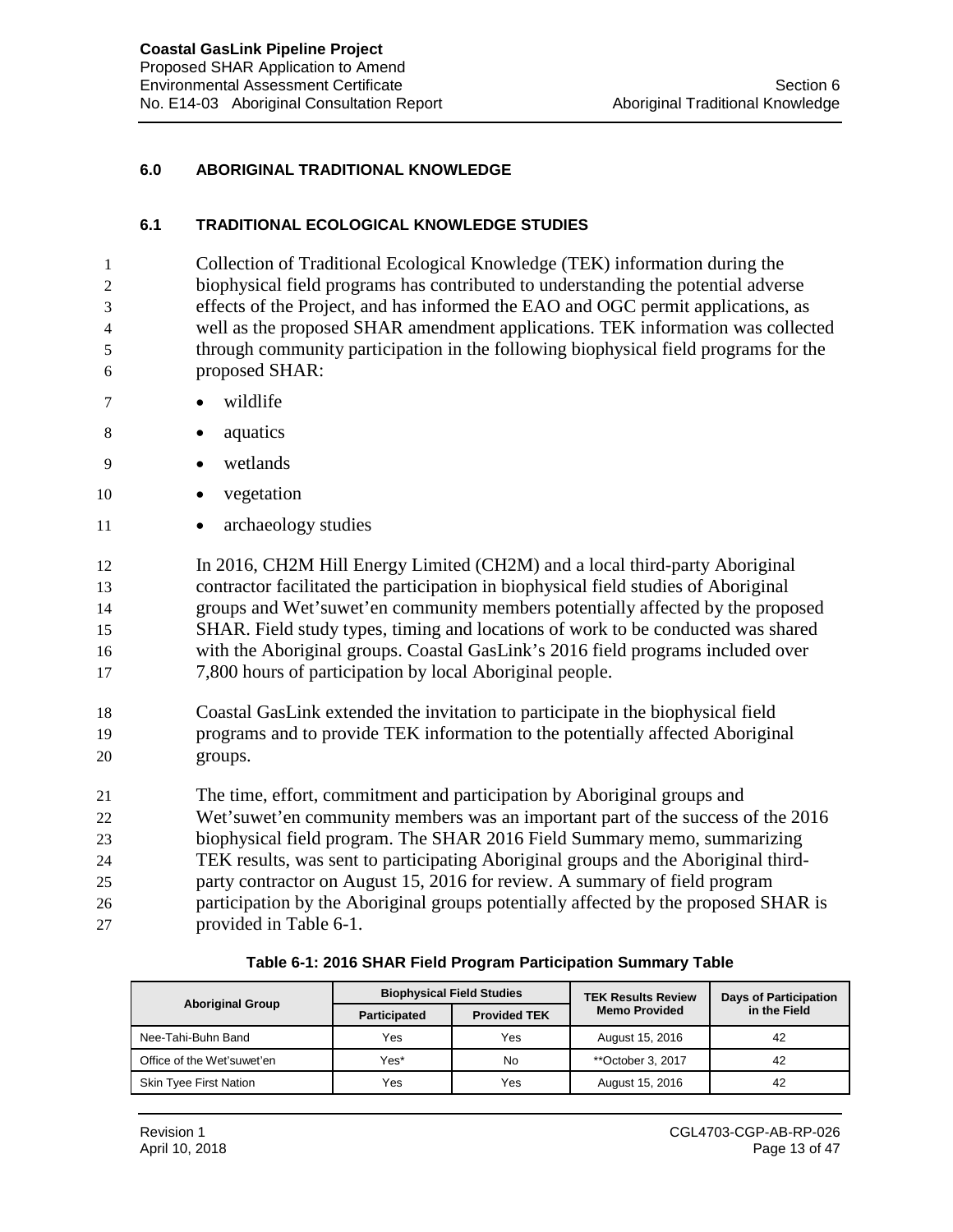#### **Table 6-1: 2016 SHAR Field Program Participation Summary Table (cont'd)**

| <b>Aboriginal Group</b>                                                                                                                                                                                                                     | <b>Biophysical Field Studies</b> |     | <b>TEK Results Review</b><br><b>Memo Provided</b> | <b>Days of Participation</b><br>in the Field |  |
|---------------------------------------------------------------------------------------------------------------------------------------------------------------------------------------------------------------------------------------------|----------------------------------|-----|---------------------------------------------------|----------------------------------------------|--|
| Stellat'en First Nation                                                                                                                                                                                                                     | Yes                              | Yes | August 15, 2016                                   | 42                                           |  |
| Wet'suwet'en First Nation                                                                                                                                                                                                                   | Yes<br>Yes<br>August 15, 2016    |     | 42                                                |                                              |  |
| * Wet'suwet'en community members participated in biophysical field studies for the proposed SHAR as facilitated through a third-party Aboriginal contractor,<br>but did not provide TEK information on behalf of Office of the Wet'suwet'en |                                  |     |                                                   |                                              |  |

\*\* Results review memo provided to third-party Aboriginal contractor to share with Wet'suwet'en participants on August 15, 2017. Coastal GasLink provided the results review memo directly to Office of the Wet'suwet'en on October 3, 2017.

1 Coastal GasLink will continue to engage with Aboriginal groups about their issues, 2 concerns and interests regarding the proposed SHAR.

#### **6.2 TRADITIONAL LAND USE STUDIES**

 Traditional Land Use (TLU) information assists in identifying potential cultural, social and economic impacts or benefits that may arise as a result of the Project. The TLU information collected for the Project in 2013-2014 informed the EAO and OGC applications for the Project, and the proposed SHAR Amendment Applications.

 Coastal GasLink offered funding to assist Office of the Wet'suwet'en, Nee-Tahi- Buhn Band, Skin Tyee First Nation, Stellat'en First Nation and Wet'suwet'en First Nation in conducting community-directed TLU studies. As part of the TLU studies for the Project, each participating Aboriginal group was asked to identify potential subsistence activities and sites, including hunting, trapping, fishing, plant gathering, trails and travelways, habitation sites and cultural sites, including gathering places and sacred areas within the study area, including, but not limited to, the Project footprint.

- 15 Nee-Tahi-Buhn Band, Skin Tyee First Nation, Stellat'en First Nation and 16 Wet'suwet'en First Nation provided Project-specific TLU studies to Coastal GasLink 17 (summarized in Table 6-2).
- 18 Rather than completing a TLU study, Office of the Wet'suwet'en chose to complete 19 and submit to Coastal GasLink a Rights and Title Report that documented TLU
- 20 activities within their traditional territory. Furthermore, in 2014, Coastal GasLink
- 21 conducted a review of the Wet'suwet'en witnesses' evidence given at the
- 22 Delgamuukw trial, including affidavit evidence and trial transcripts. Coastal
- 23 GasLink's review focused on evidence regarding the exercise of Aboriginal rights
- 24 and the Wet'suwet'en traditional territory, with particular emphasis on the location of 25 important sites in the vicinity of the proposed pipeline route.

Page 14 of 47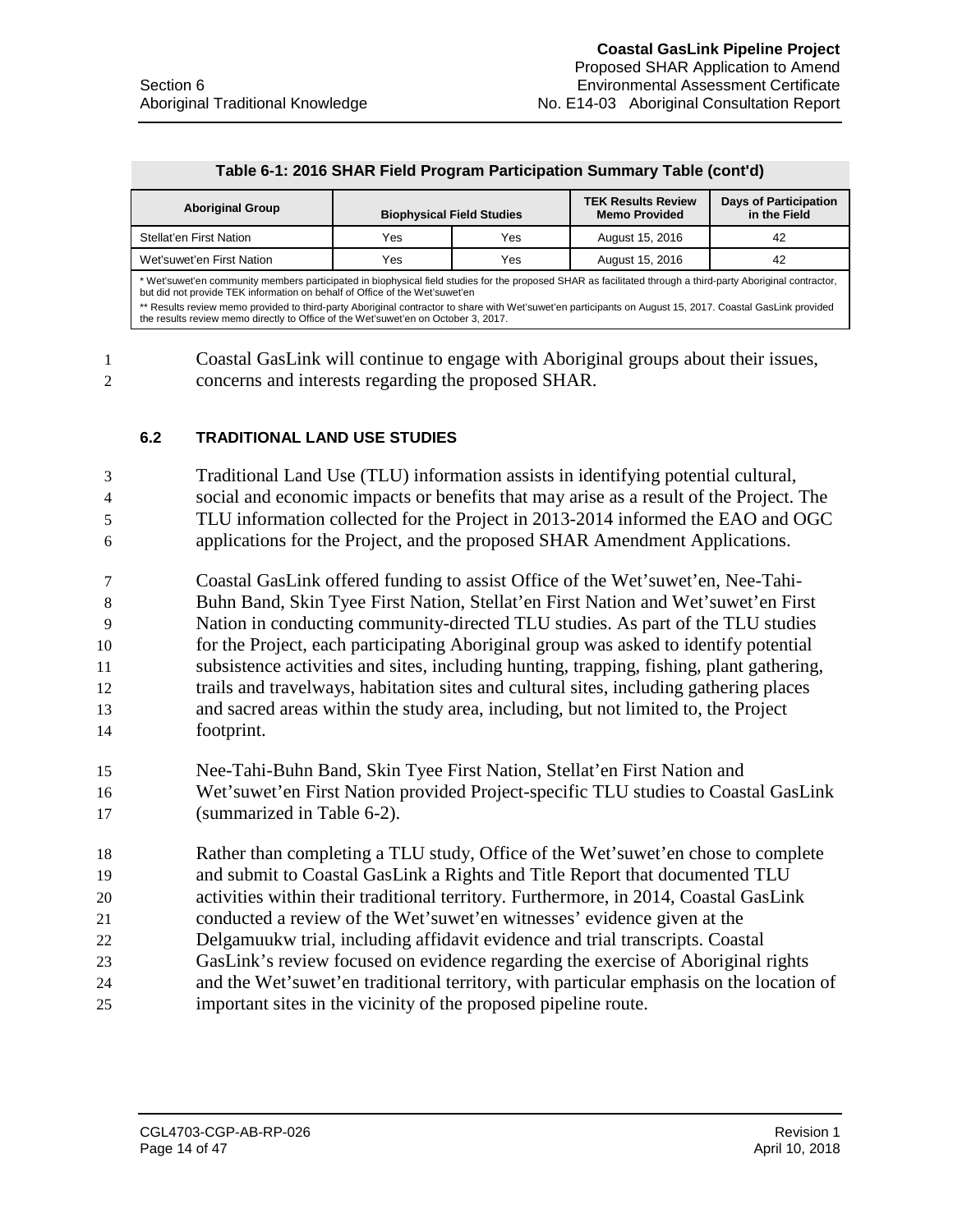| <b>Aboriginal Group</b>                                   | <b>Draft TK</b><br>Agreement<br>provided by<br>Coastal<br>GasLink | <b>TK Agreement</b><br><b>Execution:</b><br><b>Community</b><br>Led, Third<br>Party, or<br>CH <sub>2</sub> M<br><b>Facilitated</b> | Interim or<br><b>Progress</b><br>Report<br><b>Received</b> | <b>Final TLU</b><br>Report<br><b>Received</b>            | Name of TLU<br><b>Report</b>                                                                                                                                                                                        |
|-----------------------------------------------------------|-------------------------------------------------------------------|------------------------------------------------------------------------------------------------------------------------------------|------------------------------------------------------------|----------------------------------------------------------|---------------------------------------------------------------------------------------------------------------------------------------------------------------------------------------------------------------------|
| Stellat'en First<br>Nation                                | April 15, 2013                                                    | May 27, 2013                                                                                                                       | September 17,<br>2013                                      | October 1,<br>2014                                       | Stellat'en First<br>Nation Land<br>and Resource<br>Use Study<br>Report                                                                                                                                              |
| Nee-Tahi-Buhn<br>Band                                     | December 19,<br>2012                                              | June 26, 2013                                                                                                                      | September 13,<br>2013<br>Preliminary<br>Report             | August 10,<br>2014                                       | "Give Me Back<br>My Memories<br>& Traditions"<br>Assessment of<br>the Potential<br>Conflicts from<br>the Proposed<br>Coastal<br>GasLink<br>Pipeline<br>Project on<br>Traditional<br>Land Uses and<br>Values         |
| Office of the<br>Hereditary Chiefs of<br>the Wet'suwet'en |                                                                   |                                                                                                                                    |                                                            | October 24,<br>2014<br>Rights and<br><b>Title Report</b> | Wet'suwet'en<br>Title & Rights<br>and Coastal<br>GasLink                                                                                                                                                            |
| Skin Tyee First<br><b>Nation</b>                          | January 22,<br>2013                                               | July 4, 2013                                                                                                                       | September 26,<br>2013<br>Interim Report                    | December<br>15, 2014                                     | Skin Tyee First<br><b>Nation</b><br>Traditional<br>Land Use and<br>Ecological<br>Knowledge<br>Study for<br>TransCanada<br>Coastal<br>GasLink<br>Pipeline Ltd.'s<br>Proposed<br>Pipeline<br>Project Public<br>Report |

#### **Table 6-2: TLU Summary Table**

1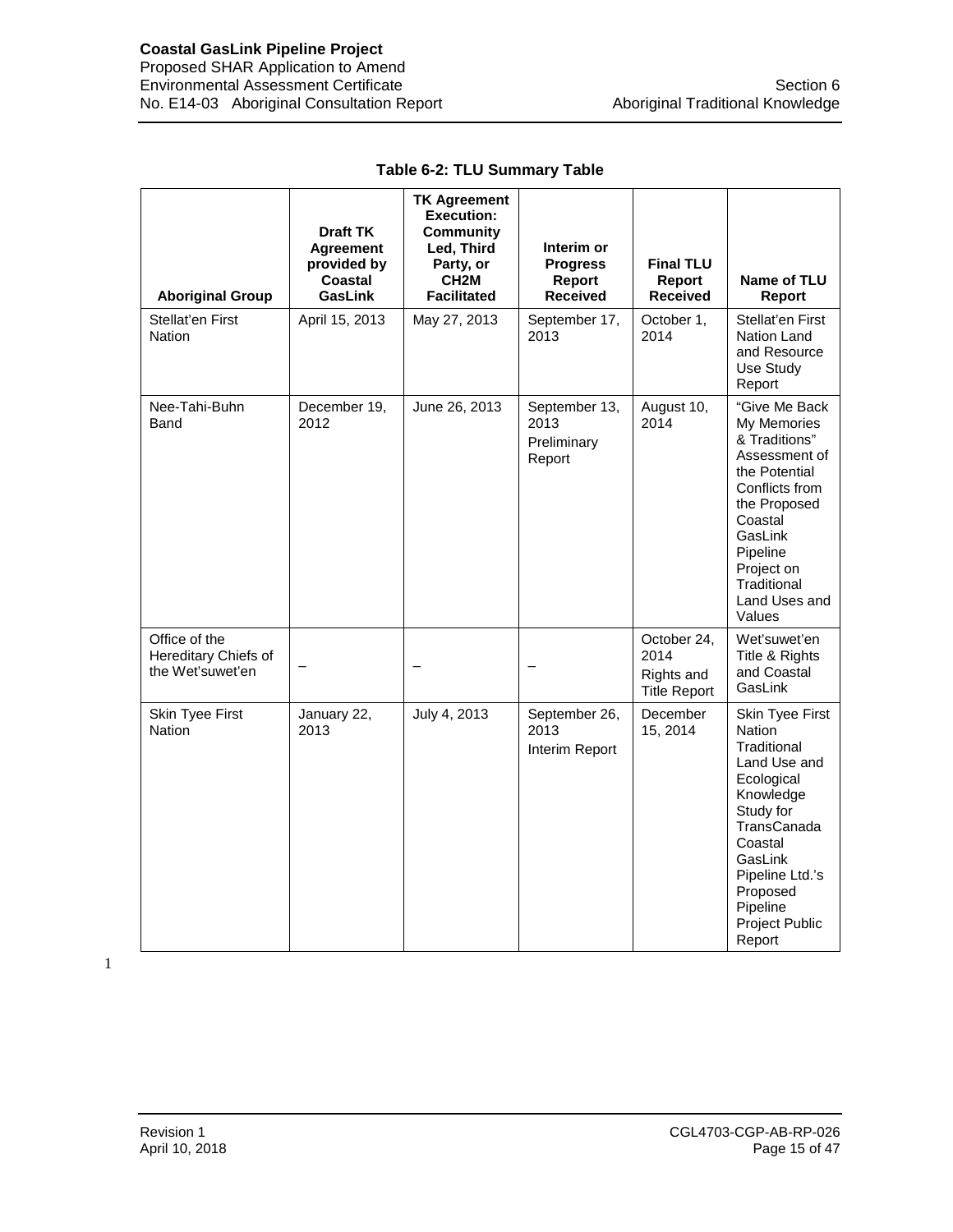| <b>Aboriginal Group</b>      | <b>Draft TK</b><br><b>Agreement</b><br>provided by<br>Coastal<br>GasLink | <b>TK Agreement</b><br><b>Execution:</b><br><b>Community</b><br>Led, Third<br>Party, or<br>CH <sub>2</sub> M<br><b>Facilitated</b> | Interim or<br><b>Progress</b><br>Report<br><b>Received</b>                        | <b>Final TLU</b><br>Report<br><b>Received</b>                                                   | Name of TLU<br><b>Report</b>                                                                                                                                                                                                                                                                                                          |
|------------------------------|--------------------------------------------------------------------------|------------------------------------------------------------------------------------------------------------------------------------|-----------------------------------------------------------------------------------|-------------------------------------------------------------------------------------------------|---------------------------------------------------------------------------------------------------------------------------------------------------------------------------------------------------------------------------------------------------------------------------------------------------------------------------------------|
| Wet'suwet'en First<br>Nation | November 29,<br>2012                                                     | January 17,<br>2013<br>February 7,<br>2014<br>Agreement for<br>additional TLU<br>work                                              | May 15, 2013<br>Progress<br>Report<br>October 9.<br>2013<br>Draft Final<br>Report | December<br>20, 2013<br><b>July 15,</b><br>2014<br>December<br>18, 2017<br>(SHAR<br>supplement) | Wet'suwet'en<br><b>First Nation</b><br><b>Traditional Use</b><br>and<br>Occupancy<br>Site Study<br><b>2013 Final</b><br>Report<br>Wet'suwet'en<br><b>First Nation</b><br><b>Traditional Use</b><br>and<br>Occupancy<br>Site (TUOS)<br>Information<br>and Mitigation<br>Issues for<br>South of<br>Houston<br>Alternate<br>Route (SHAR) |

## **Table 6-2: TLU Summary Table (cont'd)**

2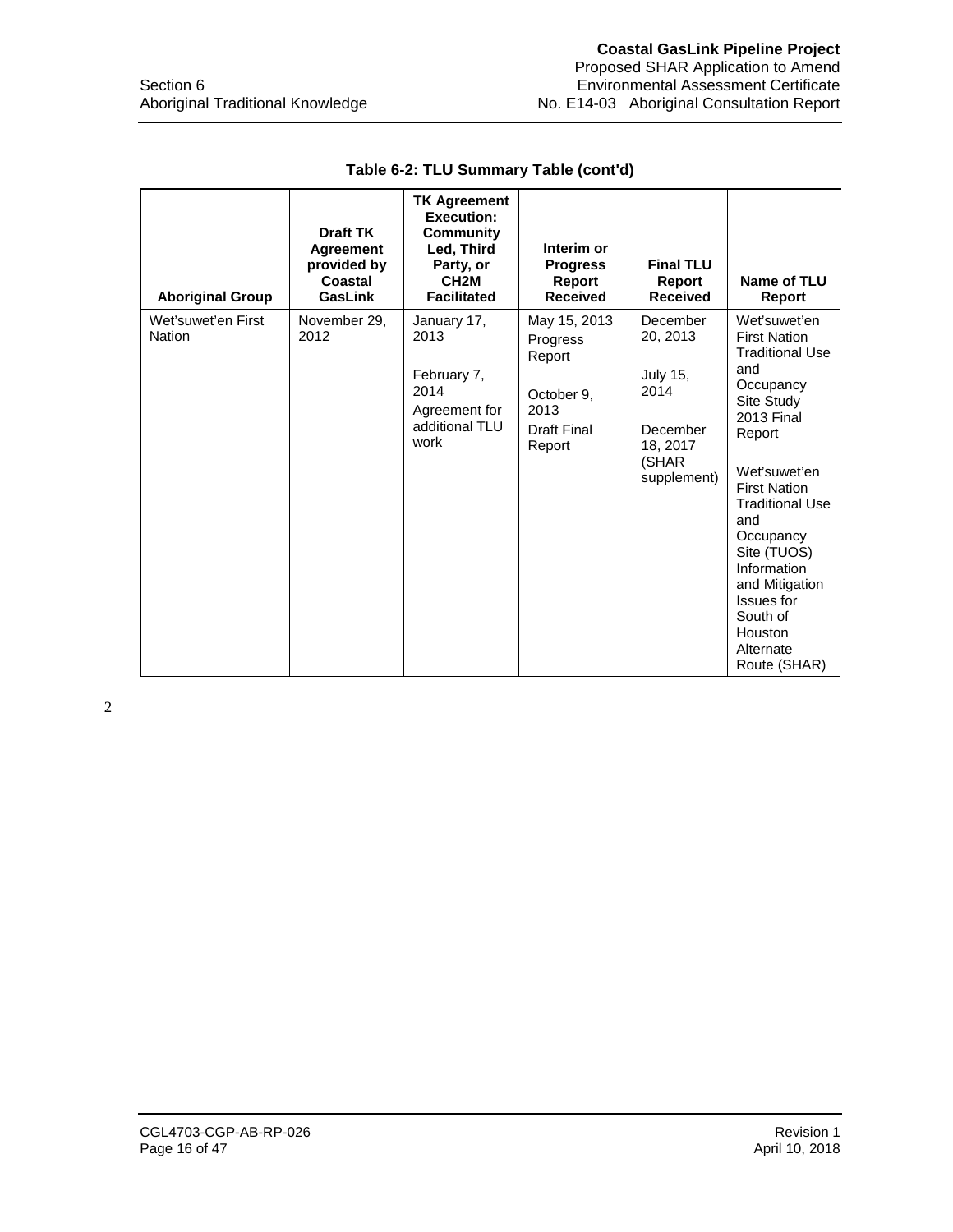#### **7.0 ABORIGINAL CONSULTATION AND ENGAGEMENT ACTIVITIES**

| 1  | Consistent with Coastal GasLink's approved Aboriginal Consultation Plan, Coastal     |
|----|--------------------------------------------------------------------------------------|
| 2  | GasLink is engaging with the following Aboriginal groups whose traditional territory |
| 3  | or interests are potentially affected by the proposed SHAR:                          |
| 4  | Nee-Tahi-Buhn Band                                                                   |
| 5  | Office of the Hereditary Chiefs of the Wet'suwet'en (Office of the Wet'suwet'en)     |
| 6  | Skin Tyee Nation (Skin Tyee First Nation)<br>$\bullet$                               |
|    | Stellat'en First Nation<br>$\bullet$                                                 |
| 8  | Wet'suwet'en First Nation                                                            |
| 9  | All Aboriginal groups identified by the OGC and the EAO Section 11 Order,            |
| 10 | including Carrier Sekani Tribal Council, Hagwilget Village Council, Moricetown       |
| 11 | Indian Band and Yekooche First Nation, were informed of the amendment                |
| 12 | applications for the proposed SHAR. This included maps and letters providing         |
| 13 | information about the proposed amendment applications, with Coastal GasLink          |
| 14 | inviting feedback and questions.                                                     |
| 15 | The five Aboriginal groups noted above received a more detailed information          |
| 16 | package, which included shapefiles related to the proposed amendment applications.   |
| 17 | Coastal GasLink is pursuing further discussion with these Aboriginal groups and is   |

gathering feedback to address any concerns that may arise.

## **7.1 NEE-TAHI-BUHN BAND**

 The following section outlines the consultation and engagement activities between Coastal GasLink and Nee-Tahi-Buhn Band related to the proposed SHAR.

## **7.1.1 Sharing of Project Information**

 Coastal GasLink sent a letter by email to Nee-Tahi-Buhn Band on May 19, 2016, regarding the proposed SHAR. Coastal GasLink advised that it was considering adding an alternate route to the EAC and to the Section 25 Permit for the Project and provided information on the proposed alternate route. Coastal GasLink informed Nee-Tahi-Buhn Band that it would be proceeding with fieldwork to collect data on the proposed SHAR and would be inviting Aboriginal groups to participate in the field data collection. A map of the proposed SHAR accompanied the letter, and shapefiles of the alternate route were uploaded to Nee-Tahi-Buhn Band's folder on the Coastal GasLink SharePoint site.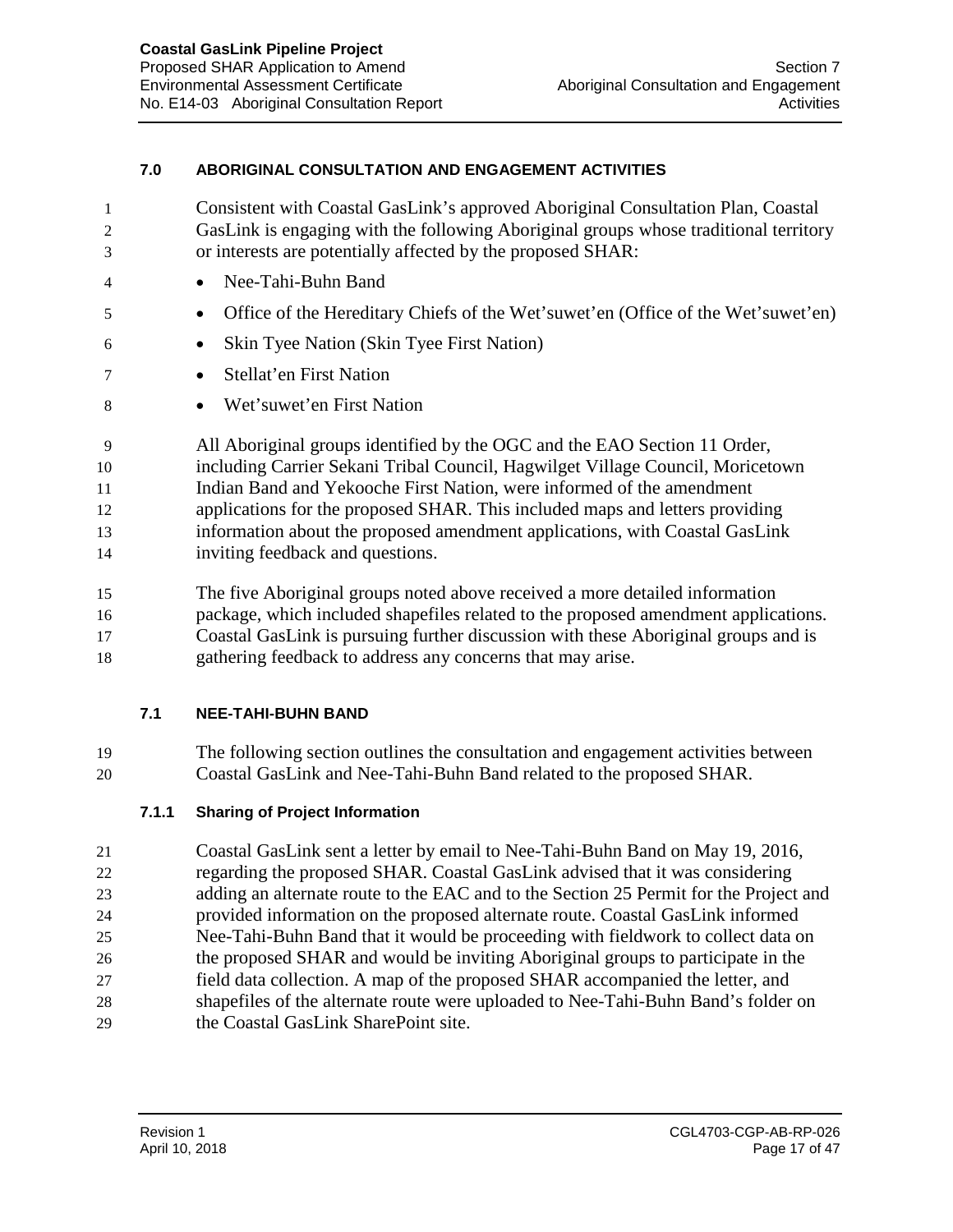| 1              | Following the May 19, 2016, letter, CH2M Hill, on behalf of Coastal GasLink,         |
|----------------|--------------------------------------------------------------------------------------|
| $\overline{c}$ | coordinated the participation of Nee-Tahi-Buhn Band in the proposed SHAR             |
| 3              | biophysical field studies and in collecting TEK information.                         |
| $\overline{4}$ | In July 2016, LNG Canada announced that due to the challenges of the global energy   |
| 5              | market, their joint venture participants determined that more time was needed before |
| 6              | taking a final investment decision (FID) on the Coastal Gaslink Project. Given the   |
| 7              | delay in FID, Coastal GasLink adjusted its schedule for the proposed SHAR            |
| $8\,$          | amendment applications and did not proceed with further proposed SHAR                |
| 9              | engagement after completing the field studies until August 2017.                     |
| 10             | Coastal GasLink sent a letter by email to Nee-Tahi-Buhn Band on August 14, 2017,     |
| 11             | with an update on the status of the proposed SHAR amendment applications. Coastal    |
| 12             | GasLink advised that it anticipated filing an amendment application in the fall of   |
| 13             | 2017 and provided information about the proposed SHAR and its associated field       |
| 14             | programs. A map of the proposed SHAR accompanied the letter, and shapefiles of the   |
| 15             | alternate route were uploaded to Nee-Tahi-Buhn Band's folder on the Coastal          |
| 16             | GasLink SharePoint site. The letter invited Nee-Tahi-Buhn Band to contact Coastal    |
| 17             | GasLink with questions or to arrange further discussion about the proposed SHAR.     |
| 18             | Coastal GasLink telephoned Nee-Tahi-Buhn Band on August 15, 2017, in follow-up       |
| 19             | to the August 14, 2017, letter. Coastal GasLink provided information to a Nee-Tahi-  |
| 20             | Buhn Band council member about the proposed SHAR and reviewed the material           |
| 21             | provided in the information package. Coastal GasLink explained that it was seeking   |
| 22             | Nee-Tahi-Buhn Band's feedback on the proposed alternate route and advised that it    |
| 23             | would be offering capacity funding for Nee-Tahi-Buhn Band to review and              |
| 24             | participate in the regulatory process. Coastal GasLink telephoned Nee-Tahi-Buhn      |
| 25             | Band on August 17, 2017, and provided proposed SHAR information to the Chief of      |
| 26             | Nee-Tahi-Buhn Band. Nee-Tahi-Buhn Band expressed support for the proposed            |
| 27             | SHAR if it contributes to a positive final investment decision.                      |
| 28             | Coastal GasLink sent an email to Nee-Tahi-Buhn Band on August 17, 2017,              |
| 29             | expressing appreciation for the feedback provided by Nee-Tahi-Buhn Band during the   |
| 30             | August 17, 2017, telephone call. Coastal GasLink requested that Nee-Tahi-Buhn        |
| 31             | Band contact Coastal GasLink if they require additional information regarding the    |
| 32             | proposed SHAR or would like a meeting for further discussion. Coastal GasLink        |
| 33             | provided a proposed Letter of Agreement for the provision of capacity funding to     |
| 34             | facilitate Nee-Tahi-Buhn Band's review of Coastal GasLink's amendment                |
| 35             | applications for the proposed SHAR.                                                  |
| 36             | Nee-Tahi-Buhn Band sent an email to Coastal GasLink on August 17, 2017, stating      |
| 37             | that they would be in contact with Coastal GasLink.                                  |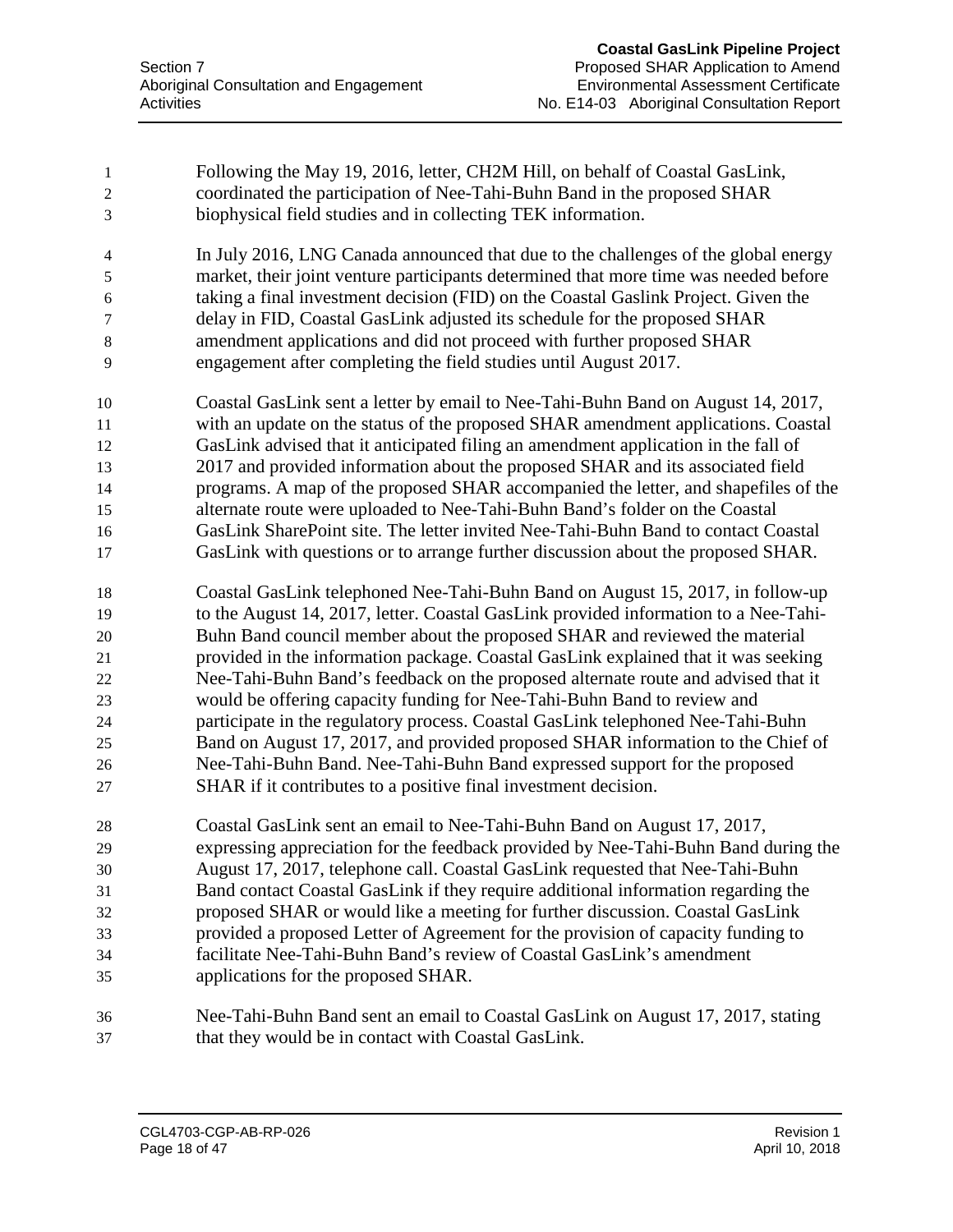| $\mathbf{1}$<br>$\overline{2}$<br>3<br>$\overline{4}$<br>5<br>6<br>7<br>8 | Coastal GasLink sent a follow-up email to Nee-Tahi-Buhn Band on September 5,<br>2017, inquiring as to whether Nee-Tahi-Buhn Band had any further comments on the<br>proposed alternate route or any questions regarding the Letter of Agreement sent on<br>August 17, 2017. Nee-Tahi-Buhn Band responded by email on September 5, 2017,<br>stating that Nee-Tahi-Buhn Band's negotiation team should be included in the<br>correspondence. Coastal GasLink responded by email on September 5, 2017,<br>confirming that the Nee-Tahi-Buhn Band negotiator has been included in the<br>proposed SHAR correspondence, including the email from earlier that day. |
|---------------------------------------------------------------------------|---------------------------------------------------------------------------------------------------------------------------------------------------------------------------------------------------------------------------------------------------------------------------------------------------------------------------------------------------------------------------------------------------------------------------------------------------------------------------------------------------------------------------------------------------------------------------------------------------------------------------------------------------------------|
| 9                                                                         | Coastal GasLink sent an email to Nee-Tahi-Buhn Band on September 19, 2017, in                                                                                                                                                                                                                                                                                                                                                                                                                                                                                                                                                                                 |
| 10                                                                        | follow up to previous correspondence regarding the proposed SHAR and associated                                                                                                                                                                                                                                                                                                                                                                                                                                                                                                                                                                               |
| 11                                                                        | Letter of Agreement. Coastal GasLink expressed interest in speaking with Nee-Tahi-                                                                                                                                                                                                                                                                                                                                                                                                                                                                                                                                                                            |
| 12                                                                        | Buhn Band regarding the offer of capacity funding and suggested a meeting in Burns                                                                                                                                                                                                                                                                                                                                                                                                                                                                                                                                                                            |
| 13                                                                        | Lake that week. Nee-Tahi-Buhn Band responded by email on September 19, 2017,                                                                                                                                                                                                                                                                                                                                                                                                                                                                                                                                                                                  |
| 14                                                                        | advising that at that time it was not considering the proposed Letter of Agreement due                                                                                                                                                                                                                                                                                                                                                                                                                                                                                                                                                                        |
| 15                                                                        | to concerns about the amount of capacity funding offered.                                                                                                                                                                                                                                                                                                                                                                                                                                                                                                                                                                                                     |
| 16                                                                        | Coastal GasLink telephoned Nee-Tahi-Buhn Band on September 19, 2017, and was                                                                                                                                                                                                                                                                                                                                                                                                                                                                                                                                                                                  |
| 17                                                                        | informed that Nee-Tahi-Buhn Band would not be engaging with Coastal GasLink on                                                                                                                                                                                                                                                                                                                                                                                                                                                                                                                                                                                |
| 18                                                                        | the proposed SHAR until other pre-existing executed agreements between Nee-Tahi-                                                                                                                                                                                                                                                                                                                                                                                                                                                                                                                                                                              |
| 19                                                                        | Buhn Band and Coastal GasLink are resolved. Coastal GasLink confirmed its                                                                                                                                                                                                                                                                                                                                                                                                                                                                                                                                                                                     |
| 20                                                                        | commitment to working to address such concerns, and Nee-Tahi-Buhn Band advised                                                                                                                                                                                                                                                                                                                                                                                                                                                                                                                                                                                |
| 21                                                                        | that it would follow up with Coastal GasLink on its concerns regarding the pre-                                                                                                                                                                                                                                                                                                                                                                                                                                                                                                                                                                               |
| 22                                                                        | existing executed agreements.                                                                                                                                                                                                                                                                                                                                                                                                                                                                                                                                                                                                                                 |
| 23                                                                        | Coastal GasLink telephoned Nee-Tahi-Buhn Band on October 16, 2017, and was                                                                                                                                                                                                                                                                                                                                                                                                                                                                                                                                                                                    |
| 24                                                                        | unable to leave a voicemail. Coastal GasLink sent a text message to Nee-Tahi-Buhn                                                                                                                                                                                                                                                                                                                                                                                                                                                                                                                                                                             |
| 25                                                                        | Band on October 16, 2017, inquiring as to whether Nee-Tahi-Buhn Band would be                                                                                                                                                                                                                                                                                                                                                                                                                                                                                                                                                                                 |
| 26                                                                        | available for a meeting in Burns Lake that week. Nee-Tahi-Buhn Band responded by                                                                                                                                                                                                                                                                                                                                                                                                                                                                                                                                                                              |
| 27                                                                        | text message on October 16, 2017, stating that Chief and Council were not available                                                                                                                                                                                                                                                                                                                                                                                                                                                                                                                                                                           |
| 28                                                                        | to meet.                                                                                                                                                                                                                                                                                                                                                                                                                                                                                                                                                                                                                                                      |
| 29                                                                        | Coastal GasLink sent an email to Nee-Tahi-Buhn Band on October 19, 2017, advising                                                                                                                                                                                                                                                                                                                                                                                                                                                                                                                                                                             |
| 30                                                                        | that it will be providing Nee-Tahi-Buhn Band with a draft of the proposed SHAR                                                                                                                                                                                                                                                                                                                                                                                                                                                                                                                                                                                |
| 31                                                                        | Aboriginal Consultation Report early the following week. Coastal GasLink stated that                                                                                                                                                                                                                                                                                                                                                                                                                                                                                                                                                                          |
| 32                                                                        | it would appreciate Nee-Tahi-Buhn Band's feedback on the draft Aboriginal                                                                                                                                                                                                                                                                                                                                                                                                                                                                                                                                                                                     |
| 33                                                                        | Consultation Report in advance of filing the amendment applications. Coastal                                                                                                                                                                                                                                                                                                                                                                                                                                                                                                                                                                                  |
| 34                                                                        | GasLink advised that the offer of capacity funding to review the proposed SHAR                                                                                                                                                                                                                                                                                                                                                                                                                                                                                                                                                                                |
| 35                                                                        | amendment applications remains available to Nee-Tahi-Buhn Band.                                                                                                                                                                                                                                                                                                                                                                                                                                                                                                                                                                                               |
| 36                                                                        | Coastal GasLink sent an email to Nee-Tahi-Buhn Band on October 24, 2017,                                                                                                                                                                                                                                                                                                                                                                                                                                                                                                                                                                                      |
| 37                                                                        | providing the draft Aboriginal Consultation Report. Coastal GasLink advised that it is                                                                                                                                                                                                                                                                                                                                                                                                                                                                                                                                                                        |
| 38                                                                        | providing the draft Aboriginal Consultation Report to potentially affected Aboriginal                                                                                                                                                                                                                                                                                                                                                                                                                                                                                                                                                                         |
| 39                                                                        | groups in advance of filing the amendment applications. Coastal GasLink asked that                                                                                                                                                                                                                                                                                                                                                                                                                                                                                                                                                                            |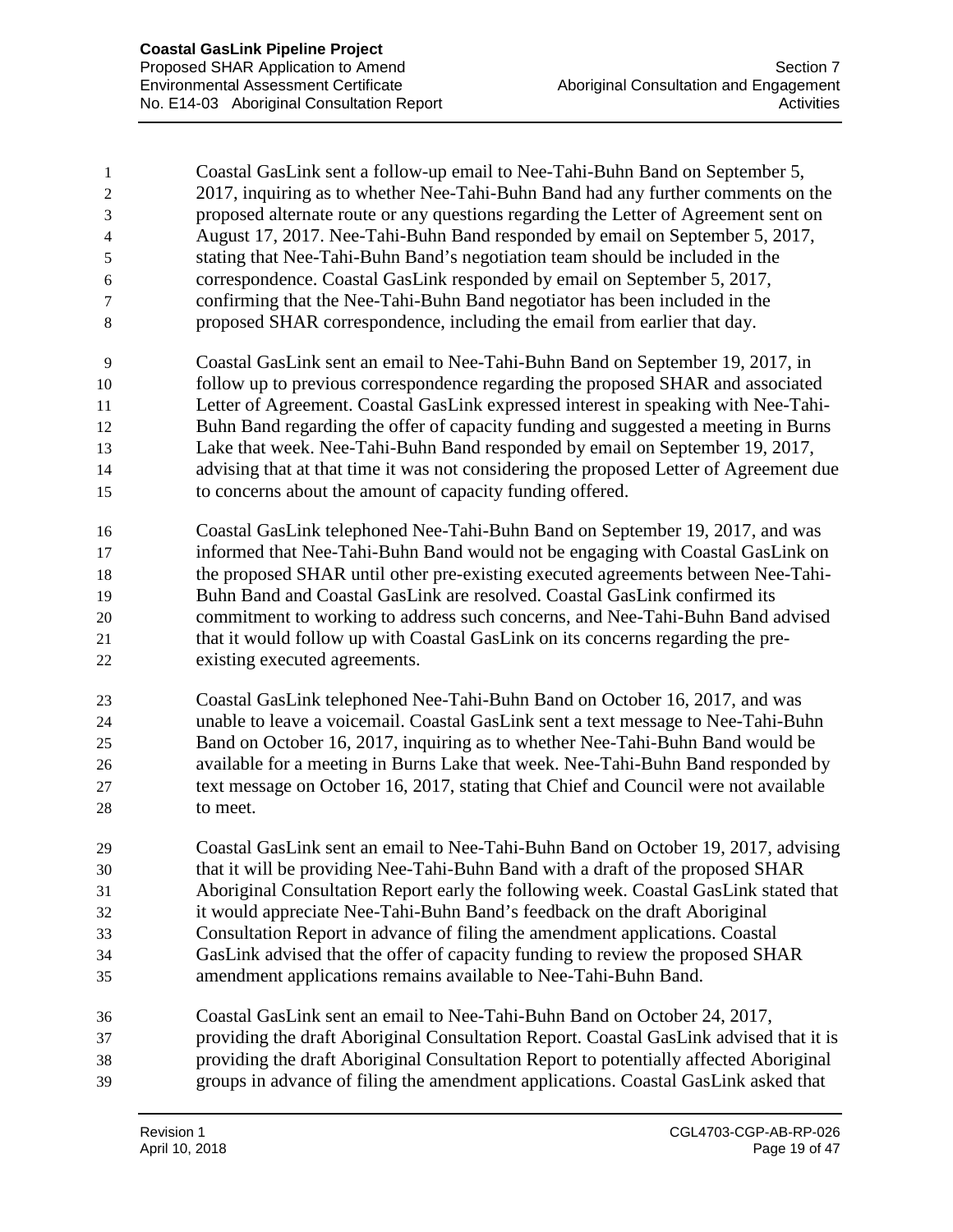| 1              | Nee-Tahi-Buhn Band contact Coastal GasLink with any questions or comments on           |
|----------------|----------------------------------------------------------------------------------------|
| $\overline{c}$ | the draft Aboriginal Consultation Report and requested feedback before November 1,     |
| $\mathfrak 3$  | 2017. Coastal GasLink stated that there will be opportunities to review and comment    |
| 4              | on the Aboriginal Consultation Report and the amendment applications through the       |
| 5              | upcoming regulatory processes.                                                         |
| 6              | Coastal GasLink telephoned Nee-Tahi-Buhn Band on October 31, 2017, regarding the       |
| 7              | draft Aboriginal Consultation Report. Coastal GasLink left a voicemail stating that it |
| 8              | was seeking Nee Tahi Buhn Band's feedback on the draft Aboriginal Consultation         |
| 9              | Report by November 1, 2017, and asked that Nee-Tahi-Buhn Band contact Coastal          |
| 10             | GasLink with any comments or questions.                                                |
| 11             | Coastal GasLink sent an email to Nee-Tahi-Buhn Band on November 9, 2017,               |
| 12             | advising that amendment applications had been filed with the EAO and OGC for the       |
| 13             | proposed SHAR. Coastal GasLink provided the link to access the EAC Amendment           |
| 14             | Application on the EAO website and confirmed that the EAC Amendment                    |
| 15             | Application for the proposed SHAR had been uploaded to Nee-Tahi-Buhn Band's            |
| 16             | folder on the Coastal GasLink SharePoint site. Coastal GasLink asked that Nee-Tahi-    |
| 17             | Buhn Band contact Coastal GasLink with questions or to request a hard copy of the      |
| 18             | EAC Amendment Application. A soft copy of the EAC Amendment Application on a           |
| 19             | secure USB flash drive was couriered to Nee-Tahi-Buhn Band.                            |
| $20\,$         | Nee-Tahi-Buhn Band telephoned Coastal GasLink on November 15, 2017, to confirm         |
| 21             | its intent to participate in the EAO's Working Group for the proposed SHAR. Coastal    |
| 22             | GasLink advised that a soft copy of the EAC Amendment Application on a secure          |
| 23             | USB flash drive was couriered to Nee-Tahi-Buhn Band's office, and requested that       |
| 24             | Coastal GasLink be contacted with any questions on the EAC Amendment                   |
| 25             | Application.                                                                           |
| 26             | Coastal GasLink and Nee-Tahi-Buhn Band participated in the EAO Working Group           |
| 27             | introductory teleconference on November 15, 2017. Background materials regarding       |
| 28             | the proposed SHAR, including PowerPoint presentations, were provided to Nee-Tahi-      |
| 29             | Buhn Band by the EAO in advance.                                                       |
| 30             | Coastal GasLink hosted a teleconference call with Nee-Tahi-Buhn Band and its legal     |
| 31             | counsel on November 20, 2017, to discuss the proposed SHAR Amendment                   |
| 32             | Application.                                                                           |
| 33             | Coastal GasLink and Nee-Tahi-Buhn Band participated in the EAO Sub-Working             |
| 34             | Group meeting on November 23, 2017, to discuss grizzly bear. Coastal GasLink           |
| 35             | distributed a summary and location of data references accessed for linear road density |
| 36             | analysis, as requested by a participating Working Group member, on November 24,        |
| 37             | 2017.                                                                                  |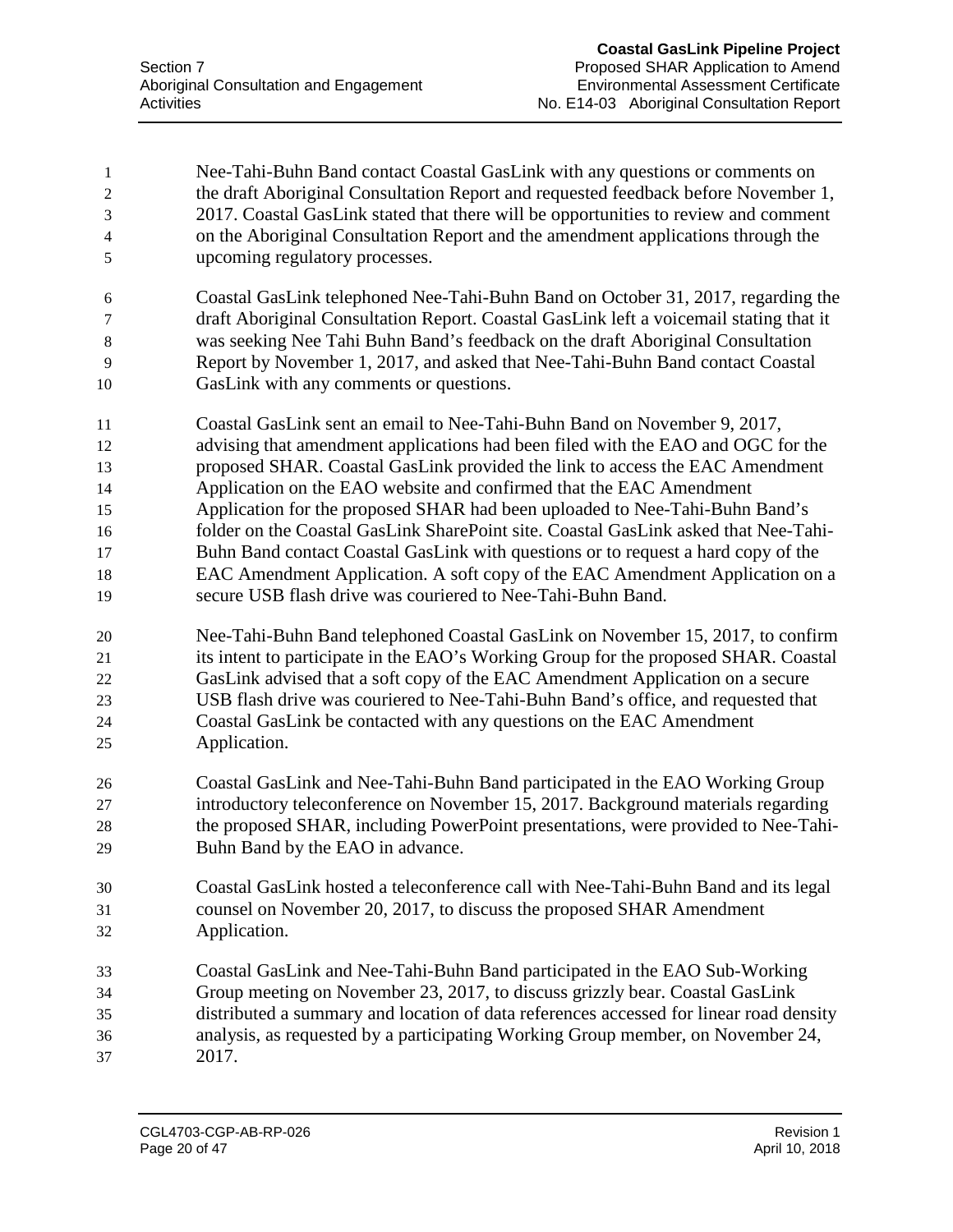| 1              | Coastal GasLink sent an email to Nee-Tahi-Buhn Band on November 23, 2017,            |
|----------------|--------------------------------------------------------------------------------------|
| $\overline{c}$ | advising that the secure USB flash drive had been successfully delivered to the Nee- |
| 3              | Tahi-Buhn Band office. Coastal GasLink informed Nee-Tahi-Buhn Band that a            |
| $\overline{4}$ | delivery pick-up notice had been left for Nee-Tahi-Buhn Band's negotiator because    |
| 5              | the USB delivery was unsuccessful.                                                   |
| 6              | Coastal GasLink telephoned Nee-Tahi-Buhn Band on December 1, 2017, regarding         |
| $\tau$         | the proposed SHAR capacity funding but was unable to leave a voicemail because the   |
| $\,8\,$        | mailbox was full. Nee-Tahi-Buhn Band returned Coastal GasLink's call later that day  |
| 9              | and advised that Nee-Tahi-Buhn Band would be submitting a proposed SHAR              |
| 10             | workplan and budget to Coastal GasLink.                                              |
| 11             | Nee-Tahi-Buhn Band legal counsel sent a letter by email to Coastal GasLink, EAO      |
| 12             | and OGC on December 1, 2017, outlining a proposed SHAR budget and requesting         |
| 13             | an extension for comments on the proposed SHAR amendment applications.               |
| 14             | Coastal GasLink legal counsel sent a letter by email to Nee-Tahi-Buhn Band legal     |
| 15             | counsel on December 15, 2017, in response to Nee-Tahi-Buhn Band's December 1,        |
| 16             | 2017, letter. Coastal GasLink reconfirmed its offer of capacity funding to support   |
| 17             | Nee-Tahi-Buhn Band's review of amendment applications for the proposed SHAR          |
| 18             | through a proposed Letter of Agreement originally provided on August 17, 2017.       |
| 19             | Coastal GasLink provided clarification as to the scope of the review and noted the   |
| 20             | work previously undertaken by Coastal GasLink and Nee-Tahi-Buhn Band with            |
| 21             | respect to the Project. Coastal GasLink also forwarded this letter to Nee-Tahi-Buhn  |
| 22             | Band council and negotiator on December 19, 2017.                                    |
| 23             | Nee-Tahi-Buhn Band sent an email to Coastal GasLink on December 18, 2017,            |
| 24             | requesting that the SHAR 2016 Field Summary memo originally provided by CH2M         |
| 25             | Hill to Nee-Tahi-Buhn Band on August 15, 2016, be re-sent. Coastal GasLink           |
| 26             | provided the memo by email to Nee-Tahi-Buhn Band on December 19, 2017, and           |
| 27             | asked that Coastal GasLink be contacted with any questions on the information        |
| 28             | therein.                                                                             |
| 29             | Nee-Tahi-Buhn Band legal counsel sent a letter by email to Coastal GasLink, EAO      |
| 30             | and OGC on January 11, 2018, outlining the tasks required by Nee-Tahi-Buhn Band      |
| 31             | to comment on the EAC Amendment Application and providing reasoning behind           |
| 32             | why Nee-Tahi-Buhn Band will not be able to meet the extension deadline proposed      |
| 33             | by the EAO and OGC.                                                                  |
| 34             | Coastal GasLink provided technical inputs to the EAO relating to Nee-Tahi-Buhn       |
| 35             | Band's January 11, 2018, letter on January 18, 2018, to support its government-to-   |
| 36             | government discussions with Nee-Tahi-Buhn Band. Coastal GasLink submitted its        |
| 37             | responses to Working Group comments, which included responses to comments            |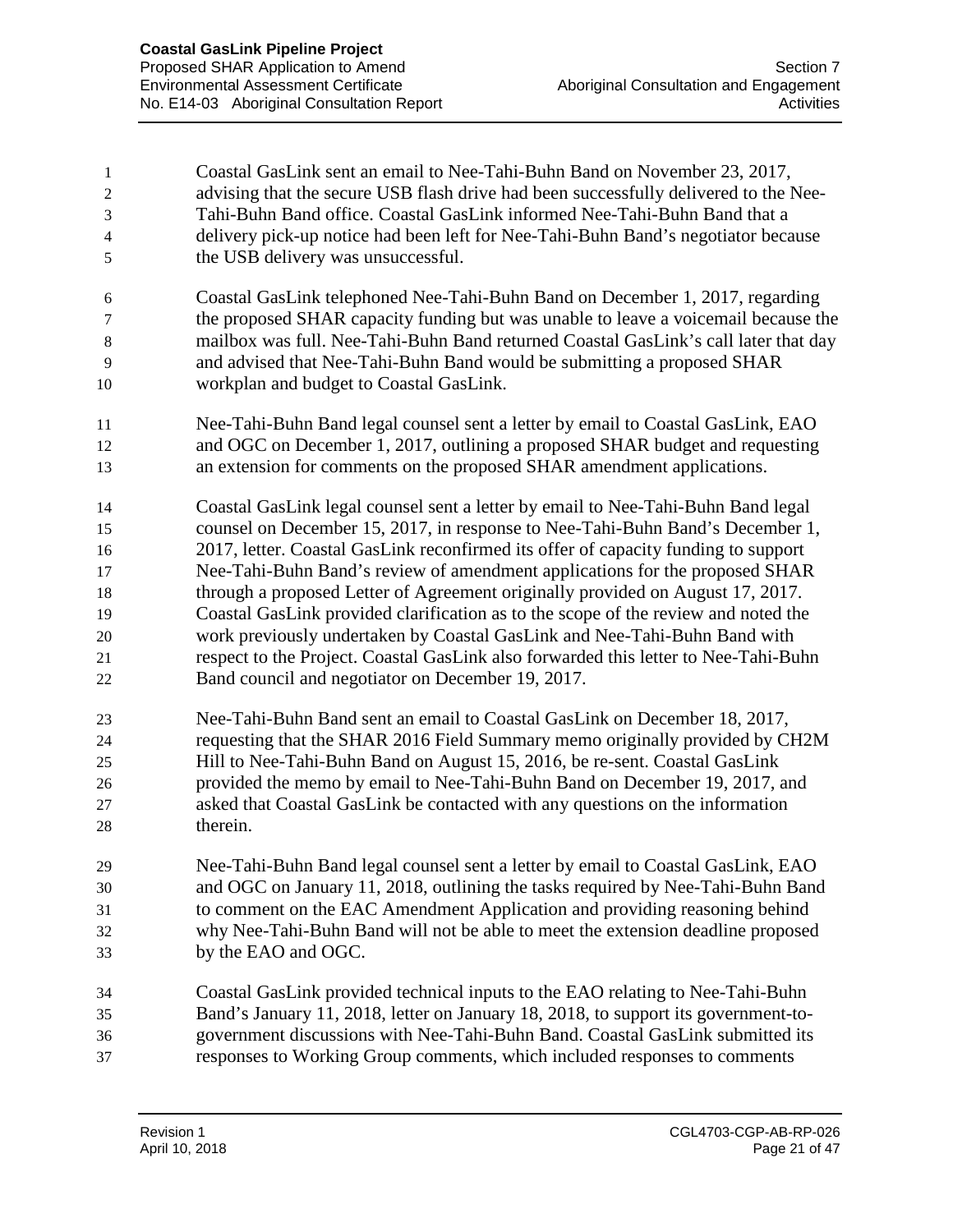discussed with Nee-Tahi-Buhn Band in relation to its January 11, 2018, letter, with the EAO on January 22, 2018. Coastal GasLink legal counsel sent a letter by email to Nee-Tahi-Buhn Band legal counsel on January 24, 2018, in response to Nee-Tahi-Buhn Band's January 11, 2018, letter. Coastal GasLink telephoned Nee-Tahi-Buhn Band on January 29, 2018, and January 31, 2018, in follow-up to the January 24, 2018, letter. Coastal GasLink left voice messages requesting that the calls be returned. Coastal GasLink, Nee-Tahi-Buhn Band, EAO and OGC met on February 7, 2018, to discuss Nee-Tahi-Buhn Band's comments regarding the proposed SHAR. Discussion focused on Nee-Tahi-Buhn Band's interest in participating in archaeological and wetlands studies for the proposed SHAR. Nee-Tahi-Buhn Band expressed concern that important cultural heritage sites associated with the proposed SHAR were not included in the study area of the TLU Study completed for the Certified Project. The parties agreed to schedule a community workshop to consider potential information gaps. Coastal GasLink telephoned Nee-Tahi-Buhn Band on February 21, 2018, to follow up on Coastal GasLink's action items from the February 7, 2018, meeting. Coastal GasLink confirmed the record of Nee-Tahi-Buhn Band's participation in the archaeology field program for the proposed SHAR and was preparing transmittal of the additional information to Nee-Tahi-Buhn Band. Coastal GasLink and Nee-Tahi- Buhn Band discussed the proposed community workshop and agreed to hold this meeting on March 14, 2018, in the Nee-Tahi-Buhn Band community. Coastal GasLink inquired as to the status of the Letter of Agreement for capacity funding to support review of the proposed SHAR Amendment Application. Nee-Tahi-Buhn Band confirmed that capacity funding remained an outstanding issue. Coastal GasLink informed Nee-Tahi-Buhn Band that it was currently updating the Aboriginal Consultation Report for the proposed SHAR to include engagement until March 1, 2018, and committed to providing the draft Report to Nee-Tahi-Buhn Band for review and comment before submitting the final report to the EAO. Nee-Tahi-Buhn Band sent an email to Coastal GasLink on February 23, 2018, requesting the archaeology field program participation information, as discussed during the telephone call with Coastal GasLink on February 21, 2018. Coastal GasLink sent an email to Nee-Tahi-Buhn Band on February 26, 2018, attaching the requested information. Coastal GasLink advised that it will be uploading the Archaeology Impact Assessment (AIA), which includes the assessment for the proposed SHAR corridor, to Nee-Tahi-Buhn Band's folder on the Coastal GasLink SharePoint site.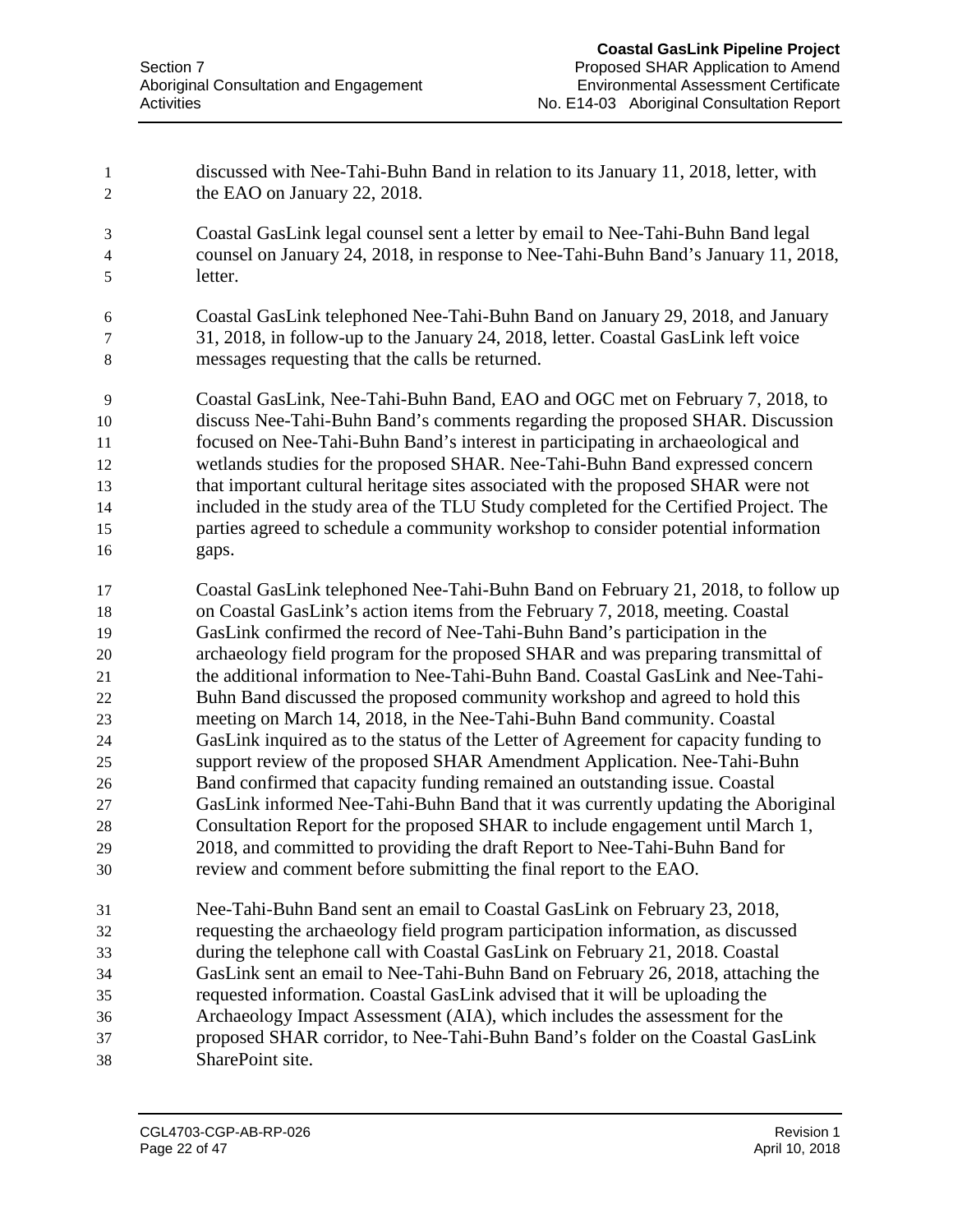Coastal GasLink sent an email to Nee-Tahi-Buhn Band on February 28, 2018, advising that the AIA report and indexed Table of Contents, which includes historical resource information for the proposed SHAR, had been uploaded to Nee-Tahi-Buhn Band's folder on the Coastal GasLink SharePoint site. Coastal GasLink asked that Nee-Tahi-Buhn Band contact Coastal GasLink with questions.

 As of March 1, 2018, Nee-Tahi-Buhn Band has not requested any further meetings to discuss the proposed SHAR.

 Coastal GasLink shared the Aboriginal Consultation Report with Nee-Tahi-Buhn Band for review and comment on March 13, 2018, before submitting the final Aboriginal Consultation Report to the Environmental Assessment Office. Through engagement activities to date, Nee-Tahi-Buhn Band has not identified any proposed changes to the Aboriginal Consultation Report for the proposed SHAR.

**7.1.2 Capacity Funding**

 Coastal GasLink offered capacity funding to Nee-Tahi-Buhn Band to facilitate Nee- Tahi-Buhn Band's participation in the regulatory process to review Coastal GasLink's amendment applications to the EAO and the OGC for the proposed SHAR. A Letter of Agreement was provided to Nee-Tahi-Buhn Band on August 17, 2017 for Nee-Tahi-Buhn Band's consideration.

As of March 16, 2018, the Letter of Agreement had not been finalized.

## **7.1.3 Field Programs and Related Permits**

 Coastal GasLink has engaged Nee-Tahi-Buhn Band regarding environmental and engineering field programs and associated permitting for the proposed SHAR. Coastal GasLink's approach to engaging Aboriginal groups in field programs and permitting is outlined in Section 5, Field Programs and Related Permits.

## **7.1.4 Aboriginal Traditional Knowledge**

- Nee-Tahi-Buhn Band participated in biophysical field studies for the proposed SHAR and provided TEK information. TEK information collected during the 2016 field season was sent on August 15, 2016, for Nee-Tahi-Buhn Band to review.
- Nee-Tahi-Buhn Band provided an interim TLU report in September 2013 and a final
- TLU report in August 2014. The results of the TLU studies and Aboriginal
- Traditional Knowledge informed the assessment of potential adverse effects of the
- proposed SHAR on traditional land and resource use. Coastal GasLink will continue
- to engage with Nee-Tahi-Buhn Band regarding their issues, concerns and interests
- regarding the proposed SHAR.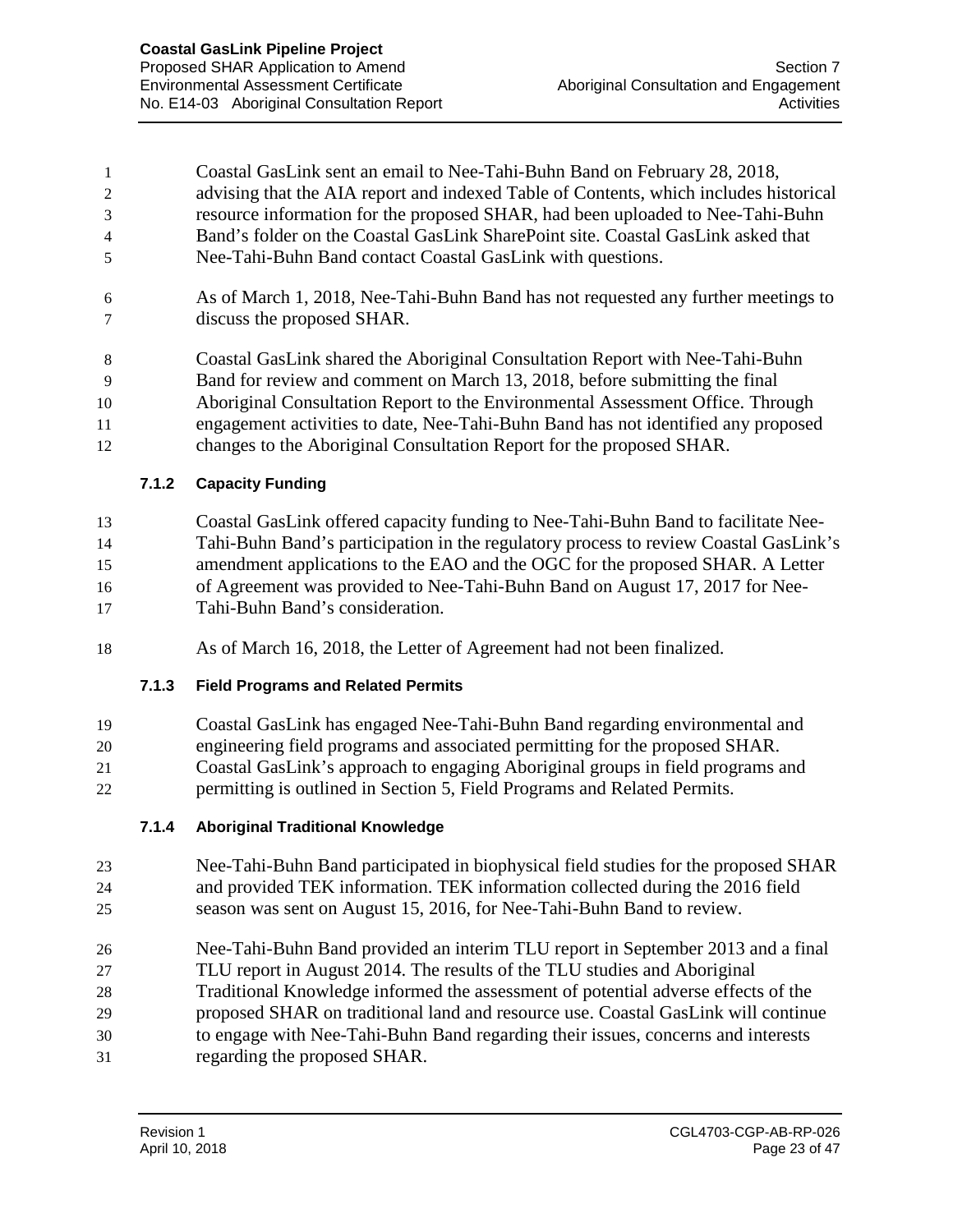A detailed description of the Aboriginal Traditional Knowledge is provided in Section 6.

## **7.2 OFFICE OF THE WET'SUWET'EN**

 The following section outlines consultation and engagement activities between Coastal GasLink and Office of the Wet'suwet'en related to the proposed SHAR Route.

## **7.2.1 Sharing of Project Information**

 Coastal GasLink sent a letter by email to Office of the Wet'suwet'en and the potentially affected House Chiefs on May 19, 2016, regarding the proposed SHAR. Coastal GasLink advised that it was considering adding an alternate route to the EAC and to the Section 25 Permit for the Project and provided information on the proposed alternate route. Coastal GasLink informed Office of the Wet'suwet'en that it would be proceeding with fieldwork to collect data on the proposed SHAR and would be inviting Aboriginal groups to participate in the field data collection. A map of the proposed SHAR accompanied the letter, and shapefiles of the alternate route were provided to Office of the Wet'suwet'en on a USB.

- Following the May 19, 2016, letter, CH2M Hill, on behalf of Coastal GasLink, coordinated the participation of Wet'suwet'en community members in the proposed SHAR biophysical field studies and in the collection of TEK information through a third-party Aboriginal contractor. Participants did not provide TEK information on behalf of Office of the Wet'suwet'en.
- In July 2016, LNG Canada announced that due to the challenges of the global energy market, their joint venture participants determined that more time was needed before taking a final investment decision (FID) on the Coastal Gaslink Project. Given the delay in FID, Coastal GasLink adjusted its schedule for the proposed SHAR amendment applications and did not proceed with further proposed SHAR engagement after completing the field studies until August 2017.
- Coastal GasLink sent a letter by email to Office of the Wet'suwet'en on August 14, 2017, with an update on the status of the proposed SHAR amendment applications. Coastal GasLink advised that it anticipated filing an amendment application in the fall of 2017 and provided information about the proposed SHAR and its associated field programs. A map of the proposed SHAR accompanied the letter, and shapefiles of the alternate route were uploaded to Office of the Wet'suwet'en's folder on the Coastal GasLink SharePoint site. The letter invited Office of the Wet'suwet'en to contact Coastal GasLink with questions or to arrange further discussion about the proposed SHAR.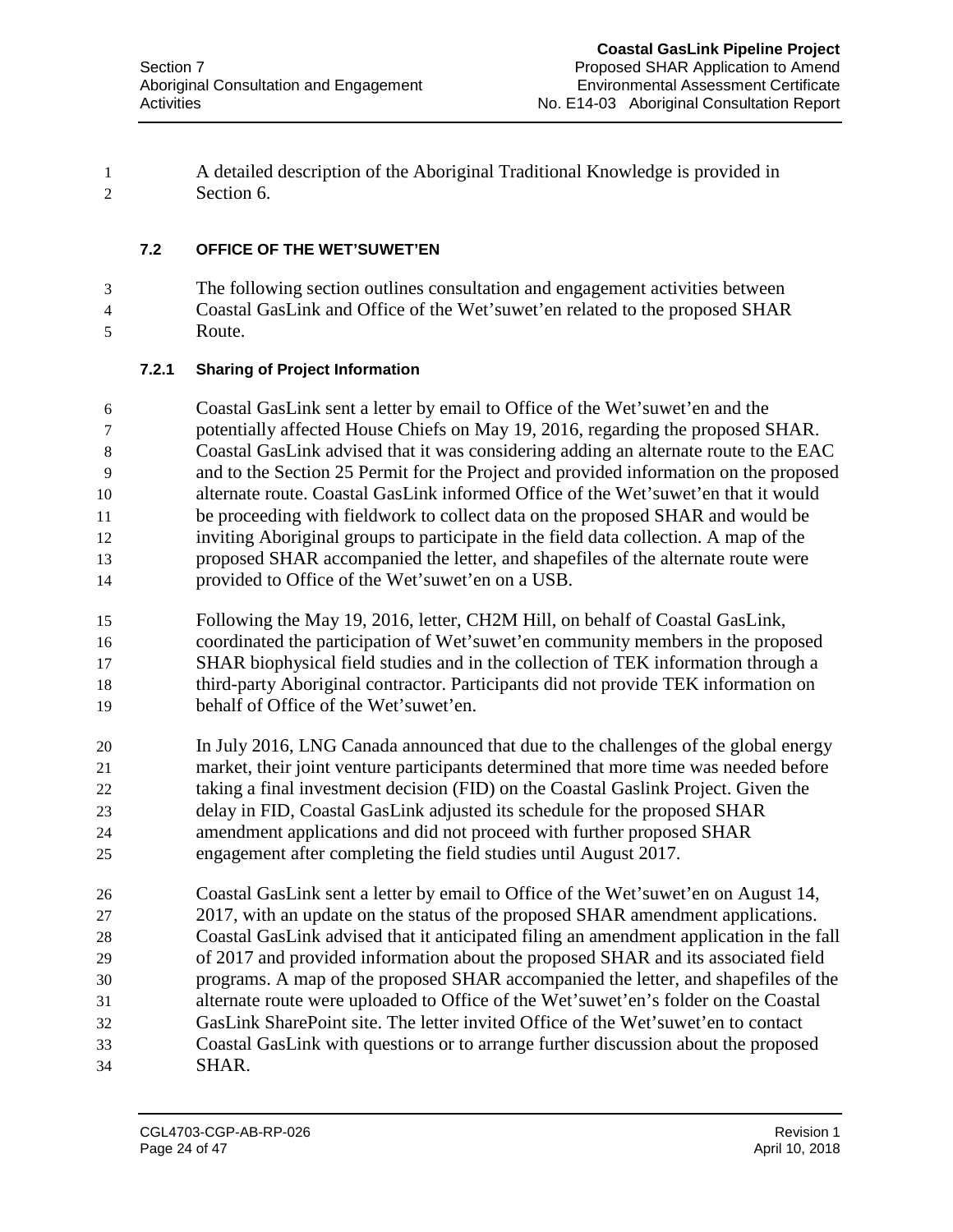Coastal GasLink sent an email to Office of the Wet'suwet'en on August 17, 2017, providing a proposed Letter of Agreement for the provision of capacity funding to facilitate Office of the Wet'suwet'en's review of Coastal GasLink's amendment applications for the proposed SHAR.

- Coastal GasLink sent an email to Office of the Wet'suwet'en on September 5, 2017, in follow up to the previous correspondence regarding the proposed SHAR. Coastal GasLink inquired as to whether Office of the Wet'suwet'en had any questions on the materials provided or would like additional information.
- Office of the Wet'suwet'en sent an email to Coastal GasLink on September 6, 2017 advising that it would be submitting a revised workplan and budget. Office of the Wet'suwet'en provided these materials on September 7, 2017, by email. Office of the Wet'suwet'en suggested a conference call with Coastal GasLink to discuss the proposed Letter of Agreement.
- Coastal GasLink and Office of the Wet'suwet'en held a conference call on September 25, 2017, and on October 4, 2017, to discuss the proposed SHAR workplan and budget submitted by Office of the Wet'suwet'en. Coastal GasLink advised that it remained of the view that the funding offered was reasonable and commensurate with the small nature and scope of the proposed SHAR and related amendment applications. Coastal GasLink also advised that it had followed up on Office of the Wet'suwet'en's questions regarding whether funding would be offered by the regulatory agencies and advised Office of the Wet'suwet'en that funding may be available. Coastal GasLink committed to responding to Office of the Wet'suwet'en's request for biophysical field data collected for the proposed SHAR. During the September 25, 2017, call, Coastal GasLink was advised by Office of the Wet'suwet'en that it had not received the TEK results review. In response, Coastal GasLink provided the TEK results review memo by email on October 3, 2017, to Office of the Wet'suwet'en.
- Coastal GasLink sent an email to Office of Wet'suwet'en on October 19, 2017, advising that it will be providing Office of Wet'suwet'en with a draft of the proposed SHAR Aboriginal Consultation Report early the following week. Coastal GasLink stated that it would appreciate Office of the Wet'suwet'en's feedback on the draft Aboriginal Consultation Report in advance of filing the proposed SHAR amendment applications. Coastal GasLink provided an update regarding Office of the Wet'suwet'en's request for the proposed SHAR biophysical field data, advising that it is pursuing sharing the data through the Environmental Stewardship Initiative. Coastal GasLink also advised that it would be sending Office of the Wet'suwet'en an updated TEK results review memo shortly. Coastal GasLink telephoned Office of the Wet'suwet'en regarding the draft Aboriginal Consultation report on the same date and left a message at reception.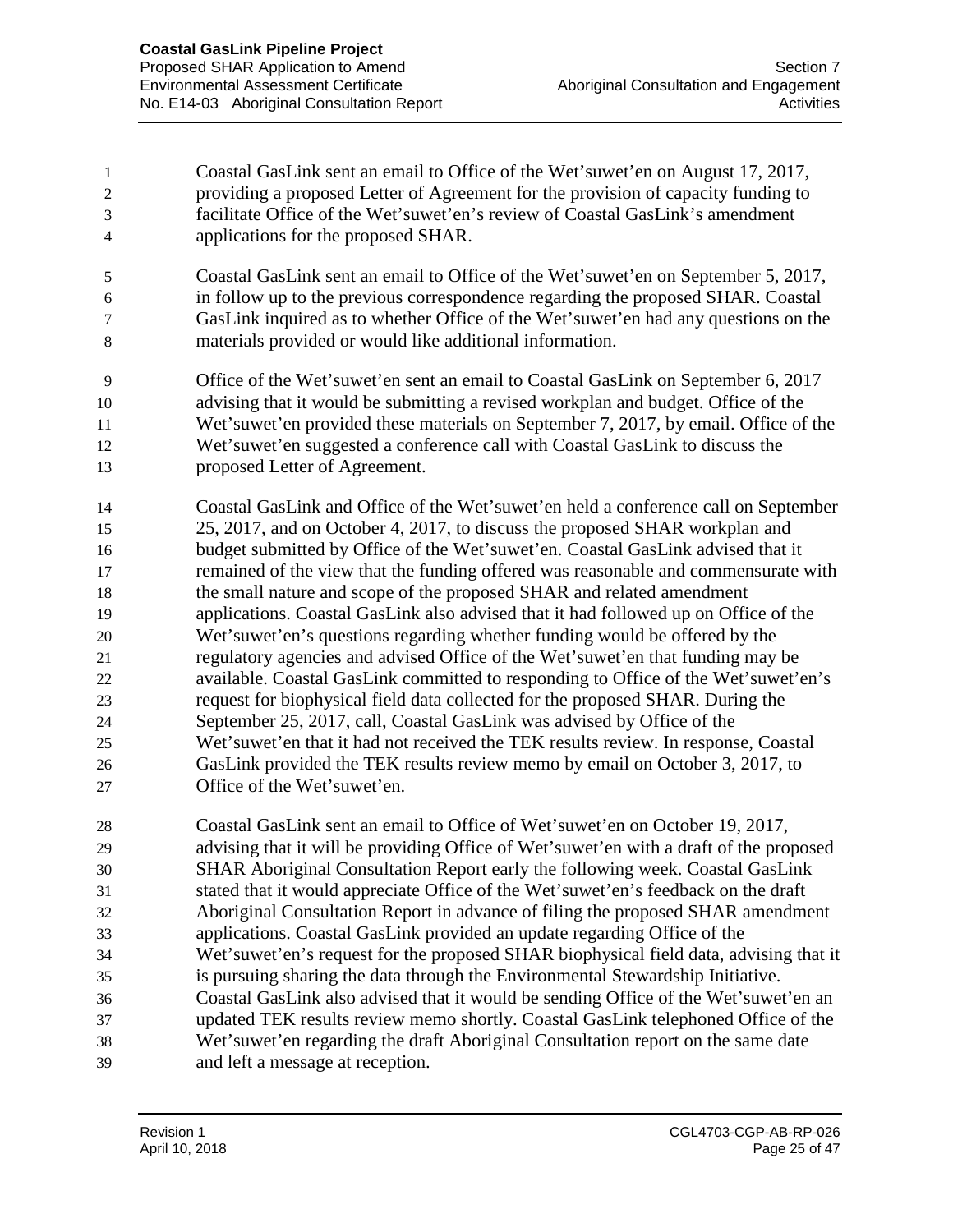Coastal GasLink sent an email to Office of the Wet'suwet'en on October 24, 2017, providing the draft Aboriginal Consultation Report. Coastal GasLink advised that it is providing the draft Aboriginal Consultation Report to potentially affected Aboriginal groups in advance of filing the proposed SHAR amendment applications. Coastal GasLink asked that Office of the Wet'suwet'en contact Coastal GasLink with any questions or comments on the draft Aboriginal Consultation Report and requested feedback before November 1, 2017. Coastal GasLink stated that there will be opportunities to review and comment on the Aboriginal Consultation Report and the amendment applications through the upcoming regulatory processes. Coastal GasLink sent an email to Office of the Wet'suwet'en on October 25, 2017, attaching a cover letter and revised TEK results review memo. The letter advised that Coastal GasLink requested that CH2M Hill update the TEK results review memo to address the concerns expressed by Office of the Wet'suwet'en and the revised memo replaces the version provided by Coastal GasLink on October 3, 2017. Coastal GasLink telephoned Office of the Wet'suwet'en on October 31, 2017, regarding the draft Aboriginal Consultation Report. Coastal GasLink left a voicemail stating that it was seeking Office of the Wet'suwet'en's feedback on the draft Aboriginal Consultation Report by November 1, 2017, and asked that Office of the Wet'suwet'en contact Coastal GasLink with any comments or questions. Office of the Wet'suwet'en sent an email to Coastal GasLink on November 1, 2017, in response to Coastal GasLink's email of October 25, 2017, regarding the TEK results review memo. Office of the Wet'suwet'en advised that it does not have a communications agreement in place with Coastal GasLink to review or comment on the proposed SHAR. Office of the Wet'suwet'en advised that it has not yet received a response to the workplan and budget provided to Coastal GasLink on September 7, 2017, and asked that Coastal GasLink contact Office of the Wet'suwet'en to establish an agreement. Coastal GasLink sent an email to Office of the Wet'suwet'en on November 9, 2017, advising that amendment applications had been filed with the EAO and OGC for the proposed SHAR. Coastal GasLink provided the link to access the EAC Amendment Application on the EAO website and confirmed that the EAC Amendment Application had been uploaded to Office of the Wet'suwet'en's folder on the Coastal GasLink SharePoint site. Coastal GasLink asked that Office of the Wet'suwet'en contact Coastal GasLink with questions or to request a hard copy of the EAC Amendment Application. A soft copy of the EAC Amendment Application on a secure USB flash drive was couriered to Office of the Wet'suwet'en. Coastal GasLink sent a letter by email to Office of the Wet'suwet'en on November 10, 2017, in response to Office of the Wet'suwet'en's email of November 1, 2017, regarding the proposed SHAR workplan and budget. Coastal GasLink reconfirmed its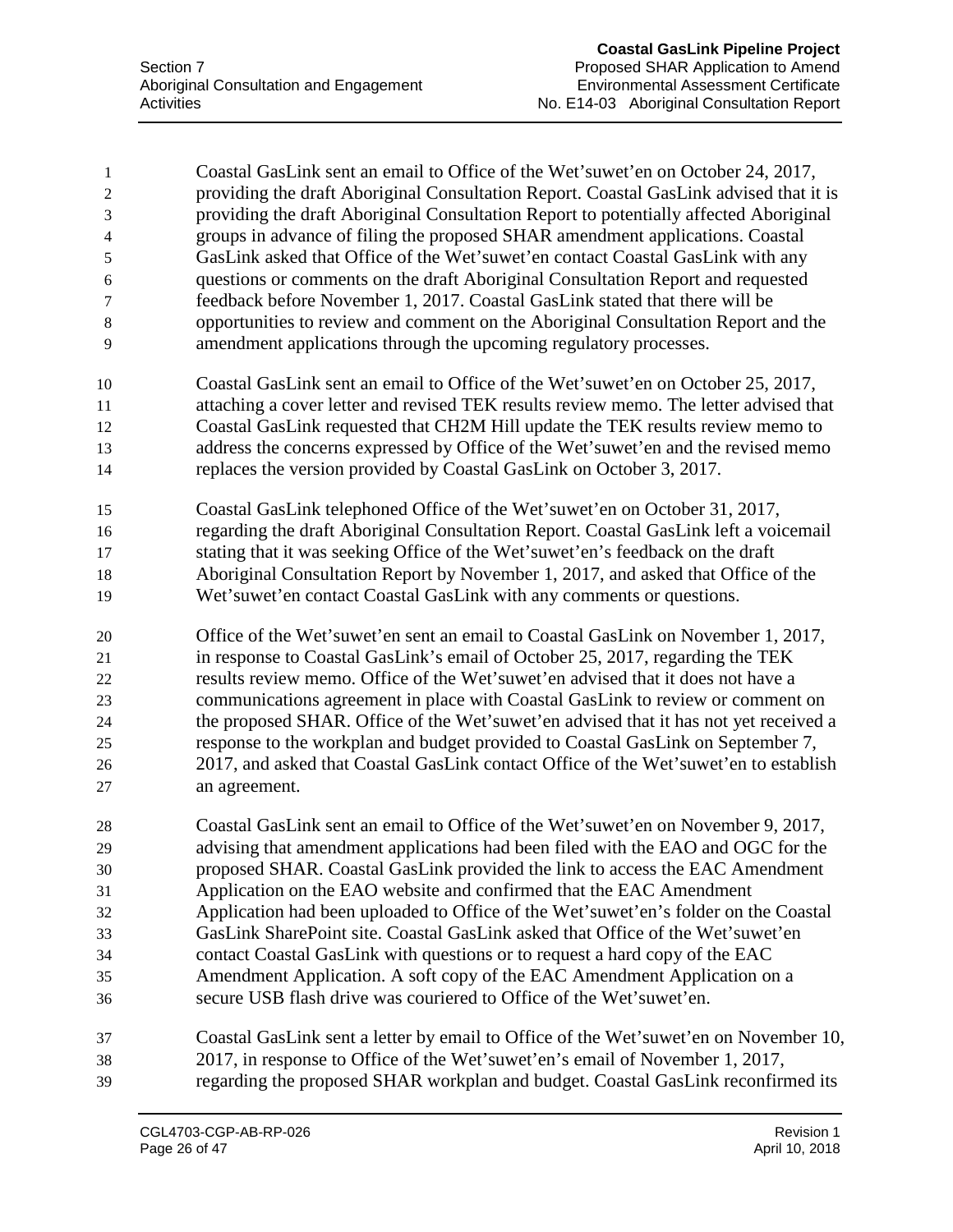| 1              | offer of capacity funding to support Office of the Wet'suwet'en's review of the     |
|----------------|-------------------------------------------------------------------------------------|
| $\overline{c}$ | proposed SHAR through a Letter of Agreement and provided rationale for the amount   |
| 3              | offered. Coastal GasLink expressed interest in meeting with Office of the           |
| $\overline{4}$ | Wet'suwet'en to discuss the proposed SHAR, and the Certified Project. Coastal       |
| 5              | GasLink and Office of the Wet'suwet'en participated in the EAO's Working Group      |
| 6              | introductory teleconference on November 15, 2017. Background materials regarding    |
| 7              | the proposed SHAR, including PowerPoint presentations, were provided to Office of   |
| $8\,$          | the Wet'suwet'en by the EAO in advance.                                             |
| 9              | Coastal GasLink and Office of the Wet'suwet'en participated in the EAO Sub-         |
| 10             | Working Group meeting on November 23, 2017, to discuss grizzly bear. Coastal        |
| 11             | GasLink distributed a summary and location of data references accessed for linear   |
| 12             | road density analysis, as requested by Office of the Wet'suwet'en, to participating |
| 13             | Working Group members on November 24, 2017.                                         |
| 14             | Coastal GasLink telephoned Office of the Wet'suwet'en on November 16, 2017, to      |
| 15             | follow up on items regarding the proposed SHAR. Office of the Wet'suwet'en          |
| 16             | advised that it had not yet received the secure USB flash drive of the amendment    |
| 17             | application. Office of the Wet'suwet'en expressed concern regarding the amount of   |
| 18             | capacity funding offered. Office of the Wet'suwet'en confirmed that it had received |
| 19             | Coastal GasLink's November 10, 2017, letter, but had not yet had the opportunity to |
| 20             | respond. On November 17, 2017, Office of the Wet'suwet'en confirmed receipt of the  |
| 21             | secure USB flash drive.                                                             |
| 22             | Coastal GasLink telephoned Office of the Wet'suwet'en on November 23, 2017,         |
| 23             | regarding the proposed SHAR capacity funding. Office of the Wet'suwet'en            |
| 24             | confirmed that capacity funding remained an outstanding issue.                      |
| 25             | Coastal GasLink telephoned Office of the Wet'suwet'en on December 5, 2017,          |
| 26             | regarding the proposed SHAR capacity funding. Coastal GasLink left a voicemail.     |
| 27             | Coastal GasLink received Office of the Wet'suwet'en's comments on the proposed      |
| 28             | SHAR through the EAO Working Group on December 4, 2017.                             |
| 29             | Coastal GasLink telephoned Office of the Wet'suwet'en on December 11, 2017,         |
| 30             | regarding the proposed SHAR capacity funding and left a voice message. Office of    |
| 31             | the Wet'suwet'en returned Coastal GasLink's telephone call on the same day. Coastal |
| 32             | GasLink advised that Office of the Wet'suwet'en's workplan and budget identified    |
| 33             | activities that are not specifically related to the review of the EAC Amendment     |
| 34             | Application for the proposed SHAR. Office of the Wet'suwet'en submitted an          |
| 35             | updated budget and workplan on the same date.                                       |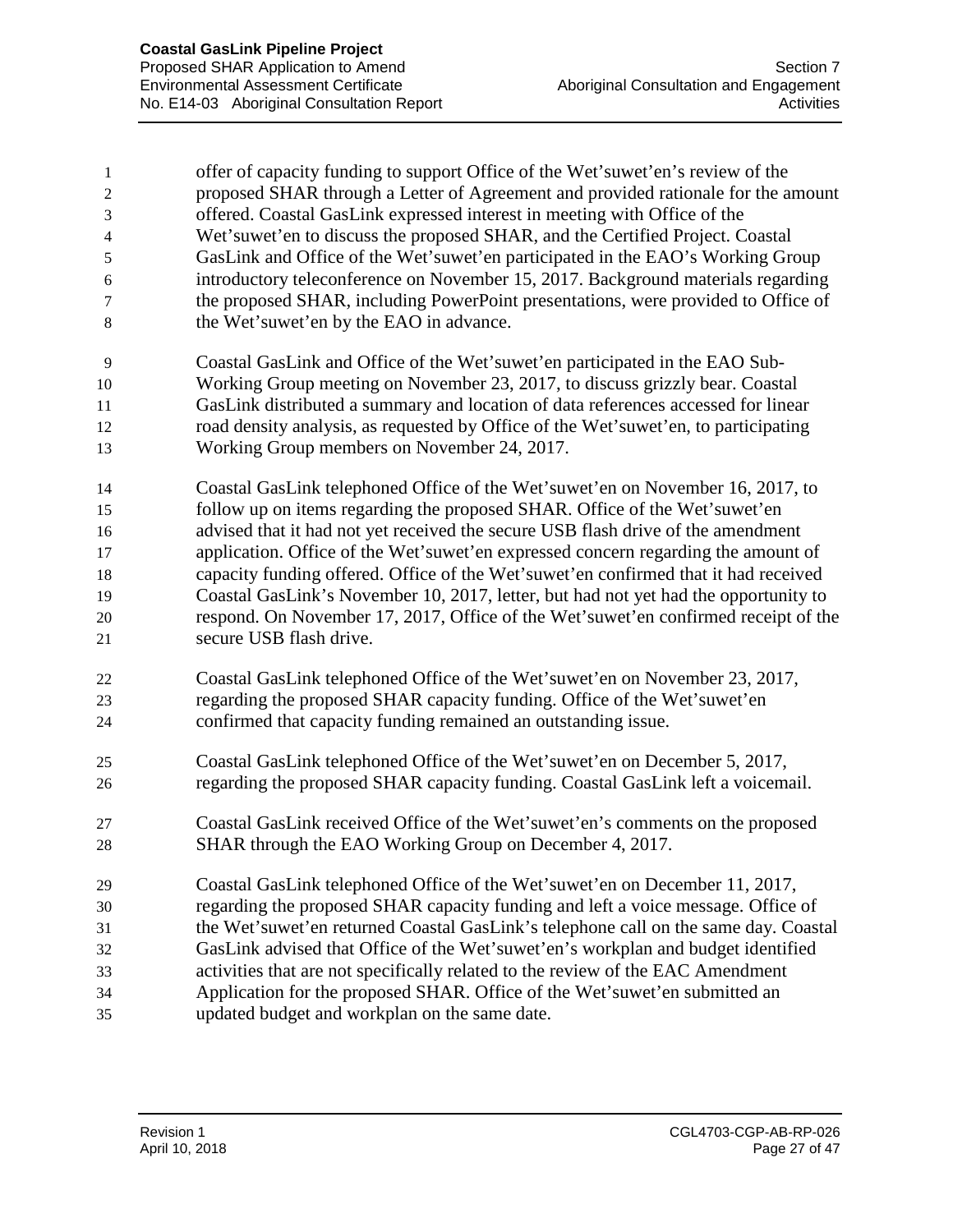Coastal GasLink provided technical inputs relating to the proposed SHAR on December 21, 2017, to the EAO to support its government-to-government discussions with Office of the Wet'suwet'en. Coastal GasLink sent a letter by email to Office of the Wet'suwet'en on January 15, 2018, in response to Office of the Wet'suwet'en's workplan and budget submitted on December 11, 2017. Coastal GasLink reconfirmed its original offer of capacity funding through a Letter of Agreement and provided rationale for the amount offered. Coastal GasLink submitted its responses to Working Group comments, which included responses to comments discussed with Office of the Wet'suwet'en through Sub-Working Group meetings, to the EAO on January 22, 2018. Coastal GasLink telephoned Office of the Wet'suwet'en on January 30, 2018, to inform that a secure USB flash drive containing biophysical field data collected for the proposed SHAR would be couriered that week to Office of the Wet'suwet'en, per their request. Office of the Wet'suwet'en acknowledged receipt of the January 15, 2018, letter and committed to review their funding requirements for the amendment application review. Coastal GasLink couriered a secure USB flash drive containing biophysical field data to Office of the Wet'suwet'en on February 2, 2018. Coastal GasLink sent an email to Office of the Wet'suwet'en on February 21, 2018, in response to Office of the Wet'suwet'en's request to the EAO for ancillary site shapefiles for the proposed SHAR. Coastal GasLink provided information regarding the ancillary site permitting process and confirmed its understanding that the OGC had provided the requested information to Office of the Wet'suwet'en. Office of the Wet'suwet'en responded by email on the same date emphasizing the importance of shapefiles to assess the potential effects of the Project. Coastal GasLink responded by email on the same date advising that a secure USB flash drive was delivered to Office of the Wet'suwet'en on February 13, 2018, per the courier delivery notice. Coastal GasLink confirmed that the requested shapefiles could also be accessed through Office of the Wet'suwet'en's folder on Coastal GasLink's SharePoint site and offered to provide assistance in retrieving the information. Office of the Wet'suwet'en responded by email on February 22, 2018, advising that a courier delivery had not been made and requesting that the secure USB flash drive be re-sent. Office of the Wet'suwet'en provided a new address for delivery. Coastal GasLink telephoned Office of the Wet'suwet'en on the same date to confirm delivery details. Office of the Wet'suwet'en confirmed receipt of the secure USB flash drive on March 2, 2018. Coastal GasLink telephoned Office of the Wet'suwet'en on February 28, 2018, inquiring as to whether Office of the Wet'suwet'en would be proceeding with finalizing the proposed SHAR Letter of Agreement. Office of the Wet'suwet'en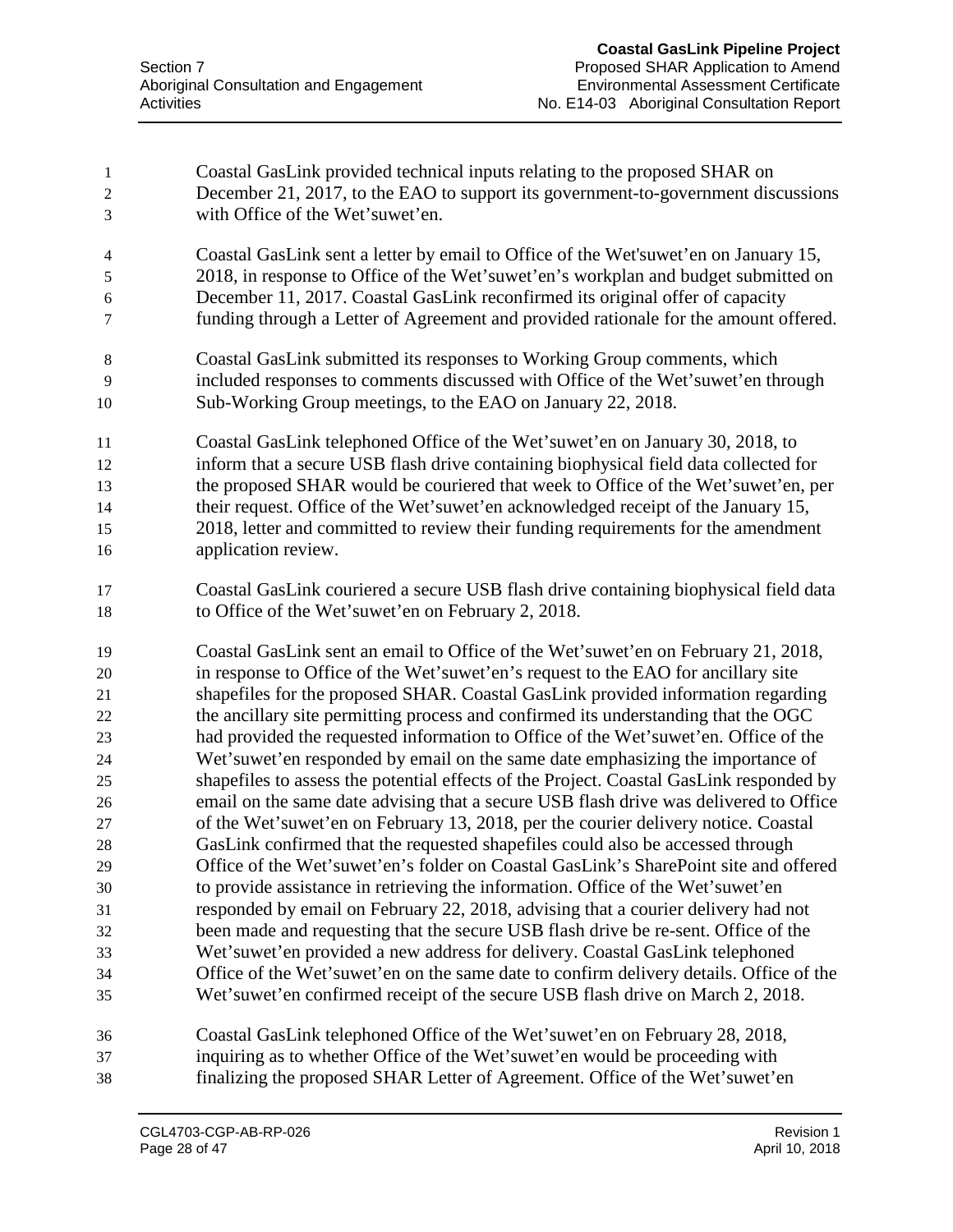indicated that it would review the Letter of Agreement and was considering accepting the funding. Coastal GasLink informed Office of the Wet'suwet'en that it was currently updating the proposed SHAR Aboriginal Consultation Report to include engagement until March 1, 2018, and committed to providing the draft Report to Office of the Wet'suwet'en for review and comment before submitting the final report to the EAO.

 Coastal GasLink sent an email to Office of the Wet'suwet'en on February 28, 2018, advising that an AIA report and indexed Table of Contents, which includes historical resource information for the proposed SHAR corridor, had been uploaded to Office of the Wet'suwet'en's folder on the Coastal GasLink SharePoint site. Coastal GasLink asked that Office of the Wet'suwet'en contact Coastal GasLink with questions.

- Coastal GasLink shared the Aboriginal Consultation Report with Office of the
- Wet'suwet'en for review and comment on March 13, 2018, before submitting the
- final Aboriginal Consultation Report to the Environmental Assessment Office.
- Through engagement activities to date, Office of the Wet'suwet'en has not identified
- any proposed changes to the Aboriginal Consultation Report for the proposed SHAR.

## **7.2.2 Additional Consultation and Engagement**

 In addition to the above-noted consultation and engagement, Coastal GasLink has also had discussions and meetings concerning the proposed SHAR with potentially affected House Chiefs and community members.

## **7.2.3 Capacity Funding**

 Coastal GasLink offered capacity funding to Office of the Wet'suwet'en to facilitate its participation in the regulatory process to review Coastal GasLink's amendment applications to the EAO and the OGC for the proposed SHAR. A Letter of Agreement was provided to Office of the Wet'suwet'en on August 17, 2017, for Office of the Wet'suwet'en's consideration. As of March 16, 2018, the Letter of Agreement had not been finalized.

## **7.2.4 Field Programs and Related Permits**

 Coastal GasLink has engaged Office of the Wet'suwet'en regarding environmental and engineering field programs and associated permitting for the proposed SHAR. Coastal GasLink's approach to engaging Aboriginal groups in field programs and permitting is outlined in Section 5, Field Programs and Related Permits.

## **7.2.5 Aboriginal Traditional Knowledge**

 Wet'suwet'en Hereditary Chiefs, community members and Elders participated in biophysical field studies for the proposed SHAR, but did not provide TEK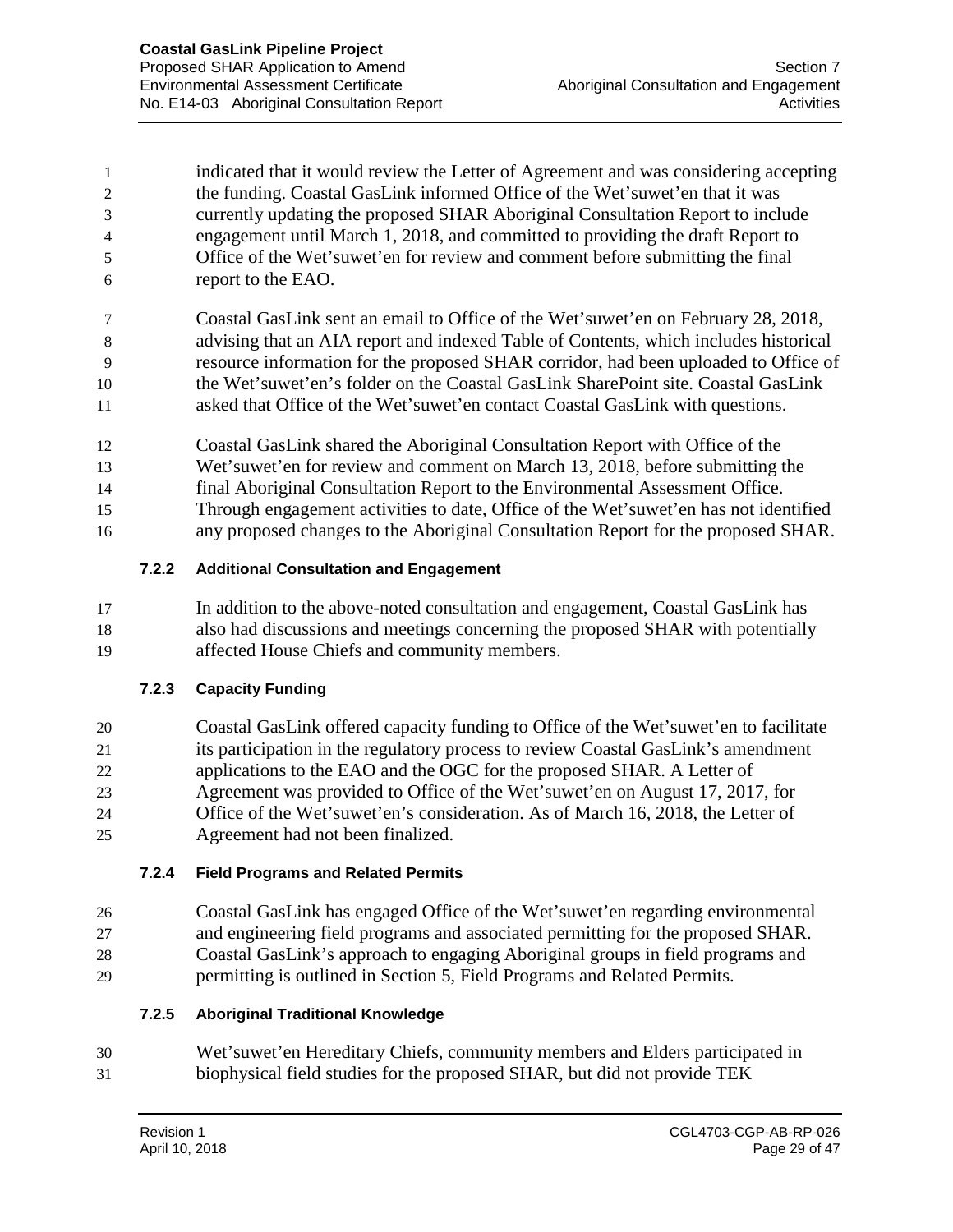information on behalf of Office of the Wet'suwet'en. Participants in the field studies were not selected by Office of the Wet'suwet'en; instead participation was facilitated through a third-party Aboriginal contractor as was the practice from previous field studies in the region. TEK information collected during the 2016 field season was sent on August 15, 2016, to the third-party Aboriginal contractor. In September 2017, Coastal GasLink became aware that the TEK results review memo was not provided to Office of the Wet'suwet'en. Coastal GasLink provided the results review memo directly to Office of the Wet'suwet'en on October 3, 2017. Coastal GasLink provided the revised TEK results review memo on October 25, 2017, to respond to concerns expressed by Office of the Wet'suwet'en.

- Office of the Wet'suwet'en elected not to participate in TLU studies, and instead chose to author a Title and Rights Report that was submitted to the EAO and Coastal GasLink in October 2014. This Title and Rights report informed the assessment of potential adverse effects of the proposed SHAR on traditional land and resource use. Coastal GasLink will continue to engage with Office of the Wet'suwet'en regarding their issues, concerns and interests regarding the proposed SHAR.
- A detailed description of the Aboriginal Traditional Knowledge is provided in Section 6.

## **7.3 SKIN TYEE FIRST NATION**

 The following section outlines the consultation and engagement activities between Coastal GasLink and Skin Tyee First Nation related to the proposed SHAR.

## **7.3.1 Sharing of Project Information**

- Coastal GasLink sent a letter by email to Skin Tyee First Nation on May 19, 2016, regarding the proposed SHAR. Coastal GasLink advised that it was considering adding an alternate route to the EAC and to the Section 25 Permit for the Project and provided information on the proposed alternate route. Coastal GasLink informed Skin Tyee First Nation that it would be proceeding with fieldwork to collect data on the proposed SHAR and would be inviting Aboriginal groups to participate in the field data collection. A map of the proposed SHAR accompanied the letter, and shapefiles of the alternate route were uploaded to Skin Tyee First Nation's folder on the Coastal GasLink SharePoint site.
- Following the May 19, 2016, letter, CH2M Hill, on behalf of Coastal GasLink, coordinated the participation of Skin Tyee First Nation in the proposed SHAR biophysical field studies and in collecting TEK information.
- In July 2016, LNG Canada announced that due to the challenges of the global energy market, their joint venture participants determined that more time was needed before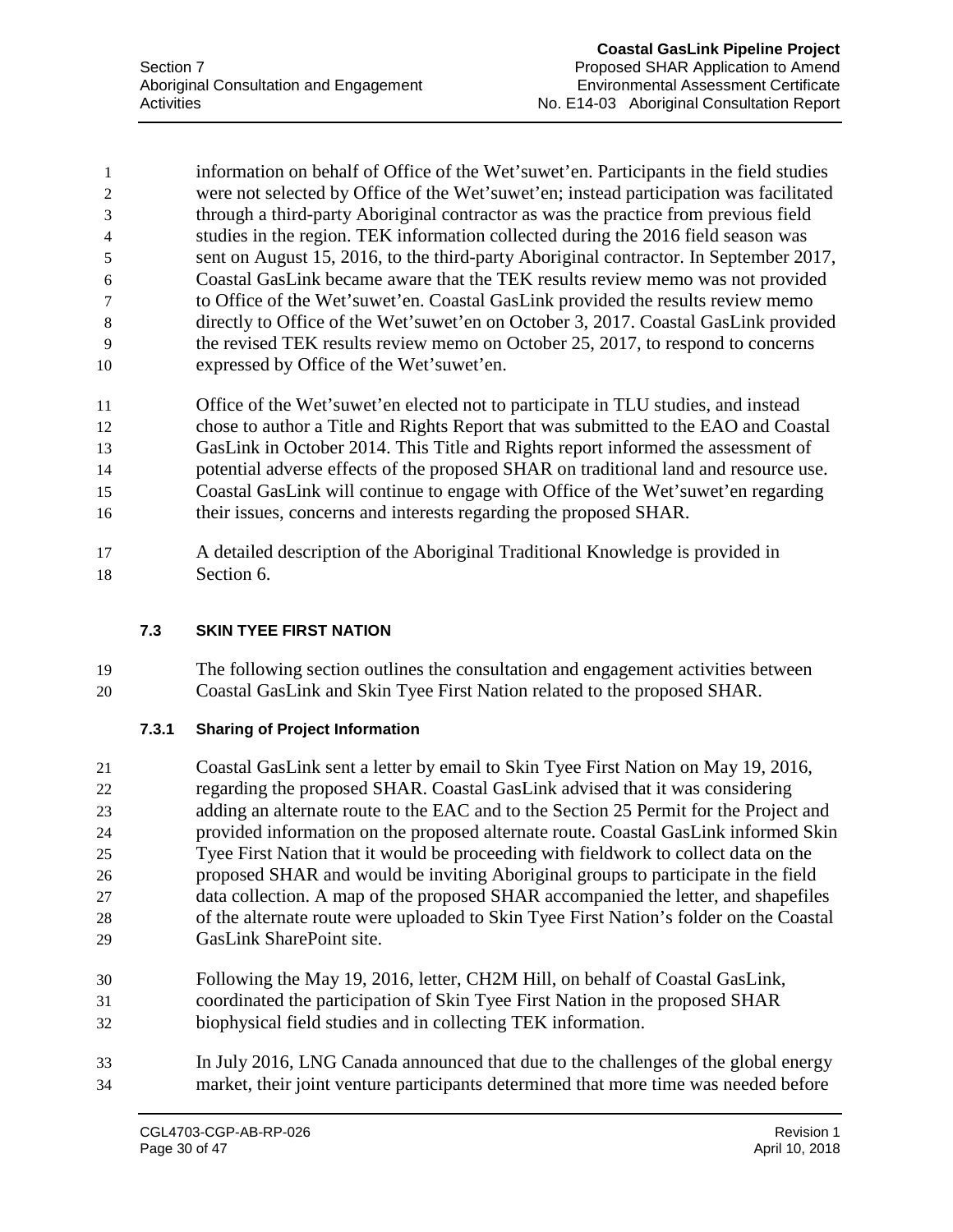| $\mathbf{L}$   | taking a final investment decision (FID) on the Coastal Gaslink Project. Given the |
|----------------|------------------------------------------------------------------------------------|
|                | delay in FID, Coastal GasLink adjusted its schedule for the proposed SHAR          |
| 3              | amendment applications and did not proceed with further proposed SHAR              |
| $\overline{4}$ | engagement after completing the field studies until August 2017.                   |

 Coastal GasLink sent a letter by email to Skin Tyee First Nation on August 14, 2017, with an update on the status of the proposed SHAR amendment applications. Coastal GasLink advised that it anticipated filing an amendment application in the fall of 2017 and provided information about the proposed SHAR and its associated field programs. A map of the proposed SHAR accompanied the letter, and shapefiles of the alternate route were uploaded to Skin Tyee First Nation's folder on the Coastal GasLink SharePoint site. The letter invited Skin Tyee First Nation to contact Coastal GasLink with questions or to arrange further discussion about the proposed SHAR.

 Coastal GasLink telephoned Skin Tyee First Nation on August 15, 2017, in follow up to the August 14, 2017, letter. Coastal GasLink provided information on the proposed SHAR and reviewed the material provided in the information package. Coastal GasLink explained that it was seeking Skin Tyee First Nation's feedback on the proposed alternate route and advised that it would be offering capacity funding for Skin Tyee First Nation to review and participate in the regulatory process. The parties agreed that the proposed SHAR would be added to the agenda for the Liaison Committee meeting scheduled for September 5, 2017.

- Coastal GasLink sent an email to Skin Tyee First Nation on August 17, 2017, providing a proposed Letter of Agreement for the provision of capacity funding to facilitate Skin Tyee First Nation's review of Coastal GasLink's amendment applications for the proposed SHAR.
- Coastal GasLink met with Skin Tyee First Nation on September 5, 2017. Coastal GasLink provided information about the proposed SHAR and provided hard copies of the proposed SHAR map and a mapbook. Skin Tyee First Nation did not have comments on the proposed SHAR at that time, and expressed interest in reviewing the amendment applications.
- Skin Tyee First Nation hand delivered the executed proposed SHAR Letter of Agreement to Coastal GasLink on September 19, 2017.
- Coastal GasLink telephoned Skin Tyee First Nation on October 19, 2017, advising that it will be providing Skin Tyee First Nation with a draft of the SHAR Aboriginal Consultation Report early the following week. Coastal GasLink explained the purpose of the draft Aboriginal Consultation Report and stated that it would appreciate Skin Tyee First Nation's feedback on the draft Aboriginal Consultation Report before it is filed with the amendment applications. The parties agreed to a meeting on October 29, 2017, to review the draft Aboriginal Consultation Report.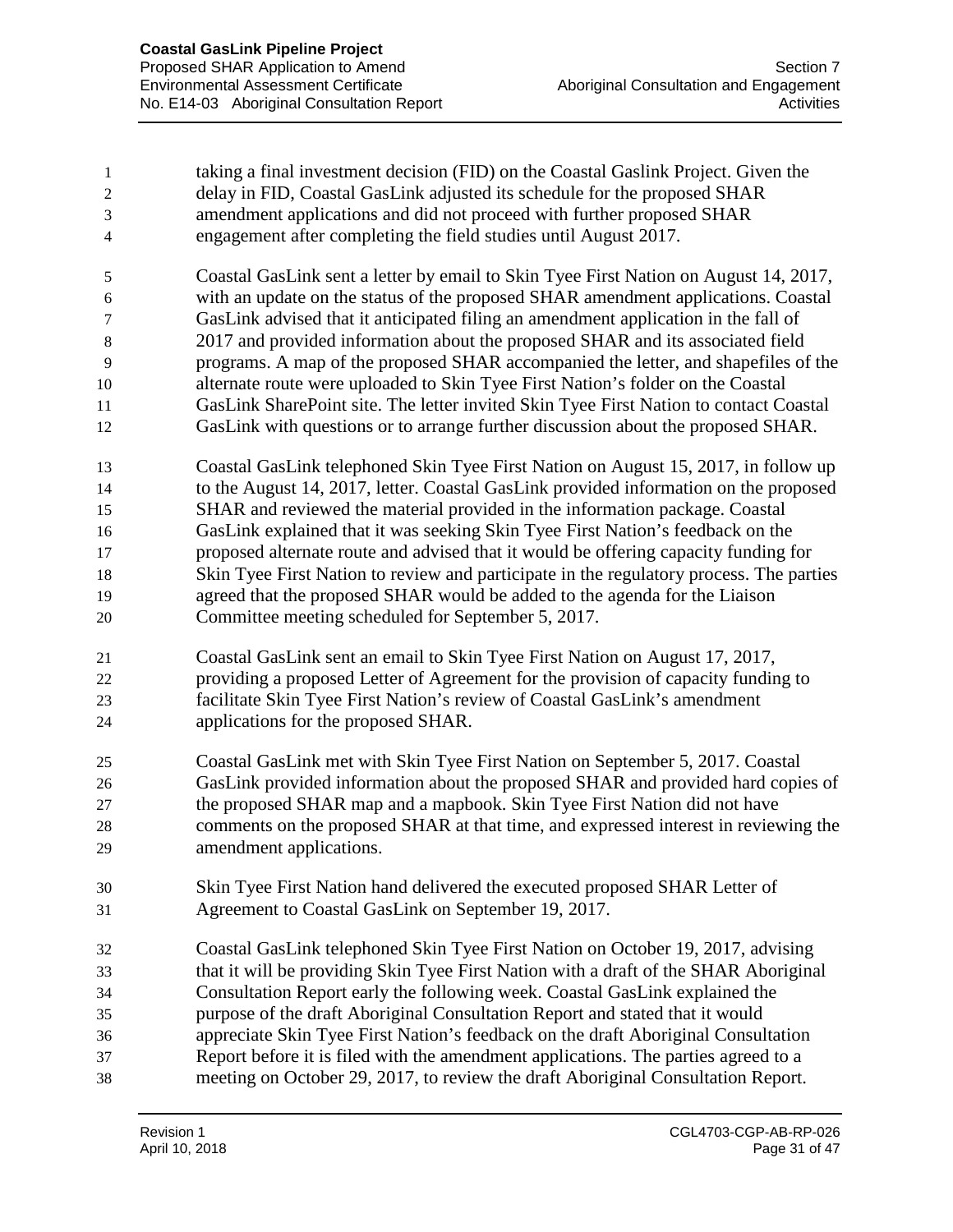Coastal GasLink sent a follow-up email on October 19, 2017, thanking Skin Tyee First Nation for the telephone conversation and restating the information provided over the phone.

 Coastal GasLink sent an email to Skin Tyee First Nation on October 24, 2017, providing the draft Aboriginal Consultation Report. Coastal GasLink advised that it is providing the draft Aboriginal Consultation Report to potentially affected Aboriginal groups in advance of filing the proposed SHAR amendment applications. Coastal GasLink asked that Skin Tyee First Nation contact Coastal GasLink with any questions or comments on the draft Aboriginal Consultation Report and requested feedback before November 1, 2017. Coastal GasLink stated that there will be opportunities to review and comment on the draft Aboriginal Consultation Report and the amendment applications through the upcoming regulatory processes.

- Coastal GasLink met with Skin Tyee First Nation on October 29, 2017, and provided information on the proposed SHAR. On October 30, 2017, Coastal GasLink met with Skin Tyee First Nation and discussed the draft Aboriginal Consultation Report. Skin Tyee First Nation did not have comments on the draft Aboriginal Consultation Report.
- Coastal GasLink sent an email to Skin Tyee First Nation on November 9, 2017, advising that the amendment applications had been filed with the EAO and OGC for the proposed SHAR. Coastal GasLink provided the link to access the EAC Amendment Application on the EAO website and confirmed that the EAC Amendment Application had been uploaded to Skin Tyee First Nation's folder on the Coastal GasLink SharePoint site. Coastal GasLink asked that Skin Tyee First Nation contact Coastal GasLink with questions or to request a hard copy of the EAC Amendment Application. A soft copy of the EAC Amendment Application on a secure USB flash drive was hand delivered to Skin Tyee First Nation on November 9,
- 2017.
- Coastal GasLink met with Skin Tyee First Nation on November 23, 2017. Skin Tyee First Nation advised that it would be reviewing the amendment applications for the proposed SHAR with Chief and Council and would provide comments through the Working Group process, as appropriate.
- Coastal GasLink sent an email to Skin Tyee First Nation on February 22, 2018, in follow-up to previous correspondence regarding the proposed SHAR. Coastal GasLink expressed its understanding that Skin Tyee First Nation had not provided comments on the proposed SHAR as part of the Working Group process. Coastal GasLink asked that Skin Tyee First Nation contact Coastal GasLink if they wish to discuss the proposed SHAR or to provide feedback. Coastal GasLink informed Skin Tyee First Nation that it was currently updating the proposed SHAR Aboriginal Consultation Report to include engagement until March 1, 2018, and committed to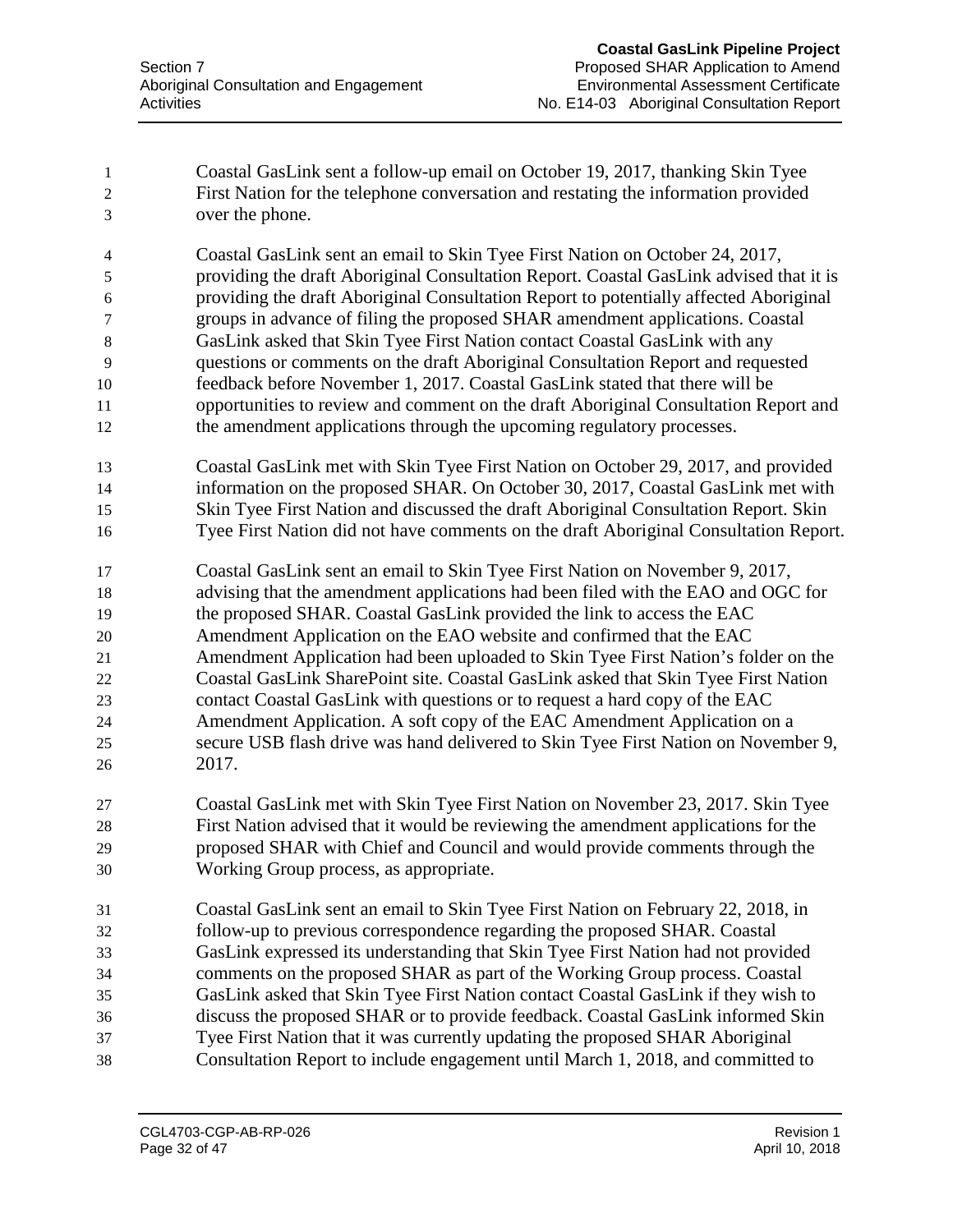providing the draft Report to Skin Tyee First Nation for review and comment before submitting the final report to the EAO.

 Coastal GasLink sent an email to Skin Tyee First Nation on February 28, 2018, advising that the AIA report and indexed Table of Contents, which includes historical resource information for the proposed SHAR corridor, had been uploaded to Skin Tyee First Nation's folder on the Coastal GasLink SharePoint site. Coastal GasLink asked that Skin Tyee First Nation contact Coastal GasLink with questions.

 Coastal GasLink shared the Aboriginal Consultation Report with Skin Tyee First Nation for review and comment on March 13, 2018, before submitting the final Aboriginal Consultation Report to the Environmental Assessment Office. Through engagement activities to date, Skin Tyee First Nation has not identified any proposed

changes to the Aboriginal Consultation Report for the proposed SHAR.

## **7.3.2 Capacity Funding**

 Coastal GasLink offered capacity funding to Skin Tyee First Nation to facilitate Skin Tyee First Nation's participation in the regulatory process to review Coastal GasLink's amendment applications to the EAO and the OGC for the proposed SHAR. A Letter of Agreement was provided to Skin Tyee First Nation on August 17, 2017, for Skin Tyee First Nation's consideration. Skin Tyee First Nation provided the executed Letter of Agreement on September 19, 2017.

## **7.3.3 Field Programs and Related Permits**

Coastal GasLink has engaged Skin Tyee First Nation regarding environmental and

 engineering field programs and associated permitting for the proposed SHAR. Coastal GasLink's approach to engaging Aboriginal groups in field programs and permitting is outlined in Section 5, Field Program and Related Permits.

- **7.3.4 Aboriginal Traditional Knowledge**
- Skin Tyee First Nation participated in biophysical field studies for the proposed SHAR and provided TEK information. TEK information collected during the 2016
- field season was sent on August 15, 2016, for Skin Tyee First Nation to review.
- Skin Tyee First Nation provided an interim TLU report in September 2013 and a final TLU report in December 2014. The results of the TLU studies and Aboriginal Traditional Knowledge informed the assessment of potential adverse effects of the proposed SHAR on traditional land and resource use. Coastal GasLink will continue
- to engage with Skin Tyee First Nation regarding their issues, concerns and interests regarding the proposed SHAR.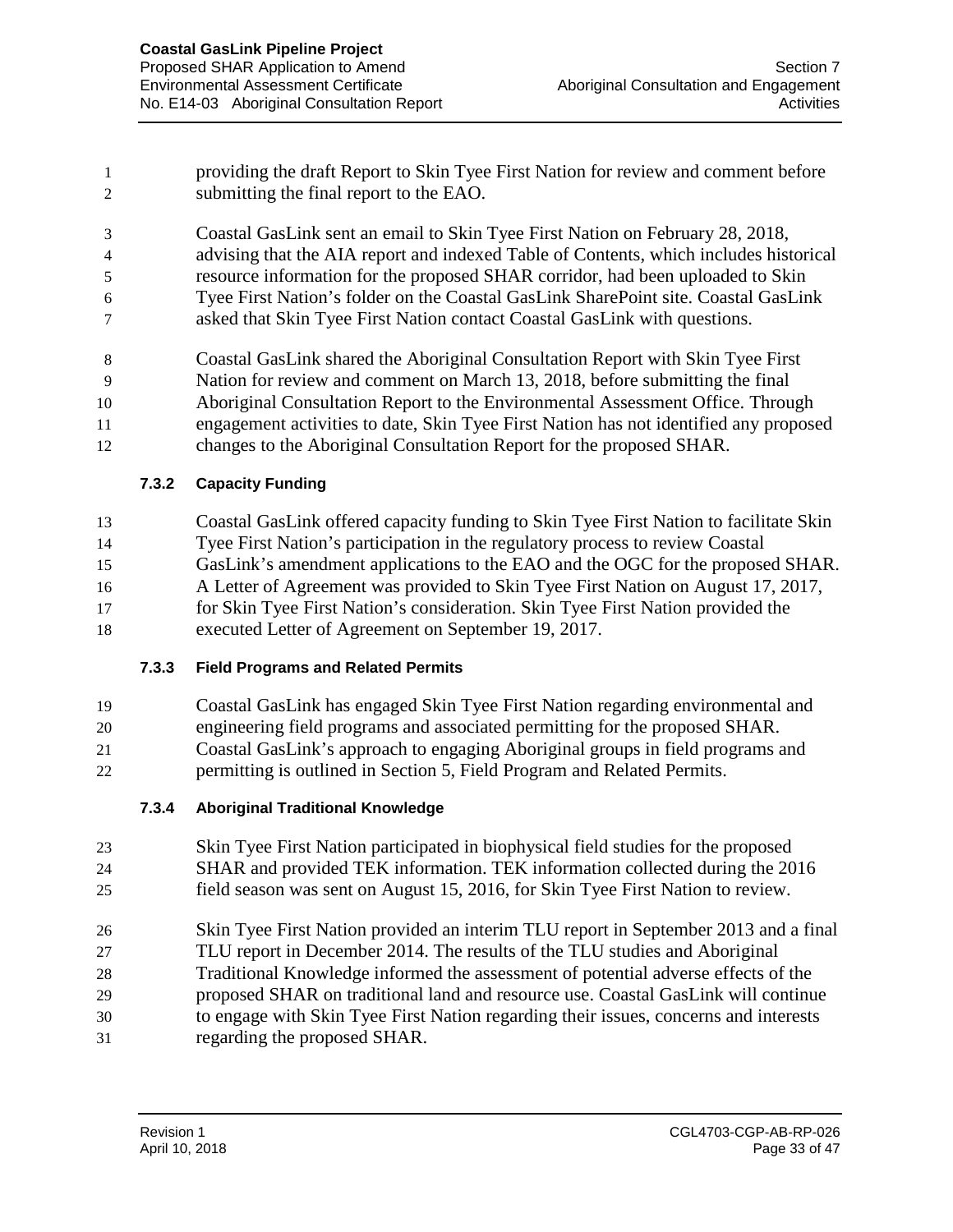A detailed description of the Aboriginal Traditional Knowledge is provided in Section 6.

## **7.4 STELLAT'EN FIRST NATION**

 The following section outlines the consultation and engagement activities between Coastal GasLink and Stellat'en First Nation related to the proposed SHAR.

## **7.4.1 Sharing of Project Information**

 Coastal GasLink sent a letter by email to Stellat'en First Nation on May 19, 2016, regarding the proposed SHAR. Coastal GasLink advised that it was considering adding an alternate route to the EAC and to the Section 25 Permit for the Project and provided information on the proposed alternate route. Coastal GasLink informed Stellat'en First Nation that it would be proceeding with fieldwork to collect data on the proposed SHAR and would be inviting Aboriginal groups to participate in the field data collection. A map of the proposed SHAR accompanied the letter, and shapefiles of the alternate route were uploaded to Stellat'en First Nation's folder on the Coastal GasLink SharePoint site.

- Following the May 19, 2016, letter, CH2M Hill, on behalf of Coastal GasLink, coordinated the participation of Stellat'en First Nation in the proposed SHAR biophysical field studies and in collecting TEK information.
- In July 2016, LNG Canada announced that due to the challenges of the global energy market, their joint venture participants determined that more time was needed before taking a final investment decision (FID) on the Coastal Gaslink Project. Given the delay in FID, Coastal GasLink adjusted its schedule for the proposed SHAR amendment applications and did not proceed with further proposed SHAR engagement after completing the field studies until August 2017.
- Coastal GasLink sent a letter by email to Stellat'en First Nation on August 14, 2017, with an update on the status of the proposed SHAR amendment applications. Coastal GasLink advised that it anticipated filing an amendment application in the fall of 2017 and provided information about the proposed SHAR and its associated field programs. A map of the proposed SHAR accompanied the letter, and shapefiles of the alternate route were uploaded to Stellat'en First Nation's folder on the Coastal GasLink SharePoint site. The letter invited Stellat'en First Nation to contact Coastal GasLink with questions or to arrange further discussion about the proposed SHAR.
- Stellat'en First Nation responded by email to Coastal GasLink on August 14, 2017, requesting a map outlining Stellat'en territory with the EAC route and the proposed SHAR. Coastal GasLink emailed Stellat'en First Nation on August 15, 2017,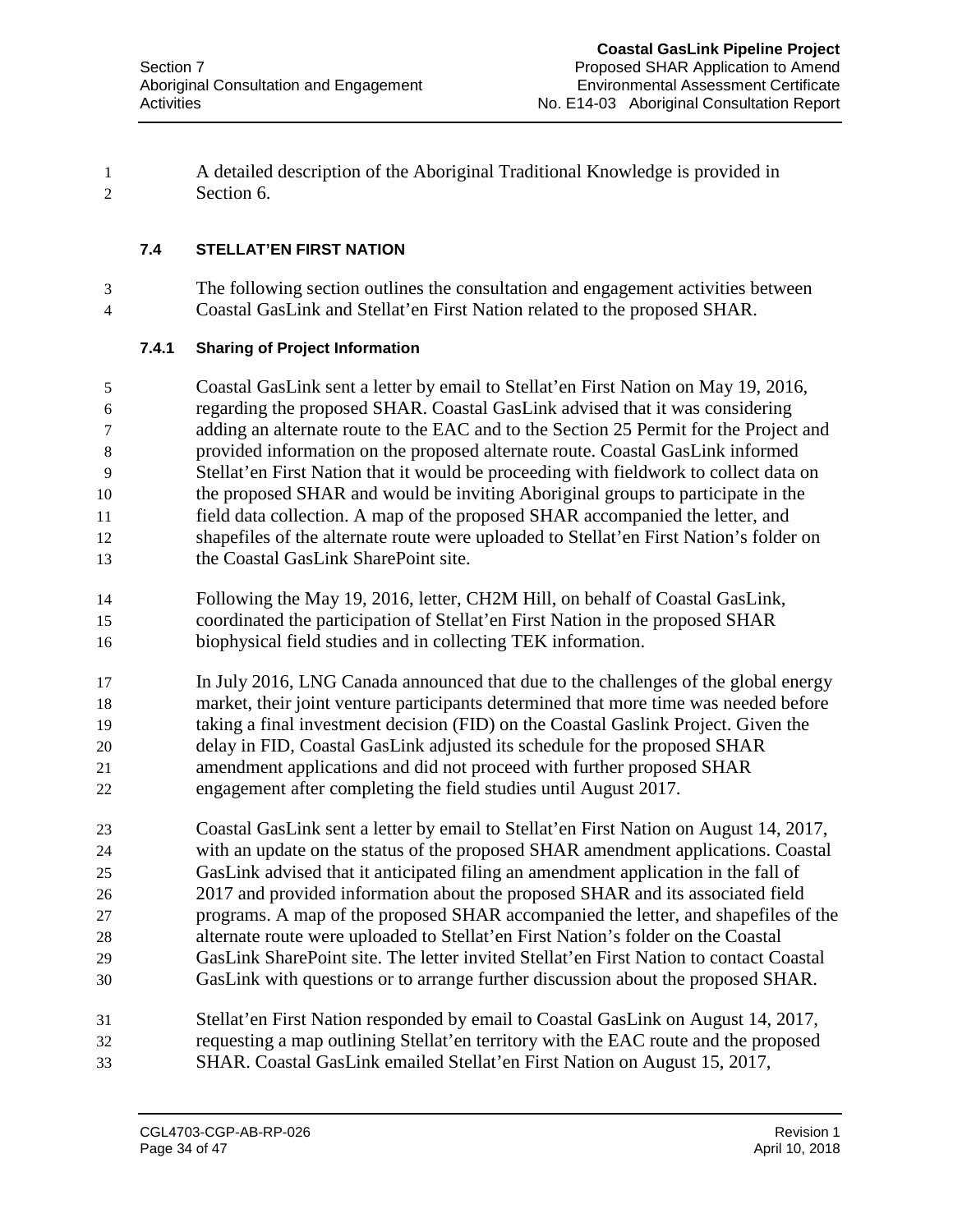| 1<br>$\mathfrak{2}$ | attaching the map requested by Stellat'en First Nation and reiterating Coastal<br>GasLink's interest in Stellat'en First Nation's input on the alternate route. |
|---------------------|-----------------------------------------------------------------------------------------------------------------------------------------------------------------|
| 3                   | Coastal GasLink telephoned Stellat'en First Nation on August 15, 2017, in follow up                                                                             |
| $\overline{4}$      | to the August 14, 2017, letter. Coastal GasLink provided information on the proposed                                                                            |
| 5                   | SHAR and reviewed the material provided in the information package. Coastal                                                                                     |
| 6                   | GasLink explained that it was seeking Stellat'en First Nation's feedback on the                                                                                 |
| $\tau$              | proposed alternate route and advised that it would be offering capacity funding for                                                                             |
| $8\,$               | Stellat'en First Nation to review the amendment applications and participate in the                                                                             |
| 9                   | regulatory process.                                                                                                                                             |
| 10                  | Coastal GasLink sent an email to Stellat'en First Nation on August 17, 2017,                                                                                    |
| 11                  | providing a proposed Letter of Agreement for the provision of capacity funding to                                                                               |
| 12                  | facilitate Stellat'en First Nation's review of Coastal GasLink's amendment                                                                                      |
| 13                  | applications for the proposed SHAR.                                                                                                                             |
| 14                  | Coastal GasLink telephoned Stellat'en First Nation on September 6, 2017, in follow                                                                              |
| 15                  | up to the previous correspondence regarding the proposed SHAR. Stellat'en First                                                                                 |
| 16                  | Nation advised that the proposed SHAR increases the amount of pipeline in Stellat'en                                                                            |
| 17                  | territory and proposed further discussion. The parties discussed scheduling a meeting                                                                           |
| 18                  | to review the proposed SHAR in late September 2017.                                                                                                             |
| 19                  | Coastal GasLink sent an email to Stellat'en First Nation on September 19, 2017, in                                                                              |
| 20                  | follow up to previous correspondence regarding the proposed SHAR and the                                                                                        |
| 21                  | associated Letter of Agreement. Coastal GasLink asked when a meeting to discuss the                                                                             |
| 22                  | proposed SHAR could be scheduled. Stellat'en First Nation responded by email on                                                                                 |
| 23                  | September 21, 2017, providing a potential meeting date to Coastal GasLink.                                                                                      |
| 24                  | Stellat'en First Nation telephoned Coastal GasLink on September 21, 2017 regarding                                                                              |
| 25                  | the email of the same date, and the parties agreed to schedule a presentation on the                                                                            |
| 26                  | proposed SHAR in the Stellat'en community in October 2017 and to hold further                                                                                   |
| 27                  | discussions about the proposed SHAR's increased project footprint.                                                                                              |
| 28                  | Coastal GasLink sent an email to Stellat'en First Nation on September 25, 2017,                                                                                 |
| 29                  | providing potential dates for the October proposed SHAR community meeting.                                                                                      |
| 30                  | Coastal GasLink telephoned Stellat'en First Nation on October 10, 2017, to confirm a                                                                            |
| 31                  | date for the proposed SHAR community meeting. The parties agreed to a meeting on                                                                                |
| 32                  | November 9, 2017.                                                                                                                                               |
| 33                  | Coastal GasLink telephoned Stellat'en First Nation on October 19, 2017, advising                                                                                |
| 34                  | that it will be providing Stellat'en First Nation with a draft of the SHAR Aboriginal                                                                           |
| 35                  | Consultation Report early the following week. Coastal GasLink explained the                                                                                     |
| 36                  | purpose of the draft Aboriginal Consultation Report and stated that it would                                                                                    |
| 37                  | appreciate Stellat'en First Nation's feedback on the draft Aboriginal Consultation                                                                              |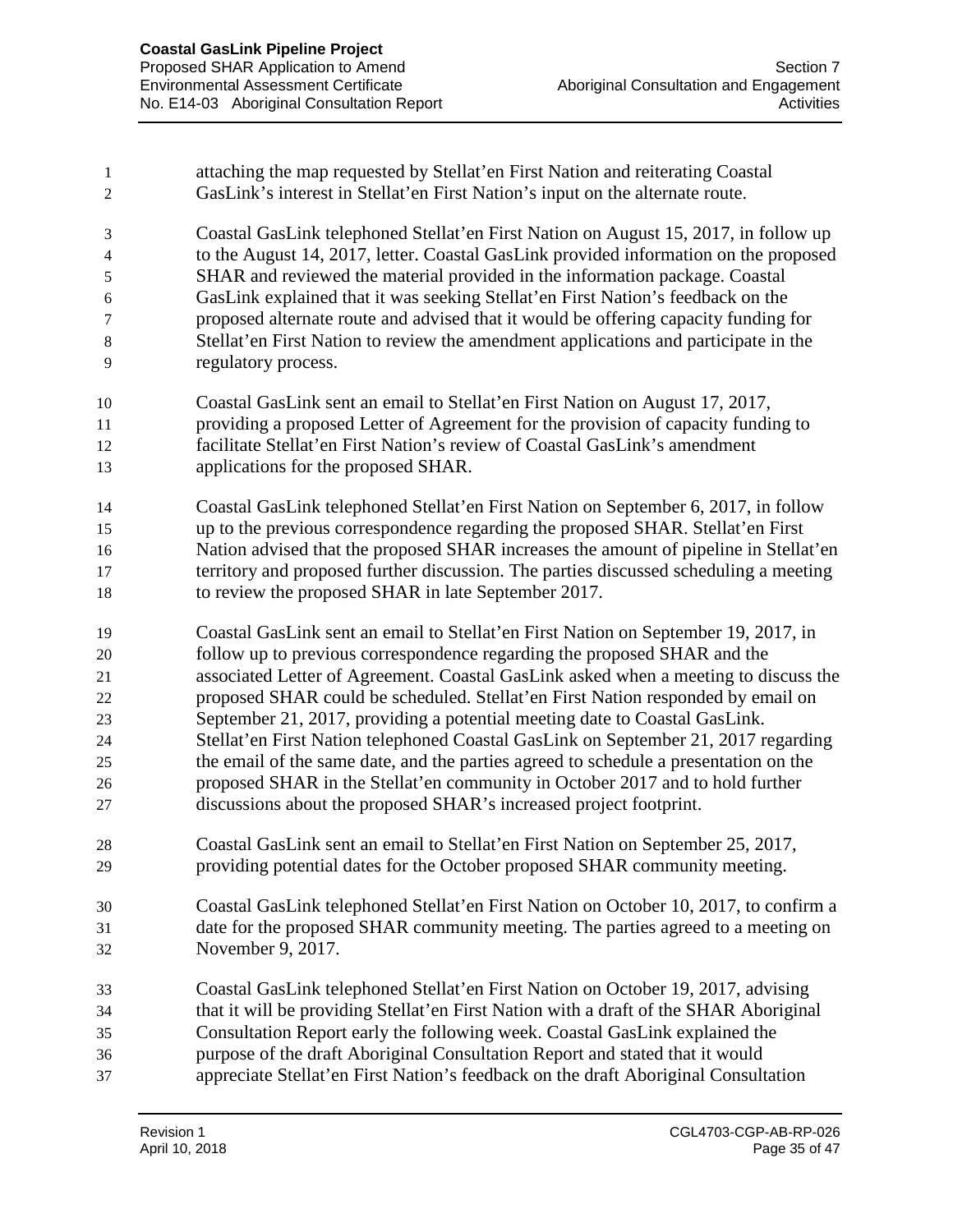- Report in advance of filing the proposed SHAR amendment applications. Coastal GasLink sent a follow-up email on October 19, 2017, thanking Stellat'en First Nation for the telephone conversation and committing to providing the draft Aboriginal Consultation Report the following week.
- Coastal GasLink sent an email to Stellat'en First Nation on October 24, 2017, providing the draft Aboriginal Consultation Report. Coastal GasLink advised that it is providing the draft Aboriginal Consultation Report to potentially affected Aboriginal groups in advance of filing the proposed SHAR amendment applications. Coastal GasLink asked that Stellat'en First Nation contact Coastal GasLink with any questions or comments on the draft Aboriginal Consultation Report and requested feedback before November 1, 2017. Coastal GasLink stated that there will be opportunities to review and comment on the Aboriginal Consultation Report and the amendment applications through the upcoming regulatory processes.
- Coastal GasLink telephoned Stellat'en First Nation on October 31, 2017, regarding the draft Aboriginal Consultation Report. Coastal GasLink left a voicemail stating that it was seeking Stellat'en First Nation's feedback on the draft Aboriginal Consultation Report by November 1, 2017, and asked that Stellat'en First Nation contact Coastal GasLink with any comments or questions.
- Coastal GasLink sent an email to Stellat'en First Nation on November 9, 2017, advising that amendment applications had been filed with the EAO and OGC for the proposed SHAR. Coastal GasLink provided the link to access the amendment application on the EAO website and confirmed that the amendment application had been uploaded to Stellat'en First Nation's folder on the Coastal GasLink SharePoint site. Coastal GasLink asked that Stellat'en First Nation contact Coastal GasLink with questions or to request a hard copy of the amendment application. A soft copy of the EAC Amendment Application on a secure USB flash drive was hand delivered to Stellat'en First Nation on November 9, 2017.
- Coastal GasLink met with the Stellat'en First Nation Industry Working Group, including members of Chief and Council, on November 9, 2017. Coastal GasLink delivered a Project update presentation, which included information for the proposed SHAR. Coastal GasLink acknowledged the potential change in the Project footprint within Stellat'en First Nation territory associated with the proposed SHAR, and committed to discussions with Stellat'en First Nation if the Project takes a positive final investment decision and the proposed SHAR is selected for construction. Stellat'en First Nation provided Coastal GasLink with the executed Letter of Agreement for the proposed SHAR.
- Coastal GasLink telephoned Stellat'en First Nation on November 23, 2017, regarding Stellat'en First Nation's participation in the EAO's Working Group and left a voice message.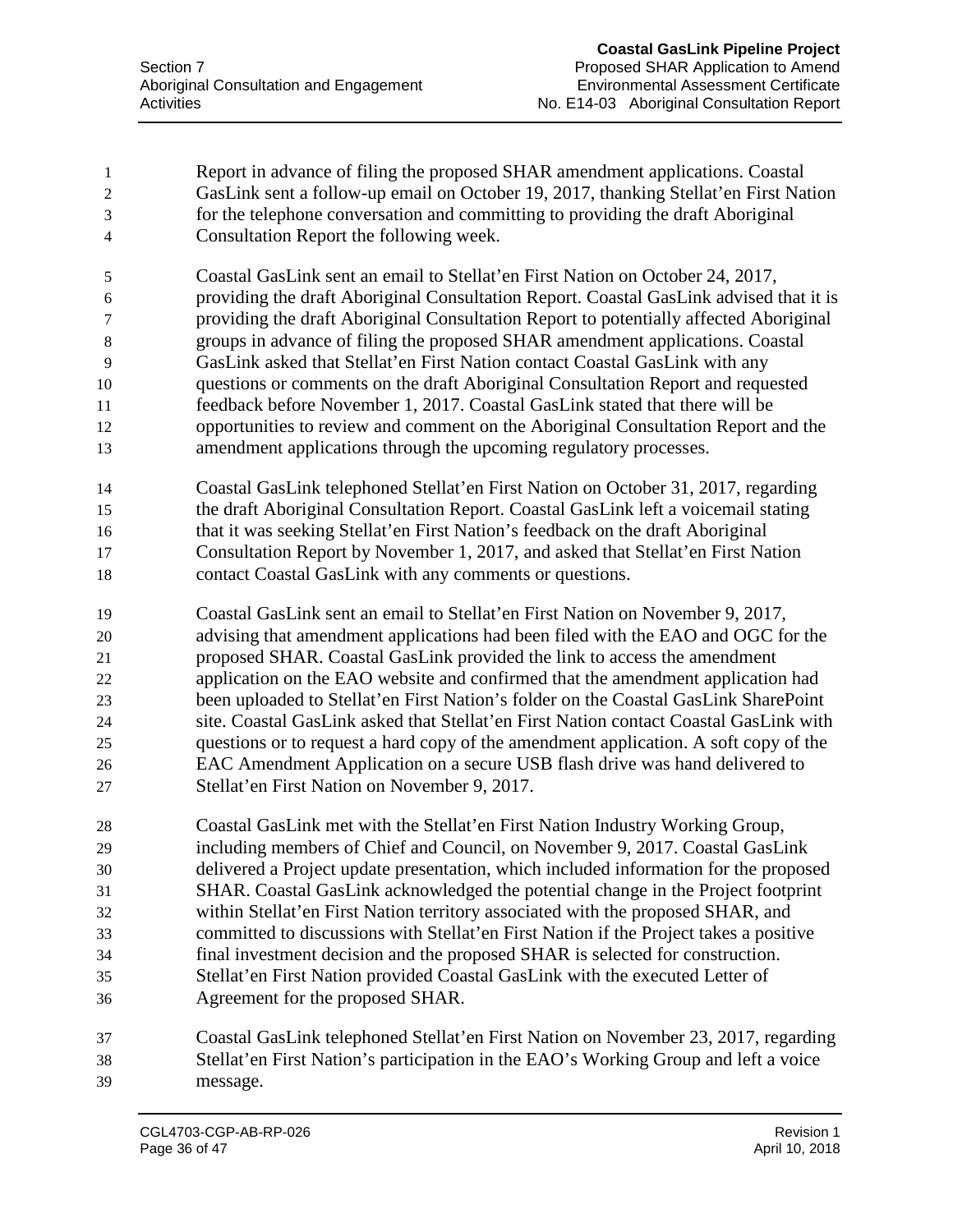Stellat'en First Nation telephoned Coastal GasLink on November 27, 2017, confirming intent to review the EAC Amendment Application for the proposed SHAR.

 Coastal GasLink sent an email to Stellat'en First Nation on February 22, 2018, in follow-up to previous correspondence regarding the proposed SHAR. Coastal GasLink expressed its understanding that Stellat'en First Nation had not provided comments through the EAO Working Group for the proposed SHAR. Coastal GasLink asked that Stellat'en First Nation contact Coastal GasLink if they wish to discuss the proposed SHAR or to provide feedback. Coastal GasLink informed Stellat'en First Nation that it was currently updating the proposed SHAR Aboriginal Consultation Report to include engagement until March 1, 2018, and committed to providing the draft report to Stellat'en First Nation for review and comment before submitting the final report to the EAO. Stellat'en First Nation responded by email on February 23, 2018, advising that it has held two meetings regarding the proposed SHAR and is planning a final meeting. Stellat'en First Nation committed to provide comments following the final meeting.

 Coastal GasLink attended a Stellat'en First Nation community meeting on February 27, 2018, and provided a Project update presentation, which included information for the proposed SHAR. As a follow-up to the meeting, Coastal GasLink emailed Stellat'en First Nation on February 28, 2018, attaching a map of the proposed SHAR and providing the link to access the draft Aboriginal Consultation Report on the Coastal GasLink SharePoint Site. Coastal GasLink asked that the information be shared with any interested community members and to contact Coastal GasLink with any questions.

 Coastal GasLink advised that an AIA report and indexed Table of Contents, which includes historical resource information on the proposed SHAR corridor, had been uploaded to Stellat'en First Nation's folder on the Coastal GasLink SharePoint site. Coastal GasLink asked that Stellat'en First Nation contact Coastal GasLink with questions.

 Coastal GasLink shared the Aboriginal Consultation Report with Stellat'en First Nation for review and comment on March 13, 2018, before submitting the final Aboriginal Consultation Report to the Environmental Assessment Office. Through engagement activities to date, Stellat'en First Nation has not identified any proposed changes to the Aboriginal Consultation Report for the proposed SHAR.

## **7.4.2 Capacity Funding**

 Coastal GasLink offered capacity funding to Stellat'en First Nation to facilitate Stellat'en First Nation's participation in the regulatory process to review Coastal GasLink's amendment applications to the EAO and the OGC for the proposed SHAR.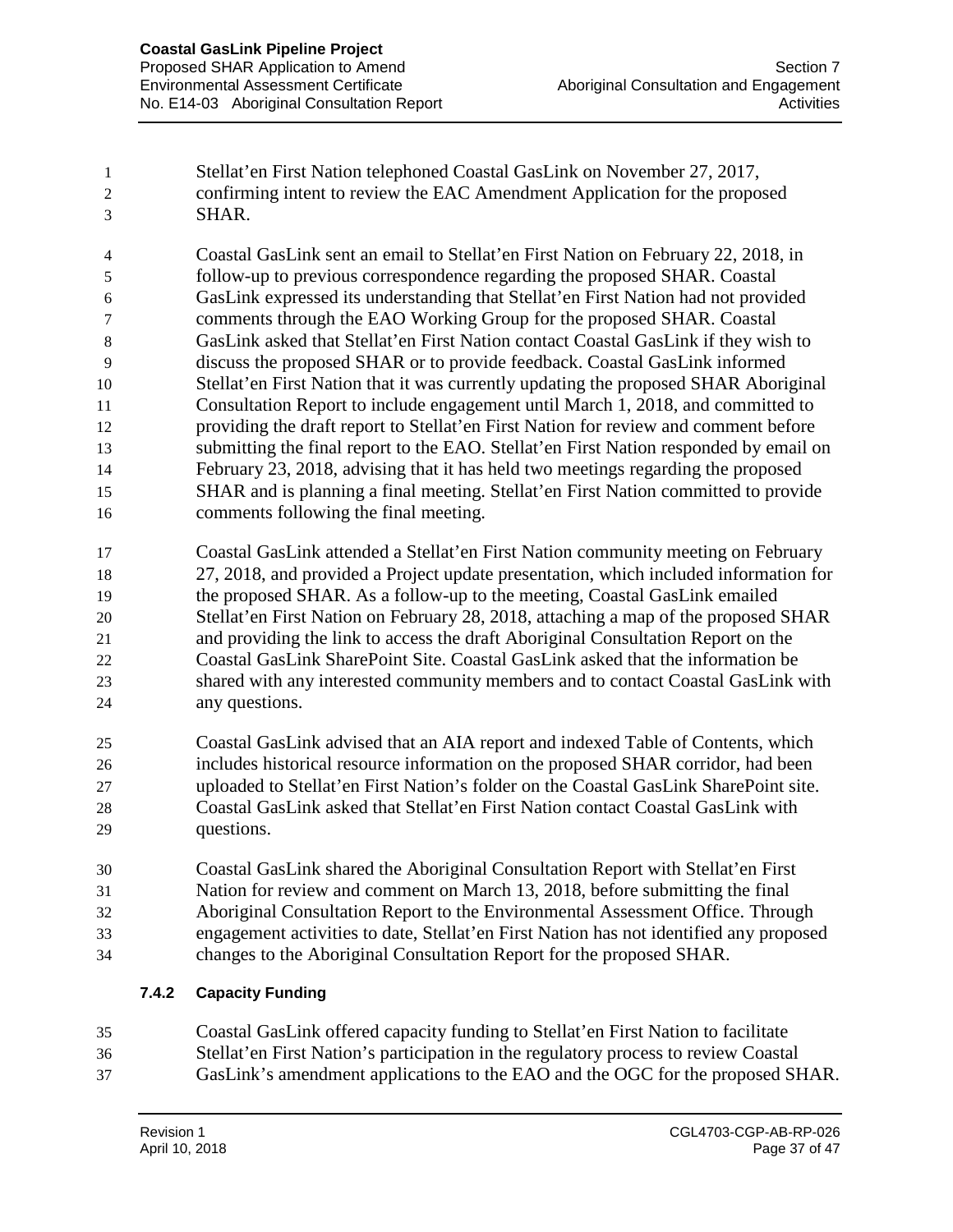A Letter of Agreement was provided to Stellat'en First Nation on August 17, 2017, for Stellat'en First Nation's consideration. Stellat'en First Nation provided the executed Letter of Agreement on November 9, 2017.

## **7.4.3 Field Program and Related Permits**

 Coastal GasLink has engaged Stellat'en First Nation regarding environmental and engineering field programs and associated permitting for the proposed SHAR. Coastal GasLink's approach to engaging Aboriginal groups in field programs and permitting is outlined in Section 5, Field Program and Related Permits.

## **7.4.4 Aboriginal Traditional Knowledge**

- Stellat'en First Nation participated in biophysical field studies for the proposed SHAR and provided TEK information. TEK information collected during the 2016 field season was sent on August 15, 2016, for Stellat'en First Nation to review.
- Stellat'en First Nation provided an interim TLU report in September 2013 and a final TLU report in October 2014. The results of the TLU studies and Aboriginal Traditional Knowledge informed the assessment of potential adverse effects of the proposed SHAR on traditional land and resource use. Coastal GasLink will continue to engage with Stellat'en First Nation regarding their issues, concerns and interests
- regarding the proposed SHAR.
- A detailed description of the Aboriginal Traditional Knowledge is provided in Section 6

## **7.5 WET'SUWET'EN FIRST NATION**

 The following section outlines the consultation and engagement activities between Coastal GasLink and Wet'suwet'en First Nation related to the proposed SHAR.

## **7.5.1 Sharing of Project Information**

 Coastal GasLink sent a letter by email to Wet'suwet'en First Nation on May 19, 2016, regarding the proposed SHAR. Coastal GasLink advised that it was considering adding an alternate route to the EAC and to the Section 25 Permit for the Project and provided information on the proposed alternate route. Coastal GasLink informed Wet'suwet'en First Nation that it would be proceeding with fieldwork to collect data on the proposed SHAR and would be inviting Aboriginal groups to participate in the field data collection. A map of the proposed SHAR accompanied the letter, and shapefiles of the alternate route were uploaded to Wet'suwet'en First Nation's folder on the Coastal GasLink SharePoint site.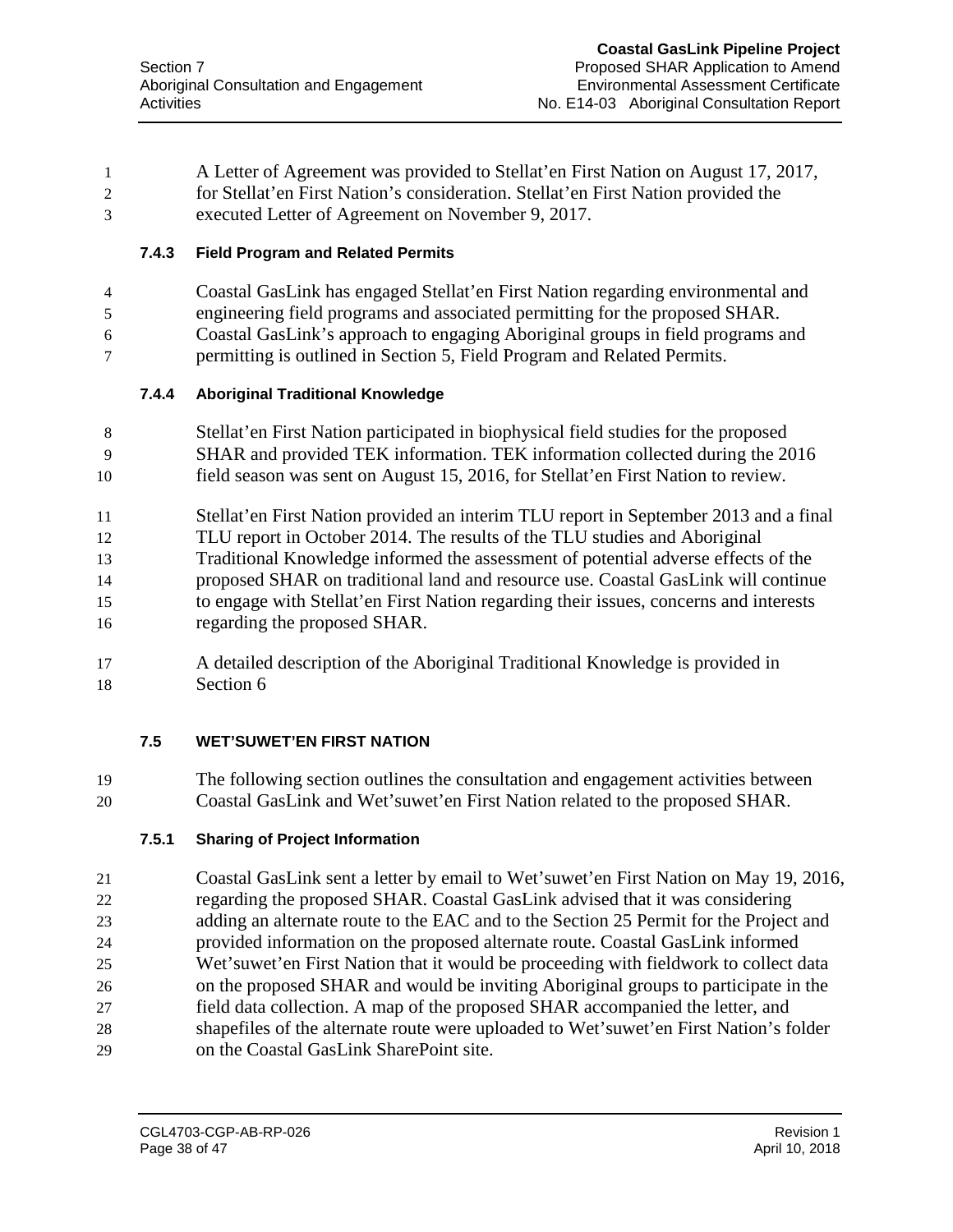Following the May 19, 2016, letter, CH2M Hill, on behalf of Coastal GasLink, coordinated the participation of Wet'suwet'en First Nation in the proposed SHAR biophysical field studies and in collecting TEK. In July 2016, LNG Canada announced that due to the challenges of the global energy market, their joint venture participants determined that more time was needed before taking a final investment decision (FID) on the Coastal Gaslink Project. Given the delay in FID, Coastal GasLink adjusted its schedule for the proposed SHAR amendment applications and did not proceed with further proposed SHAR engagement after completing the field studies until August 2017. Coastal GasLink sent a letter by email to Wet'suwet'en First Nation on August 14, 2017, with an update on the status of the proposed SHAR amendment applications. Coastal GasLink advised that it anticipated filing an amendment application in the fall of 2017 and provided information about the proposed SHAR and its associated field programs. A map of the proposed SHAR accompanied the letter, and shapefiles of the alternate route were uploaded to Wet'suwet'en First Nation's folder on the Coastal GasLink SharePoint site. The letter invited Wet'suwet'en First Nation to contact Coastal GasLink with questions or to arrange further discussion about the proposed SHAR. Coastal GasLink telephoned Wet'suwet'en First Nation on August 15, 2017, in follow up to the August 14, 2017, letter. Coastal GasLink provided information about the proposed SHAR and reviewed the material provided in the information package. Coastal GasLink explained that it was seeking Wet'suwet'en First Nation's feedback on the proposed alternate route and advised that it would be offering capacity funding for Wet'suwet'en First Nation to review the amendment applications and participate in the regulatory process. The parties agreed to meet on August 29, 2017, to discuss 26 the proposed SHAR. Coastal GasLink sent an email to Wet'suwet'en First Nation on August 17, 2017, providing a proposed Letter of Agreement for the provision of capacity funding to facilitate Wet'suwet'en First Nation's review of Coastal GasLink's amendment applications for the proposed SHAR. Coastal GasLink met with Wet'suwet'en First Nation on August 29, 2017. Coastal GasLink provided information on the proposed SHAR and provided hard copies of the proposed SHAR map and a mapbook. Wet'suwet'en First Nation expressed concern that its members may not have been included in the 2016 field program due to staffing issues at that time. Coastal GasLink committed to confirm Wet'suwet'en First Nation's participation in the proposed SHAR field program and to provide Wet'suwet'en First Nation with any proposed SHAR materials previously distributed.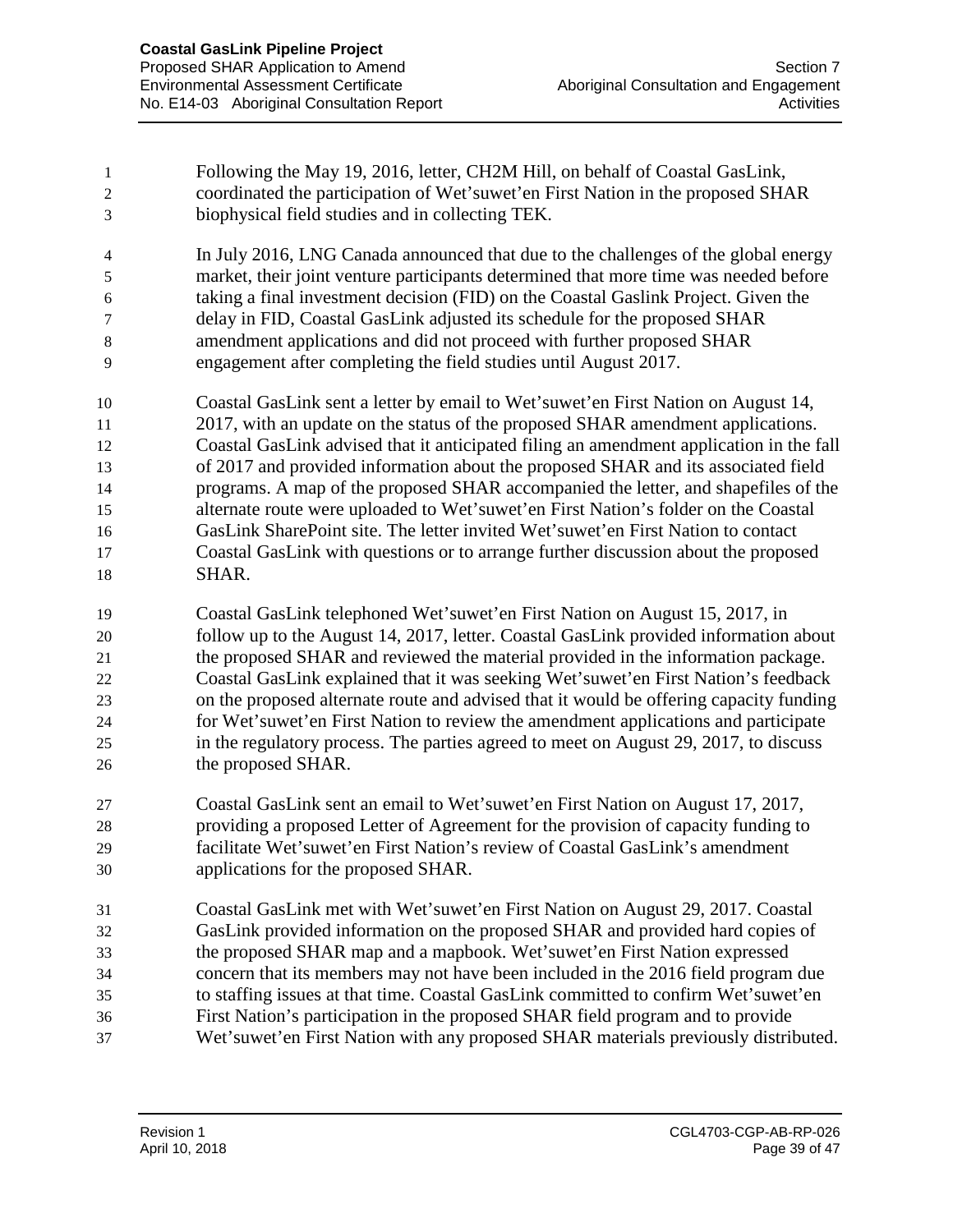Coastal GasLink sent an email to Wet'suwet'en First Nation on September 7, 2017, confirming Wet'suwet'en First Nation's participation in the biophysical field studies for the proposed SHAR and providing the details of this participation. Coastal GasLink provided Wet'suwet'en First Nation with the May 19, 2016, proposed SHAR information package and the Coastal GasLink Field Program Summary initially provided to Wet'suwet'en First Nation in May 2016. Coastal GasLink committed to provide a map showing Wet'suwet'en First Nation territory, the EAC route and the proposed SHAR, as well as information on the EAO working group when it is made available. Coastal GasLink sent an email to Wet'suwet'en First Nation on September 13, 2017, providing a map of the EAC route and the proposed SHAR overlaid on Wet'suwet'en First Nation territory. Coastal GasLink invited questions on the information provided. Coastal GasLink telephoned Wet'suwet'en First Nation on September 26, 2017, in follow up to its emails of September 7 and 13, 2017, regarding action items from the September 5, 2017 meeting. Wet'suwet'en First Nation advised that internal follow up was required to review the materials provided. The parties agreed to a meeting on October 16, 2017, to discuss the proposed SHAR and other items. Wet'suwet'en First Nation emailed Coastal GasLink on October 3, 2017, requesting that the TEK results review memo, dated August 15, 2016, be resent to Wet'suwet'en First Nation. Wet'suwet'en First Nation requested that Coastal GasLink provide any additional information regarding its participation in the SHAR field program, including invoicing details and any summaries of findings. Wet'suwet'en First Nation inquired as to the status of Coastal GasLink's proposed SHAR amendment submission and an update on the EAO working group . Coastal GasLink responded to Wet'suwet'en First Nation on October 4, 2017, providing the requested information. Coastal GasLink met with Wet'suwet'en First Nation on October 16, 2017, and discussed the proposed SHAR. Coastal GasLink provided information on the proposed SHAR, including Coastal GasLink's rationale for studying an alternate route option, details regarding the 2016 biophysical field program, and regulatory processes, including the EAO working group. Wet'suwet'en First Nation advised that it is considering holding community information sessions about the proposed SHAR for its members living off-reserve and expressed concern that the amount of capacity funding offered may not be sufficient to undertake this engagement. Coastal GasLink stated that it believes that the capacity funding offered is sufficient for Wet'suwet'en First Nation to review the proposed SHAR amendment applications. Coastal GasLink advised that community information sessions could be held at TransCanada regional offices, which would reduce costs, and asked that Wet'suwet'en First Nation notify Coastal GasLink if they wish to proceed with these sessions. Coastal GasLink advised that it would be providing Wet'suwet'en First Nation with the draft SHAR Aboriginal Consultation Report the following week in advance of filing the proposed SHAR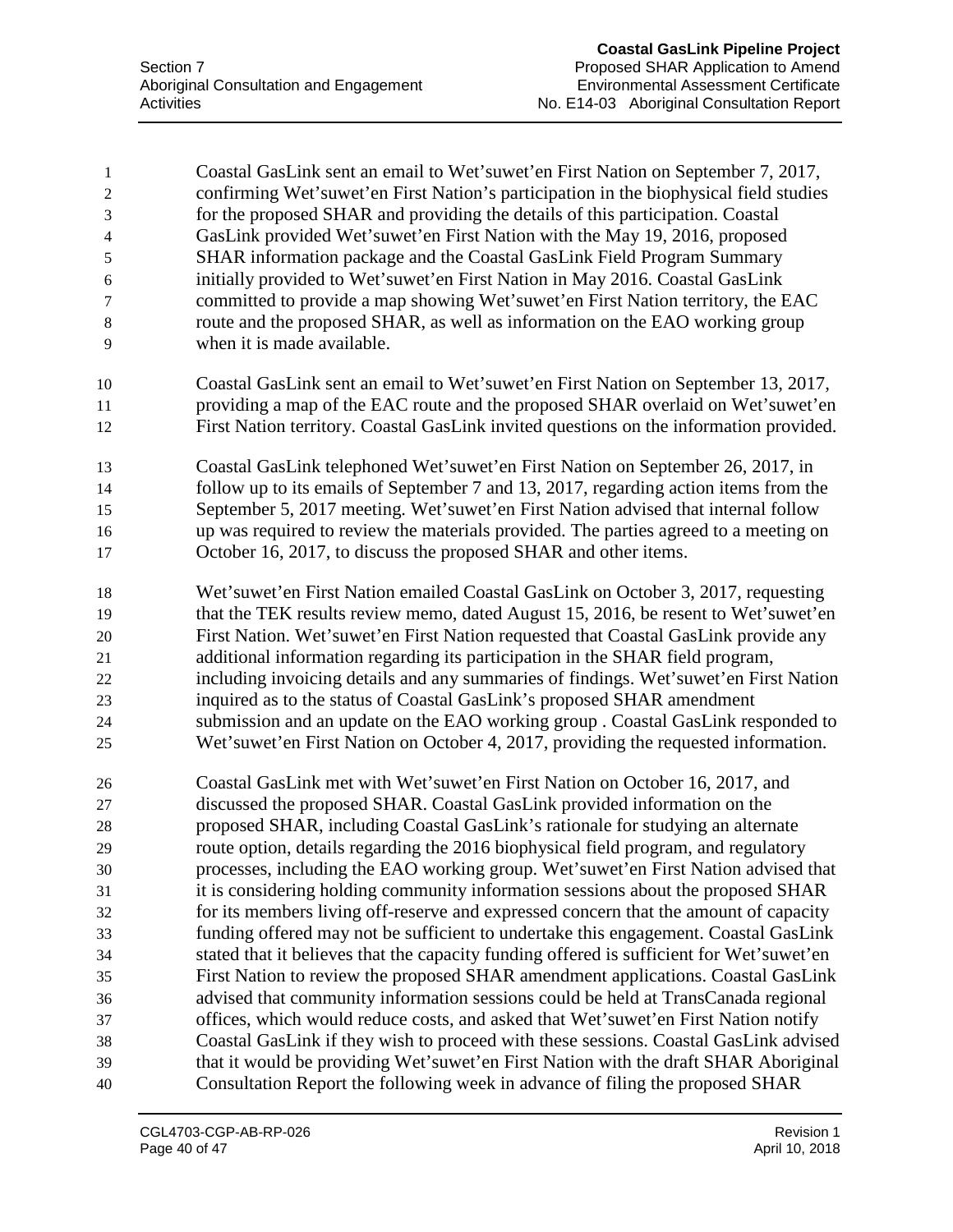amendment applications. The parties agreed to meet on October 25, 2017, to review the draft Aboriginal Consultation Report.

 Coastal GasLink sent an email to Wet'suwet'en First Nation on October 24, 2017, providing the draft Aboriginal Consultation Report. Coastal GasLink advised that it is providing the draft Aboriginal Consultation Report to potentially affected Aboriginal groups in advance of filing the proposed SHAR amendment applications. Coastal GasLink asked that Wet'suwet'en First Nation contact Coastal GasLink with any questions or comments on the draft Aboriginal Consultation Report and requested feedback before November 1, 2017. Coastal GasLink stated that there will be opportunities to review and comment on the Aboriginal Consultation Report and the amendment applications through the upcoming regulatory processes.

 Coastal GasLink met with Wet'suwet'en First Nation on October 25, 2017, regarding the draft Aboriginal Consultation Report. Coastal GasLink reviewed the Wet'suwet'en First Nation section of the draft Aboriginal Consultation Report and outlined the engagement activities that have taken place up to October 1, 2017, regarding the proposed SHAR. Coastal GasLink advised that Wet'suwet'en First Nation's concern regarding their participation in the SHAR field program is referenced in the draft Aboriginal Consultation Report, and inquired as to whether Wet'suwet'en First Nation had other concerns they would like to see documented. Wet'suwet'en First Nation requested that their concern with respect to the capacity funding offered be added. Coastal GasLink committed to add this concern to the Aboriginal Consultation Report and reaffirmed that information sessions with off-reserve community members could be held at TransCanada regional offices to reduce costs.

 Wet'suwet'en First Nation sent an email to Coastal GasLink on November 4, 2017, expressing concern regarding the proposed SHAR capacity funding. Wet'suwet'en First Nation expressed its understanding that the EAO was unaware of these concerns. Coastal GasLink telephoned Wet'suwet'en First Nation on the same day confirming that the concerns were included in the SHAR Aboriginal Consultation Report and had also been reported to the EAO. Coastal GasLink sent an email to Wet'suwet'en First Nation on November 7, 2017, in follow-up to the telephone call. Coastal GasLink provided rationale behind the amount of capacity funding offered and noted that the regulatory agencies would also be providing funding to review the proposed SHAR.

 Coastal GasLink sent an email to Wet'suwet'en First Nation on November 9, 2017, advising that amendment applications had been filed with the EAO and OGC for the proposed SHAR. Coastal GasLink provided the link to access the EAC Amendment Application on the EAO website and confirmed that the EAC Amendment Application had been uploaded to Wet'suwet'en First Nation's folder on the Coastal GasLink SharePoint site. Coastal GasLink asked that Wet'suwet'en First Nation contact Coastal GasLink with questions or to request a hard copy of the EAC Amendment Application. A soft copy of the EAC Amendment Application on a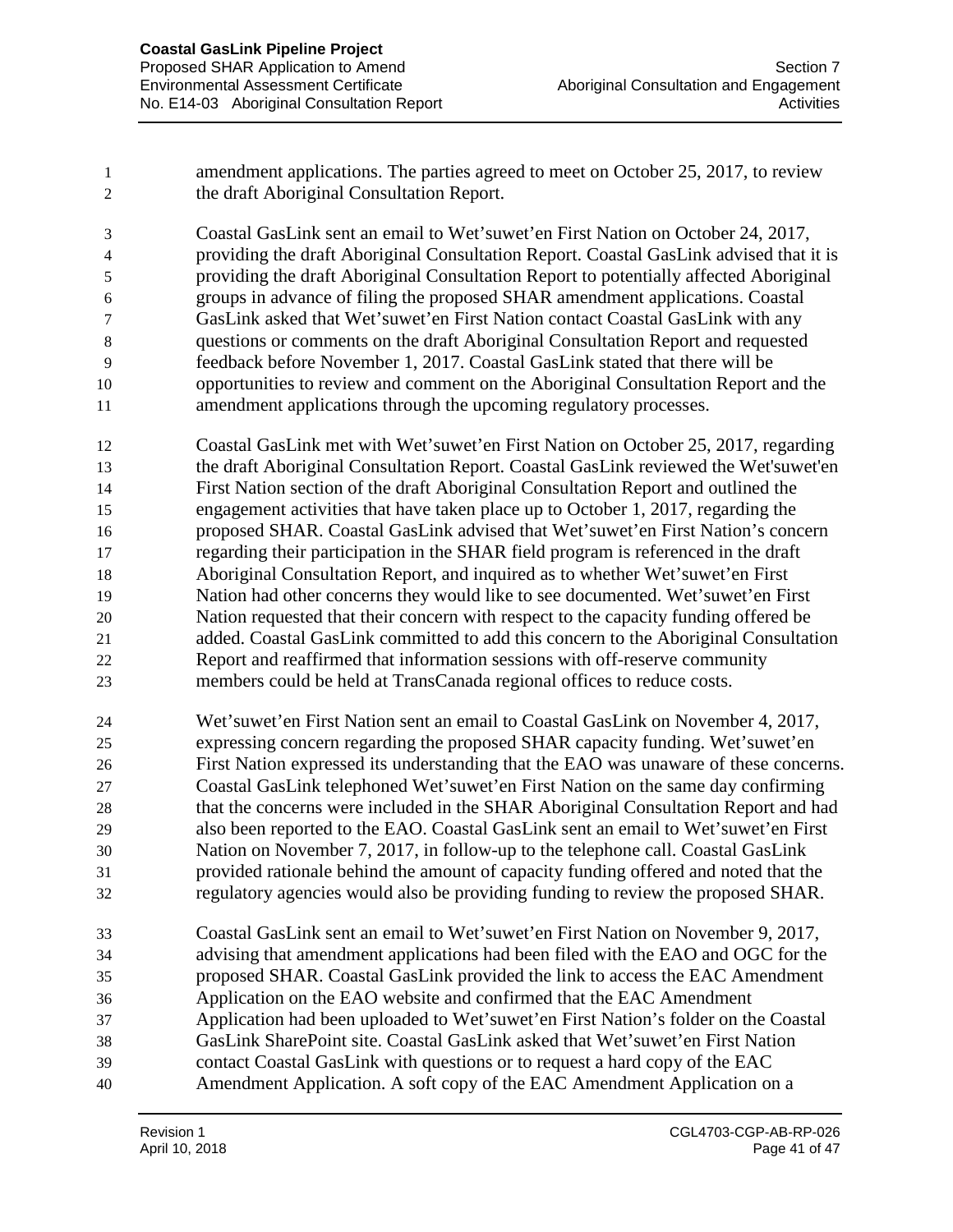| $\mathbf{1}$<br>$\overline{2}$ | secure USB flash drive was hand delivered to Wet'suwet'en First Nation on<br>November 9, 2017. |
|--------------------------------|------------------------------------------------------------------------------------------------|
| 3                              | Coastal GasLink and Wet'suwet'en First Nation participated in the EAO's Working                |
| $\overline{4}$                 | Group introductory teleconference for the proposed SHAR on November 15, 2017.                  |
| $\sqrt{5}$                     | Background materials regarding the proposed SHAR, including PowerPoint                         |
| 6                              | presentations, were provided to Wet'suwet'en First Nation by the EAO in advance.               |
| 7                              | Coastal GasLink and Wet'suwet'en First Nation met on November 23, 2017.                        |
| $\,8\,$                        | Wet'suwet'en First Nation provided Coastal GasLink with an executed Letter of                  |
| 9                              | Agreement for the proposed SHAR. Wet'suwet'en First Nation confirmed that                      |
| 10                             | outstanding capacity funding issues were resolved and that they would be reviewing             |
| 11                             | and providing comments on the amendment applications.                                          |
| 12                             | Coastal GasLink received Wet'suwet'en First Nation's comments and additional TLU               |
| 13                             | information through EAO's Working Group on December 18, 2017.                                  |
| 14                             | Coastal GasLink telephoned Wet'suwet'en First Nation on January 10, 2018,                      |
| 15                             | regarding Wet'suwet'en First Nation's comments to the EAO Working Group for the                |
| 16                             | proposed SHAR. The parties discussed the manner in which Wet'suwet'en First                    |
| 17                             | Nation's comments and Coastal GasLink's responses would be captured and                        |
| 18                             | documented. Wet'suwet'en First Nation confirmed its preference to maintain the                 |
| 19                             | confidentiality of TLU information.                                                            |
| 20                             | Coastal GasLink provided responses to Wet'suwet'en First Nation's Working Group                |
| 21                             | comments to the EAO on January 22, 2018. Coastal GasLink provided its responses                |
| 22                             | outside of the Working Group to respect TLU confidentiality interests.                         |
| 23                             | Coastal GasLink telephoned Wet'suwet'en First Nation on January 29, 2018,                      |
| 24                             | regarding Coastal GasLink's responses to Wet'suwet'en First Nation's comments on               |
| 25                             | the proposed SHAR. Wet'suwet'en First Nation did not have feedback on the                      |
| 26                             | responses at that time and confirmed that a meeting had been scheduled for February            |
| 27                             | 6, 2018, with the EAO, OGC and Coastal GasLink, on this subject. Wet'suwet'en                  |
| 28                             | First Nation advised that it has requested information on fish-bearing stream                  |
| 29                             | crossings as related to SHAR through the OGC. Coastal GasLink committed to                     |
| 30                             | providing this information.                                                                    |
| 31                             | Coastal GasLink, Wet'suwet'en First Nation, the EAO and OGC met on February 6,                 |
| 32                             | 2018, to discuss Wet'suwet'en First Nation's comments on the proposed SHAR.                    |
| 33                             | Wet'suwet'en First Nation requested respect of its TLU confidentiality interests.              |
| 34                             | Coastal GasLink sent an email to Wet'suwet'en First Nation on February 26, 2018,               |
| 35                             | responding to Coastal GasLink's action items from the February 6, 2018 meeting.                |
| 36                             | Coastal GasLink informed Wet'suwet'en First Nation that it was currently updating              |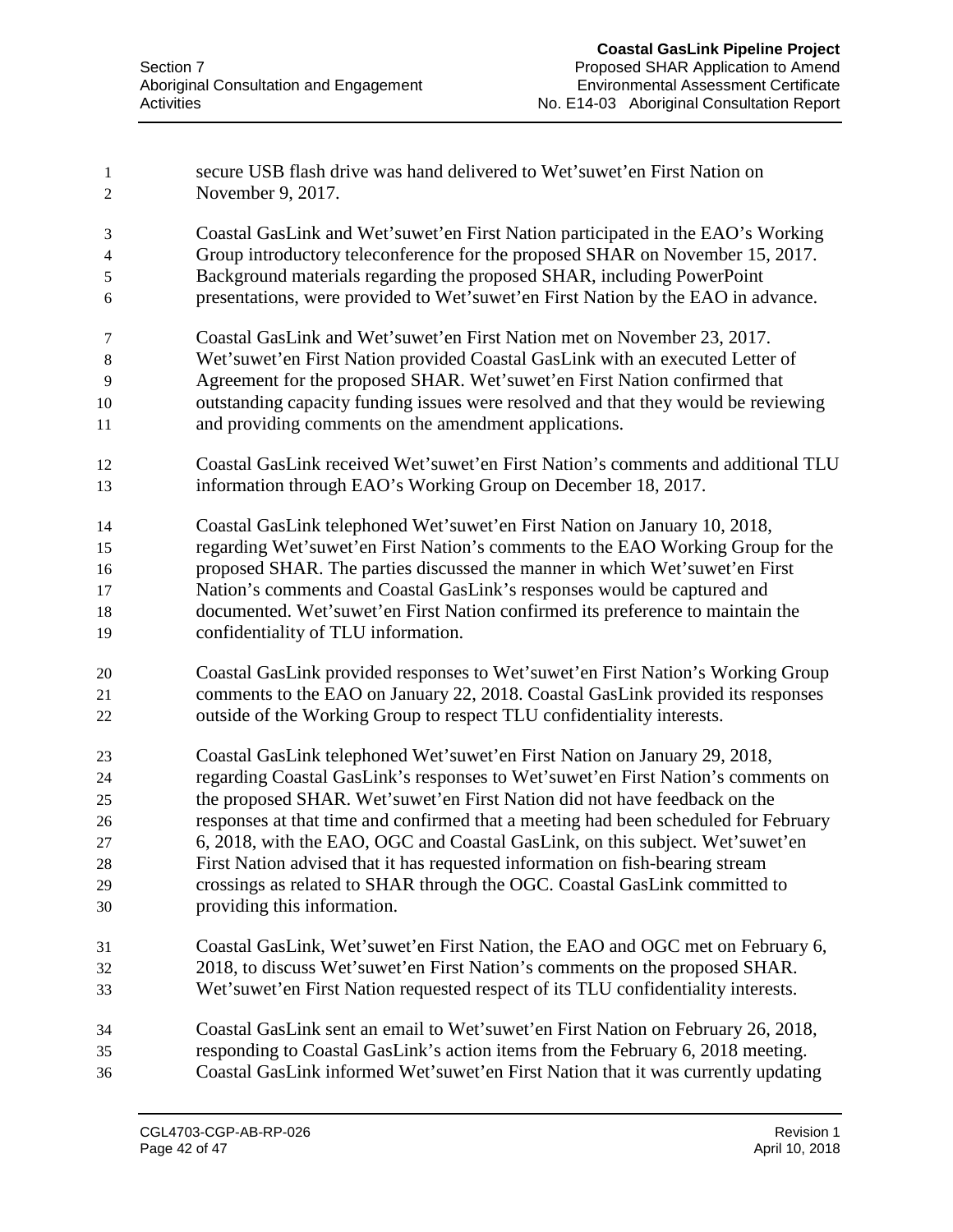the proposed SHAR Aboriginal Consultation Report to include engagement until March 1, 2018, and committed to providing the draft report to Wet'suwet'en First Nation for review and comment before submitting the final report to the EAO. Coastal GasLink asked Wet'suwet'en First Nation to provide a proposed date for Coastal GasLink to provide a Project update presentation. Wet'suwet'en First Nation sent an email to Coastal GasLink on February 27, 2018, acknowledging receipt of the requested information from the February 7, 2018, meeting, and committing to providing Coastal GasLink with the date of the next community meeting once it has been established.

 Coastal GasLink sent an email to Wet'suwet'en First Nation on February 28, 2018, advising that an AIA report and index Table of Contents, which includes historical resource information for the proposed SHAR corridor, had been uploaded to Wet'suwet'en First Nation's folder on the Coastal GasLink SharePoint site. Coastal GasLink asked that Wet'suwet'en First Nation contact Coastal GasLink with questions.

 Wet'suwet'en First Nation telephoned Coastal GasLink on February 28, 2018, to clarify its request regarding the location of culturally modified trees (blaze trails) observed during the archaeology investigation studies for the proposed SHAR. Coastal GasLink sent a follow-up email to Wet'suwet'en First Nation on the same date confirming that the information was reported in the AIA report posted to Wet'suwet'en First Nation's folder on the Coastal GasLink SharePoint site earlier that day and attached the AIA notification email. Wet'suwet'en First Nation responded by email on the same date acknowledging receipt of Coastal GasLink's email.

 Coastal GasLink shared the Aboriginal Consultation Report with Wet'suwet'en First Nation for review and comment on March 13, 2018, before submitting the final Aboriginal Consultation Report to the Environmental Assessment Office. Through engagement activities to date, Wet'suwet'en First Nation has not identified any proposed changes to the Aboriginal Consultation Report for the proposed SHAR.

## **7.5.2 Capacity Funding**

 Coastal GasLink offered capacity funding to Wet'suwet'en First Nation to facilitate Wet'suwet'en First Nation's participation in the regulatory process to review Coastal GasLink's amendment applications to the EAO and the OGC for the proposed SHAR. A Letter of Agreement was provided to Wet'suwet'en First Nation on August 17, 2017, for Wet'suwet'en First Nation's consideration. Wet'suwet'en First Nation provided the executed Letter of Agreement on November 23, 2017.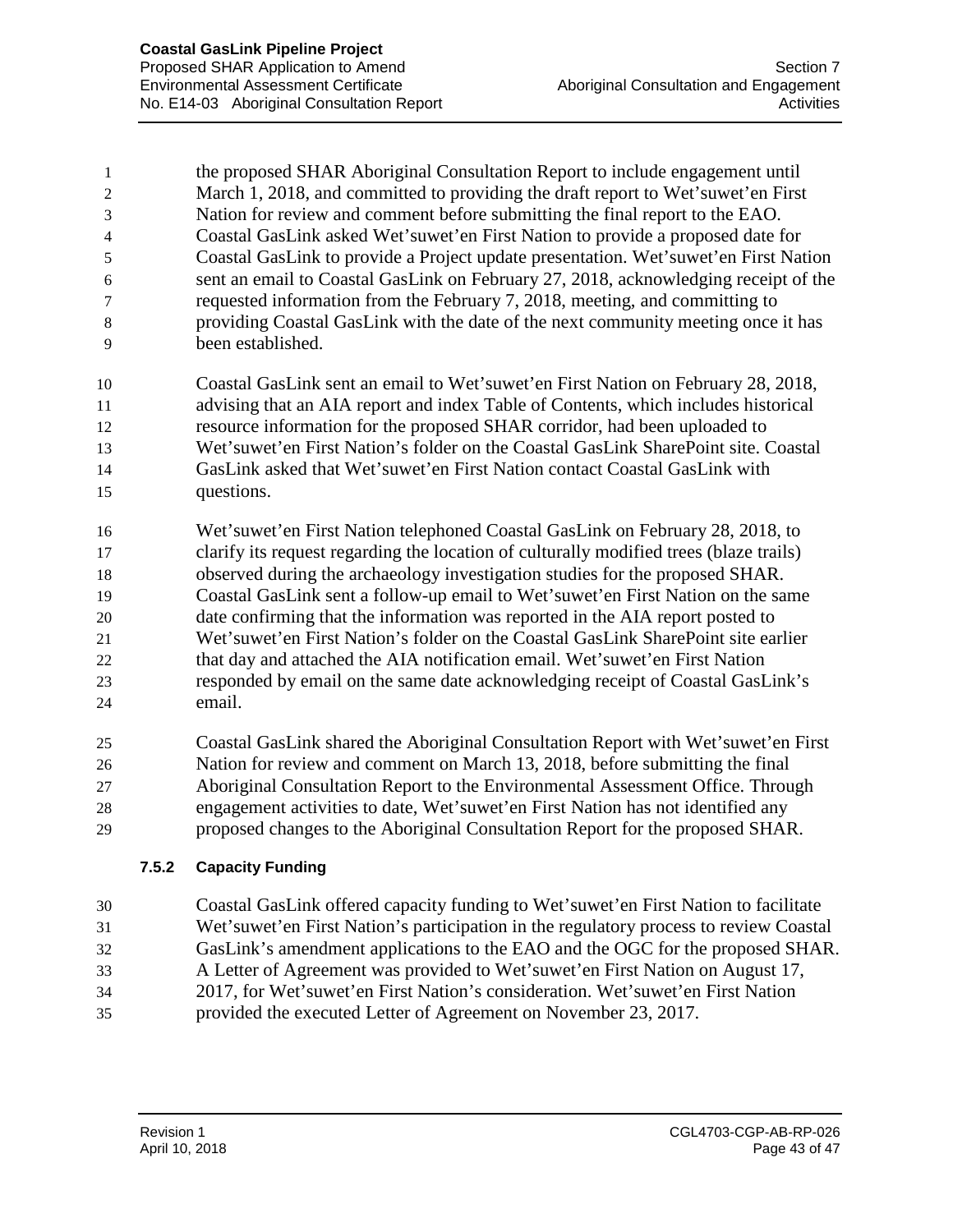#### **7.5.3 Field Program and Related Permits**

 Coastal GasLink has engaged Wet'suwet'en First Nation regarding environmental and engineering field programs and associated permitting for the proposed SHAR. Coastal GasLink's approach to engaging Aboriginal groups in field programs and permitting is outlined in Section 5, Field Program and Related Permits.

#### **7.5.4 Aboriginal Traditional Knowledge**

- 5 Wet'suwet'en First Nation participated in biophysical field studies for the proposed 6 SHAR, and provided TEK information. TEK information collected during the 2016 7 field season was sent on August 15, 2016, for Wet'suwet'en First Nation to review.
- 8 Wet'suwet'en First Nation provided an interim TLU report in October 2013, a final 9 site-specific TLU report in December 2013 and a final regional impacts TLU report 10 in July 2014. Wet'suwet'en First Nation provided additional TLU information in its 11 Traditional Use and Occupancy Site (TUOS) Information and Mitigation Issues for 12 the South of Houston Alternate Route report on December 18, 2017. The results of 13 the TLU studies and Aboriginal Traditional Knowledge informed the assessment of 14 potential adverse effects of the proposed SHAR on traditional land and resource use. 15 Coastal GasLink will continue to engage with Wet'suwet'en First Nation regarding 16 their issues, concerns and interests regarding the proposed SHAR.
- 17 A detailed description of the Aboriginal Traditional Knowledge is provided in 18 Section 6.

19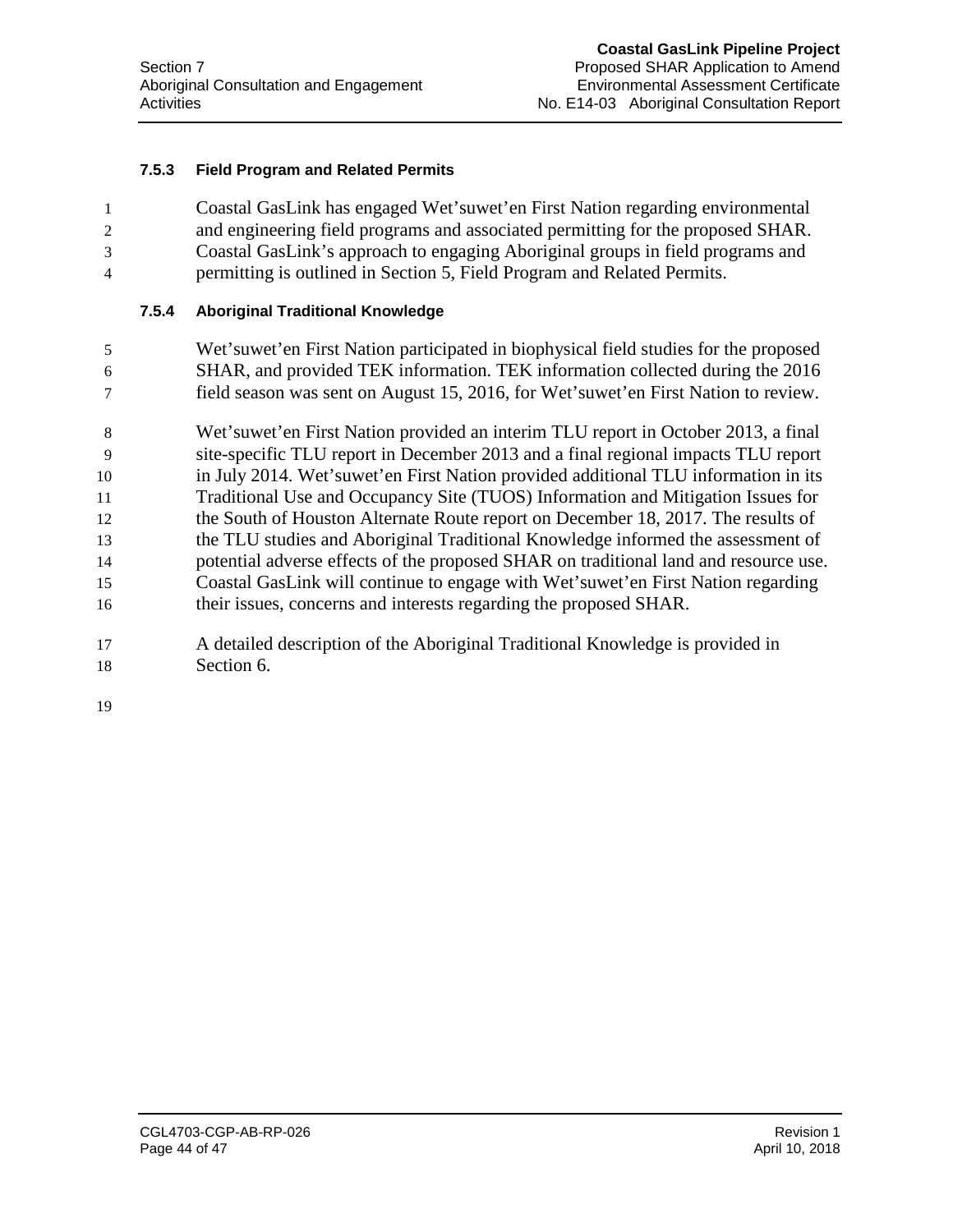#### **8.0 SUMMARY OF ISSUES, CONCERNS AND INTERESTS**

- 1 Coastal GasLink has documented the issues, concerns and interests identified by 2 Aboriginal groups through consultation and engagement that has occurred to date 3 regarding the proposed SHAR. A summary of these issues, concerns and interests, 4 and Coastal GasLink's corresponding response is provided in Table 8-1. Coastal 5 GasLink's responses to comments provided through the EAO's Working Group 6 review of the EAC Amendment Application for the proposed SHAR are tracked and 7 posted by the EAO on its Project website at:
- 8 https://projects.eao.gov.bc.ca/p/coastal-gaslink-pipeline/docs?folder=173

| <b>Aboriginal Group</b>        | <b>Issue, Concern or Interest</b>                                                                                                                                                                                                           | <b>Coastal GasLink Response</b>                                                                                                                                                                                                                                                                                                                                         |
|--------------------------------|---------------------------------------------------------------------------------------------------------------------------------------------------------------------------------------------------------------------------------------------|-------------------------------------------------------------------------------------------------------------------------------------------------------------------------------------------------------------------------------------------------------------------------------------------------------------------------------------------------------------------------|
| Nee-Tahi-Buhn Band             | Expressed support for the proposed SHAR if<br>it contributes to a positive final investment<br>decision.                                                                                                                                    | Coastal GasLink appreciates Nee-Tahi-Buhn<br>Band's support of the proposed SHAR.                                                                                                                                                                                                                                                                                       |
| Nee-Tahi-Buhn Band             | Expressed concern with the capacity funding<br>offered by Coastal GasLink to review the<br>proposed SHAR amendment applications.                                                                                                            | Coastal GasLink believes that the capacity<br>funding offered is sufficient to carry out the<br>proposed SHAR amendment applications<br>review.                                                                                                                                                                                                                         |
| Office of the Wet'suwet'en     | Expressed concern with the capacity funding<br>offered by Coastal GasLink to review the<br>proposed SHAR amendment applications.                                                                                                            | Coastal GasLink believes that the capacity<br>funding offered is sufficient to carry out the<br>proposed SHAR amendment applications<br>review.                                                                                                                                                                                                                         |
| Office of the Wet'suwet'en     | Expressed concern that the TEK results<br>review memo was not provided in August<br>2016.                                                                                                                                                   | Coastal GasLink provided the TEK results<br>review memo on October 3, 2017.                                                                                                                                                                                                                                                                                             |
| Office of the Wet'suwet'en     | Expressed concern with the TEK results<br>review memo in that the field engagement<br>summary is portrayed as being<br>representative of Office of the Wet'suwet'en.                                                                        | Coastal GasLink updated the TEK results<br>review memo to address the concerns<br>expressed by Office of the Wet'suwet'en and<br>provided the revised memo on October 25,<br>2017.                                                                                                                                                                                      |
| <b>Skin Tyee First Nation</b>  | None expressed.                                                                                                                                                                                                                             |                                                                                                                                                                                                                                                                                                                                                                         |
| <b>Stellat'en First Nation</b> | Expressed concern that the proposed SHAR<br>increases the length of pipeline in Stellat'en<br>territory and requested discussion with<br>Coastal GasLink on this matter as it relates<br>to the agreement in place with Coastal<br>GasLink. | Coastal GasLink is committed to engaging<br>with Stellat'en First Nation on the increased<br>Project footprint of the proposed SHAR.                                                                                                                                                                                                                                    |
| Wet'suwet'en First Nation      | Expressed concern that members may not<br>have participated in the proposed SHAR<br>field studies or received 2016<br>correspondence regarding the proposed<br>SHAR.                                                                        | Coastal GasLink confirmed that Wet'suwet'en<br>First Nation members participated in the<br>proposed SHAR biophysical field studies and<br>provided Wet'suwet'en First Nation with the<br>participation details. Coastal GasLink<br>confirmed that Wet'suwet'en First Nation<br>received 2016 proposed SHAR<br>correspondence and re-sent the information<br>for review. |

#### **Table 8-1: Issues Tracking Table**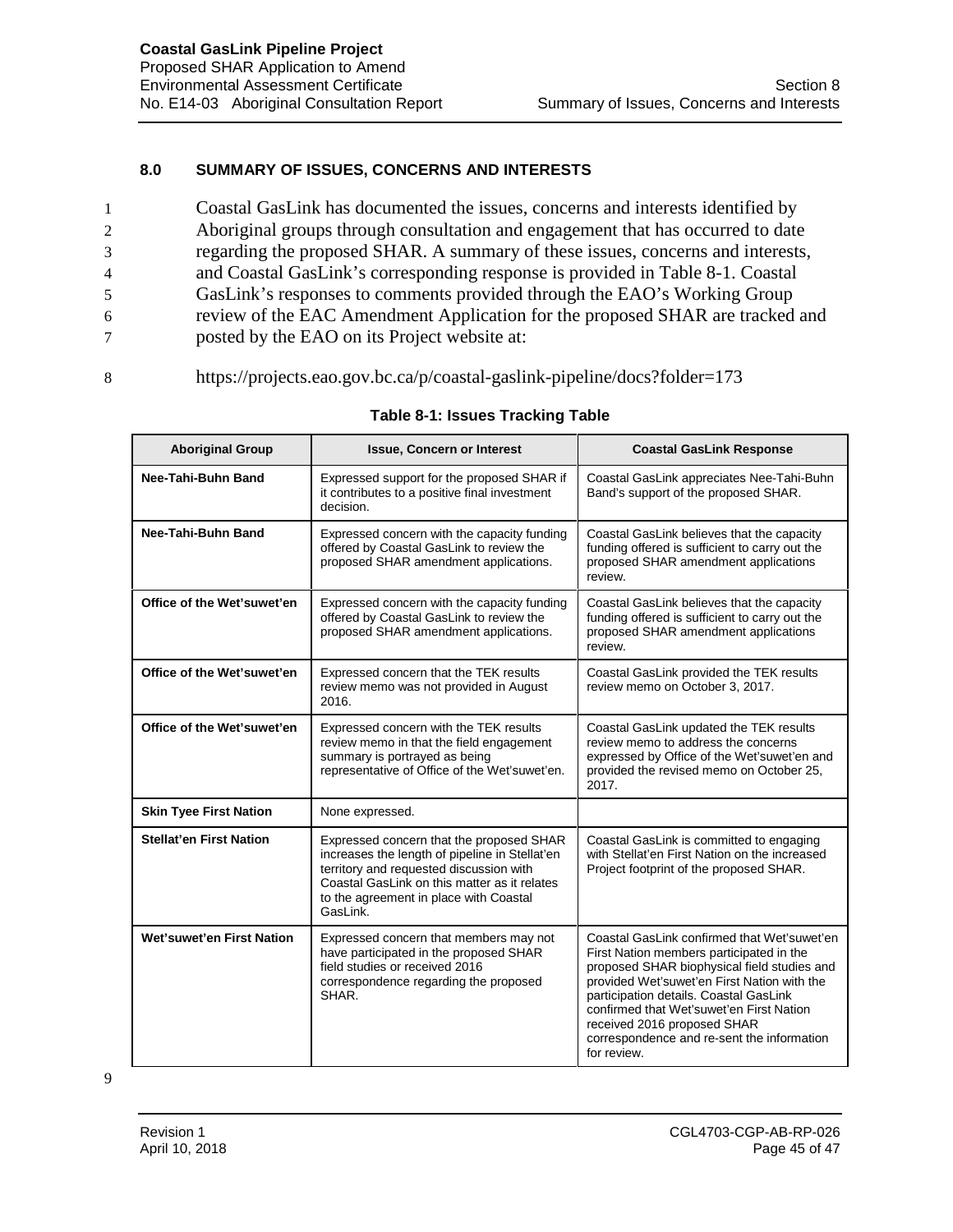| Table 8-1: Issues Tracking Table (cont'd) |                                                                                                                                                                                                                                               |                                                                                                                                                                                                                                                                                                                                            |  |  |
|-------------------------------------------|-----------------------------------------------------------------------------------------------------------------------------------------------------------------------------------------------------------------------------------------------|--------------------------------------------------------------------------------------------------------------------------------------------------------------------------------------------------------------------------------------------------------------------------------------------------------------------------------------------|--|--|
| <b>Aboriginal Group</b>                   | <b>Issue, Concern or Interest</b>                                                                                                                                                                                                             | <b>Coastal GasLink Response</b>                                                                                                                                                                                                                                                                                                            |  |  |
| Wet'suwet'en First Nation                 | Expressed concern with the capacity funding<br>offered by Coastal GasLink to review the<br>proposed SHAR amendment applications as<br>Wet'suwet'en First Nation would like to<br>undertake community engagement with off-<br>reserve members. | Coastal GasLink believes that the capacity<br>funding offered is sufficient to carry out the<br>proposed SHAR amendment applications<br>review. Coastal GasLink has offered to hold<br>community information sessions at<br>TransCanada regional offices; thereby<br>limiting community engagement costs for<br>Wet'suwet'en First Nation. |  |  |

## **Table 8-1: Issues Tracking Table (cont'd)**